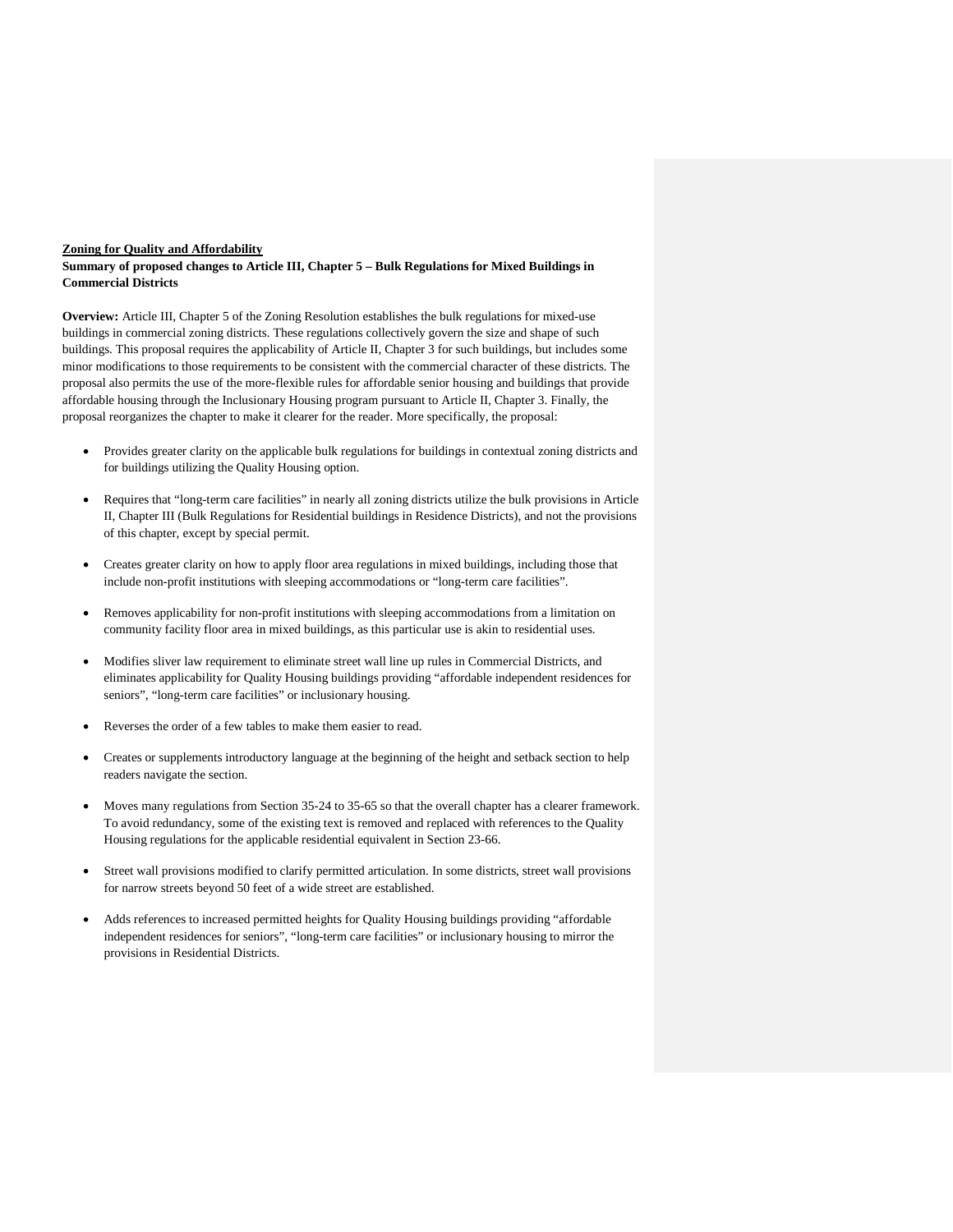- Creates regulations to clarify rear yard requirements in mixed buildings with different requirements.
- Removes lot coverage provisions for C4-4L districts as they are no longer necessary with the proposed modifications in Article II, Chapter 3.
- Revises special line-up provisions for buildings on a zoning lot adjoining a residence district to better align with the dimensions of the residential transition rules in Section 23-693.
- References to re-numbered or re-titled sections are updated. Terms removed or revised in the proposal are updated. Other edits for general clarity are also included.

If you would have comments or questions on this draft, please send them to [ahousing@planning.nyc.gov.](mailto:ahousing@planning.nyc.gov)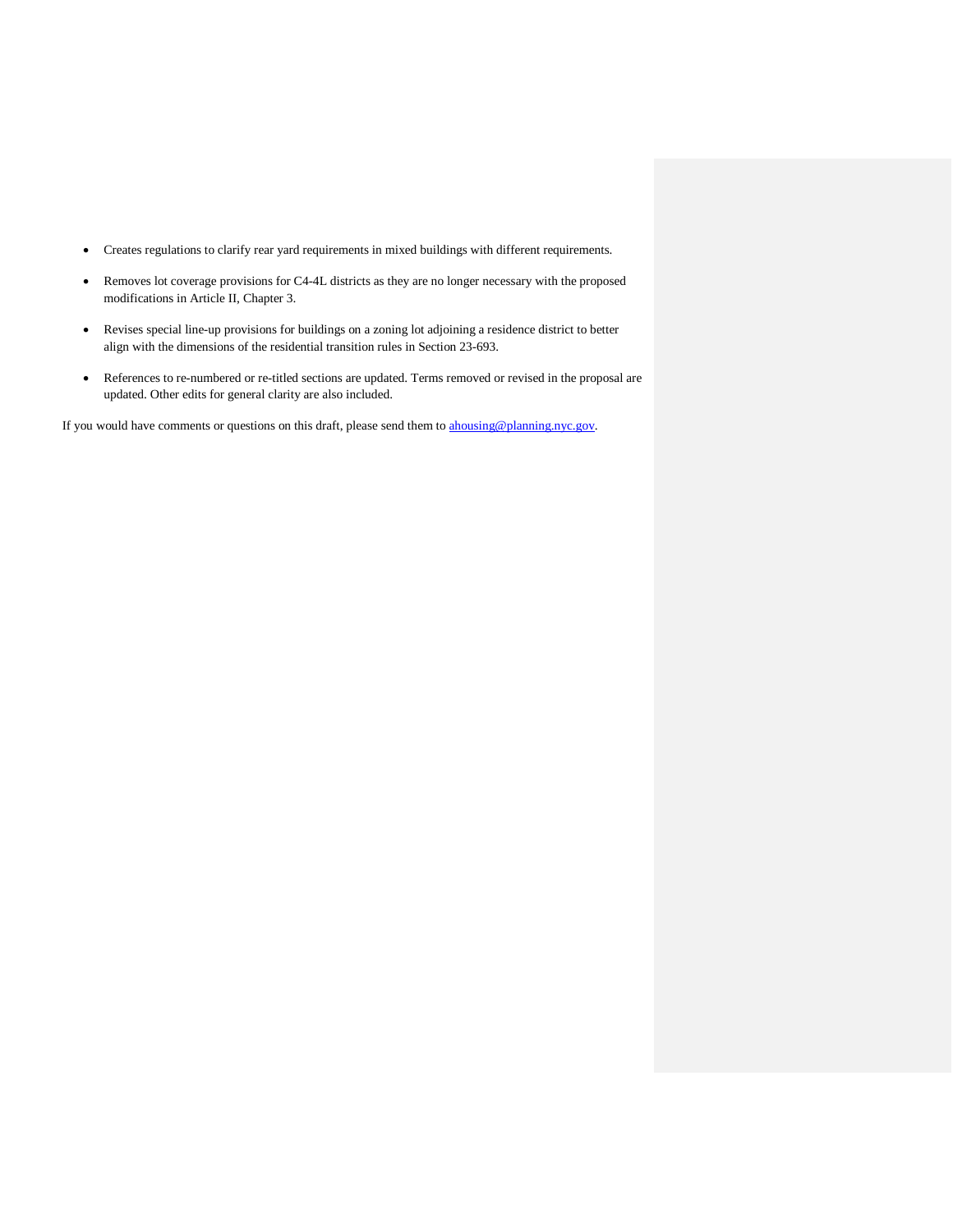Matter in underline is new, to be added; Matter in strikeout is to be deleted; Matter within  $# #$  is defined in Section 12-10; \* \* \* indicates where unchanged text appears in the Zoning Resolution

# **Article III - Commercial District Regulations**

### **Chapter 5 Bulk Regulations for Mixed Buildings in Commercial Districts**

**35-00 APPLICABILITY AND DEFINITIONS**

### **35-01 Applicability of this Chapter**

The #bulk# regulations of this Chapter apply to any #mixed building# located on any #zoning lot# or portion of a #zoning lot# in any #Commercial District# in which such #building# is permitted. The #bulk# regulations of this Chapter shall also apply in any #Commercial District# where there are multiple #buildings# on a single #zoning lot# and such #zoning lot# contains a #residential use# and either a #commercial use# or a #community facility use#. In addition, the #bulk# regulations of this Chapter, or of specified Sections thereof, also apply in other provisions of this Resolution where they are incorporated by cross-reference.

However, in C3A Districts, except for #community facility uses# that have received tax-exempt status from the New York City Department of Finance, or its successor, pursuant to Section 420 of the New York State Real Property Tax Law, or its successor, the #bulk# regulations of this Chapter shall not apply, and the #bulk# regulations for R3A Districts of Article II, Chapter 3, shall apply to any #building# that is used partly for #community facility use# and partly for #residential use#.

Existing #buildings or other structures# that do not comply with one or more of the applicable #bulk# regulations are #non-complying buildings or other structures# and are subject to the regulations set forth in Article V, Chapter 4.

Special regulations applying only in Special Purpose Districts are set forth in Articles VIII, IX, X, XI, XII and XIII.

All C6-1A Districts shall comply with the regulations of C6-1 Districts except as set forth in Section 35-23.

In Manhattan Community Districts 1, 2, 3, 4, 5 and 6, Brooklyn Community Districts 1, 2, 6 and 8, and Queens Community Districts 1 and 2, the #conversion# of non-#residential floor area# to #residences# in #buildings#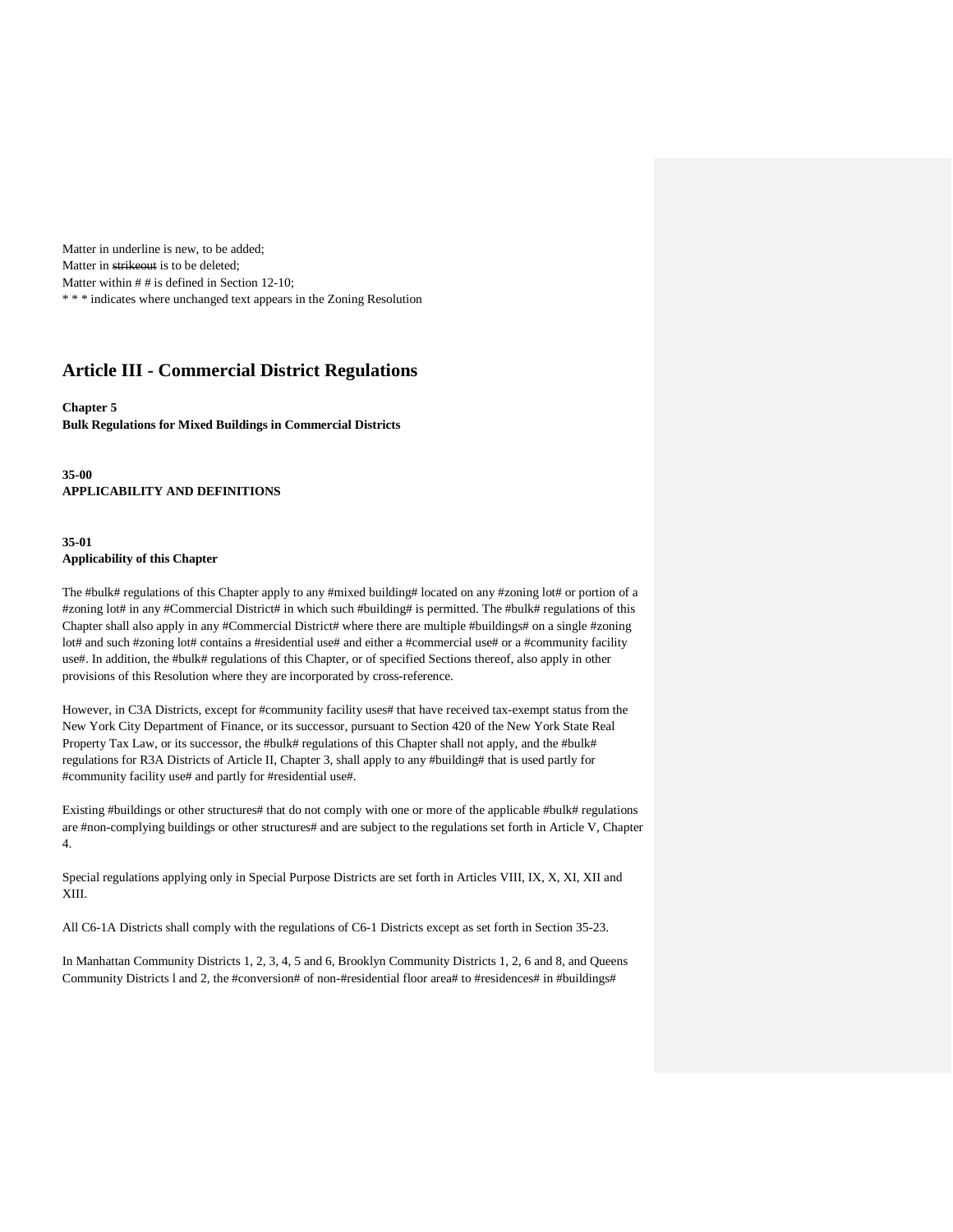erected prior to December 15, 1961, or January 1, 1977, as applicable, shall be subject to the provisions of Article I, Chapter 5 (Residential Conversion within Existing Buildings), unless such #conversions# meet the requirements for #residential development# of Article II (Residence District Regulations).

Special regulations applying in the #waterfront area# are set forth in Article VI, Chapter 2.

Special regulations applying in the #flood zone# are set forth in Article VI, Chapter 4.

## **35-011 Quality Housing Program**

- (a) In C1 and C2 Districts mapped within R6 through R10 Districts with a letter suffix, and in C1-6A, C1- 7A, C1-8A, C1-8X, C1-9A, C2-6A, C2-7A, C2-7X, C2-8A, C4-2A, C4-3A, C4-4A, C4-4D, C4-4L, C4- 5A, C4-5D, C4-5X, C4-6A, C4-7A, C5-1A, C5-2A, C6-2A, C6-3A, C6-3D, C6-3X, C6-4A or C6-4X Districts, all #buildings# shall comply with the #bulk# regulations for #Quality Housing buildings# set forth in this Chapter, and the applicable provisions of Article II, Chapter 8 (Quality Housing Program). any #residential# portion of a #building# shall comply with all of the regulations of Article II, Chapter 8 (Quality Housing Program), and the entire #building# shall comply with the provisions of Sections 28-33 (Planting Areas) and 28-50 (PARKING FOR QUALITY HOUSING) . In C1 and C2 Districts mapped within R5D Districts, only those regulations of Article II, Chapter 8, as set forth in Section 28-01 (Applicability of this Chapter), shall apply.
- (b) In C1 and C2 Districts mapped within R6 through R10 Districts without a letter suffix and in other #Commercial Districts# with a residential equivalent of an R6 through R10 District without a letter suffix the districts listed in paragraph (a), without a letter suffix, and in C5-2, C5-3, C5-4, C5-5, C6-1, C6-1A, C6-5, C6-6, C6-7, C6-8 or C6-9 Districts, the #bulk# regulations applicable to #Quality Housing buildings# may, as an alternative, be applied to the #residential# portion of a #building# under the same conditions set forth in Sections 23-011, 35-22 and 35-23, provided that:
	- (1) the entire #building# complies with the #bulk# regulations for #Quality Housing buildings# set forth in this Chapter in Article III, Chapter 5; and
	- (2) the entire #building# complies with the applicable provisions of Article II, Chapter 8 (Quality Housing Program).
- (c) In C1 through C6 Districts, special regulations are set forth for #buildings# containing #long-term care facilities# or philanthropic or non-profit institutions with sleeping accommodations in Section 35-012 (Special Provisions for Certain Community Facility Uses).
- (d) In #Commercial Districts#, for #Quality Housing buildings#, the applicable #bulk# regulations of this Chapter may be modified for #zoning lots# with irregular site conditions or site planning constraints by special permit of the Board of Standards and Appeals, pursuant to Section 73-623 (Bulk modifications for

**Commented [DCP1]:** Revising text to make the applicability of Quality Housing bulk regulations for residential buildings clearer.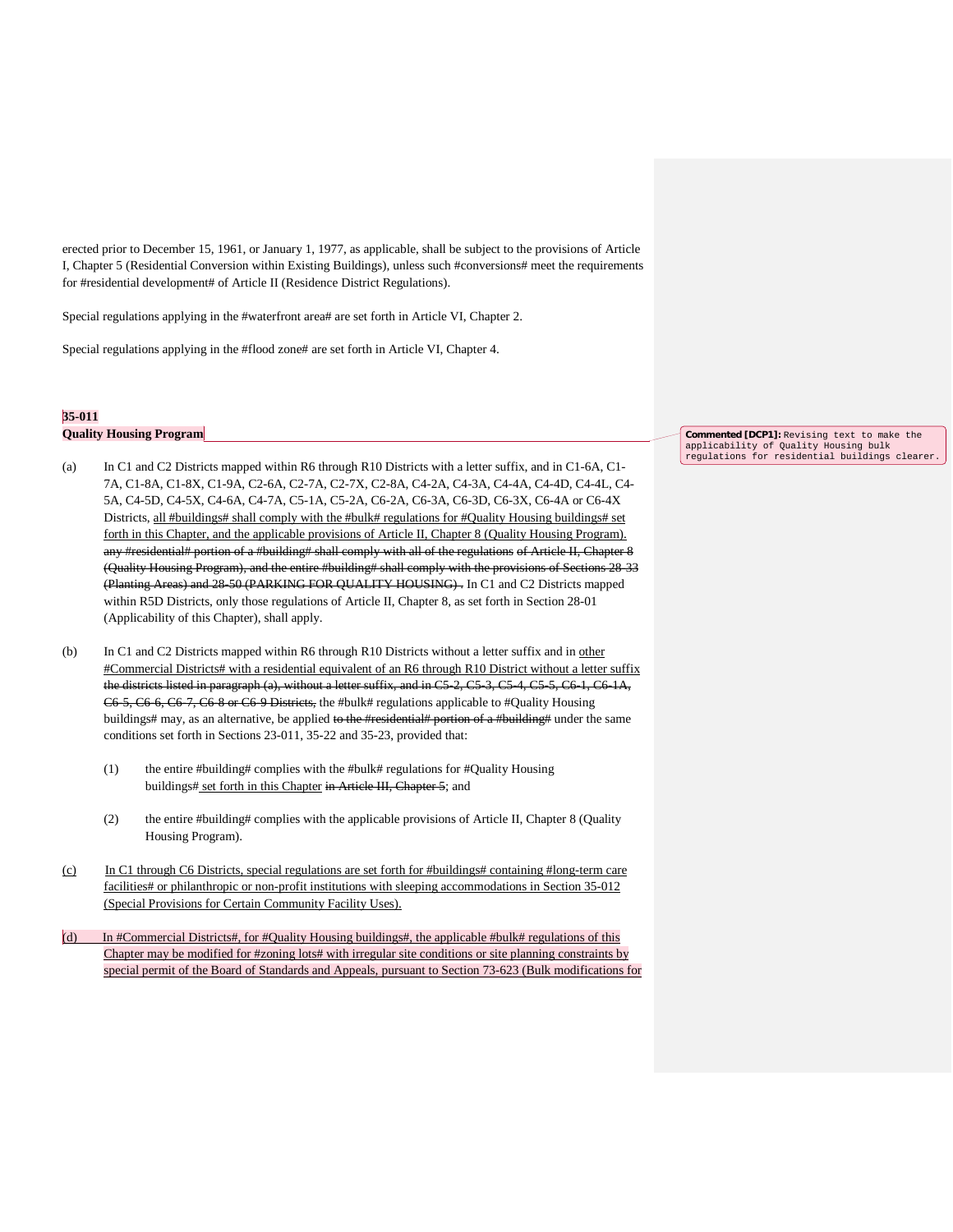#### **35-012**

### **Special Provisions for Certain Community Facility Uses**

The provisions of this Section shall apply to #zoning lots# with #mixed buildings# containing #long-term care facilities#, or philanthropic or non-profit institutions with sleeping accommodations, as listed in Use Group 3.

### (a) #Buildings# containing #long-term care facilities#

(1) #Commercial Districts# with a residential equivalent of an R1 or R2 District

In C1 and C2 Districts mapped within R1 and R2 Districts, where a #long-term care facility# is authorized by the City Planning Commission pursuant to the provisions of Section 22-42, or permitted pursuant to Section 74-901, the #bulk# regulations of this Chapter shall apply. The maximum #floor area ratio# for such #long-term care facilities# shall not exceed the applicable #floor area ratio# of paragraph (b) of Section 33-121 (In districts with bulk governed by Residence District bulk regulations), except as permitted by the City Planning Commission pursuant to Section 74-902.

#### (2) #Commercial Districts# with a residential equivalent of an R3 through R5 District

In C1 and C2 Districts mapped within and R3 through R5 Districts, except R3A, R3X, R3-1, R4A, R4B, R4-1, R5A, and R5D districts, or in C3 or C4-1 Districts, the #bulk# regulations of Article II, Chapter 3 pertaining to #affordable independent residences for seniors#, inclusive, shall apply to #buildings#, or portion thereof, containing #long-term care facilities#. However, the City Planning Commission may permit the #bulk# regulations of this Chapter to apply pursuant to the special permit in Section 74-903 (Certain community facility uses in R3 to R9 Districts and certain Commercial Districts).

The #Residence District# within which such #Commercial Districts# are mapped, or the applicable residential equivalent set forth in the tables in Section 35-23 (Residential Bulk Regulations in Other C1 or C2 Districts or in C3, C4, C5 or C6 Districts) shall be used to determine the applicable residential #bulk# regulations of Article II, Chapter 3.

In C1 or C2 Districts mapped within R3A, R3X, R3-1, R4A, R4B, R4-1, R5A and R5D Districts, the applicable #bulk# regulations of this Chapter shall apply to #mixed buildings# containing #long term care facilities#. The maximum #floor area ratio# for such #long-term care facilities# shall be as set forth for certain #community facility uses# in paragraphs (d) and (e) of Section 33- 121 (In districts with bulk governed by Residence District bulk regulations), , as applicable, except as permitted by the City Planning Commission pursuant to Section 74-903.

**Commented [DCP2]:** Adding provision noting the applicability of BSA special permit that allows modification to address irregular site conditions.

**Commented [DCP3]:** Adding new section to direct readers to new provisions and clarify applicability of existing provisions for long-term care facilities and philanthropic or nonprofit institutions with sleeping accommodations. Similar to the additional language in 24-013.

**Commented [DCP4]:** Adding provision requiring long-term care facilities to utilize bulk regulations applicable to Affordable Independent Residences for Seniors (found in 23-00) in certain R3 through R5 districts and their commercial equivalents. The bulk regulations of this chapter would only be allowed by special permit.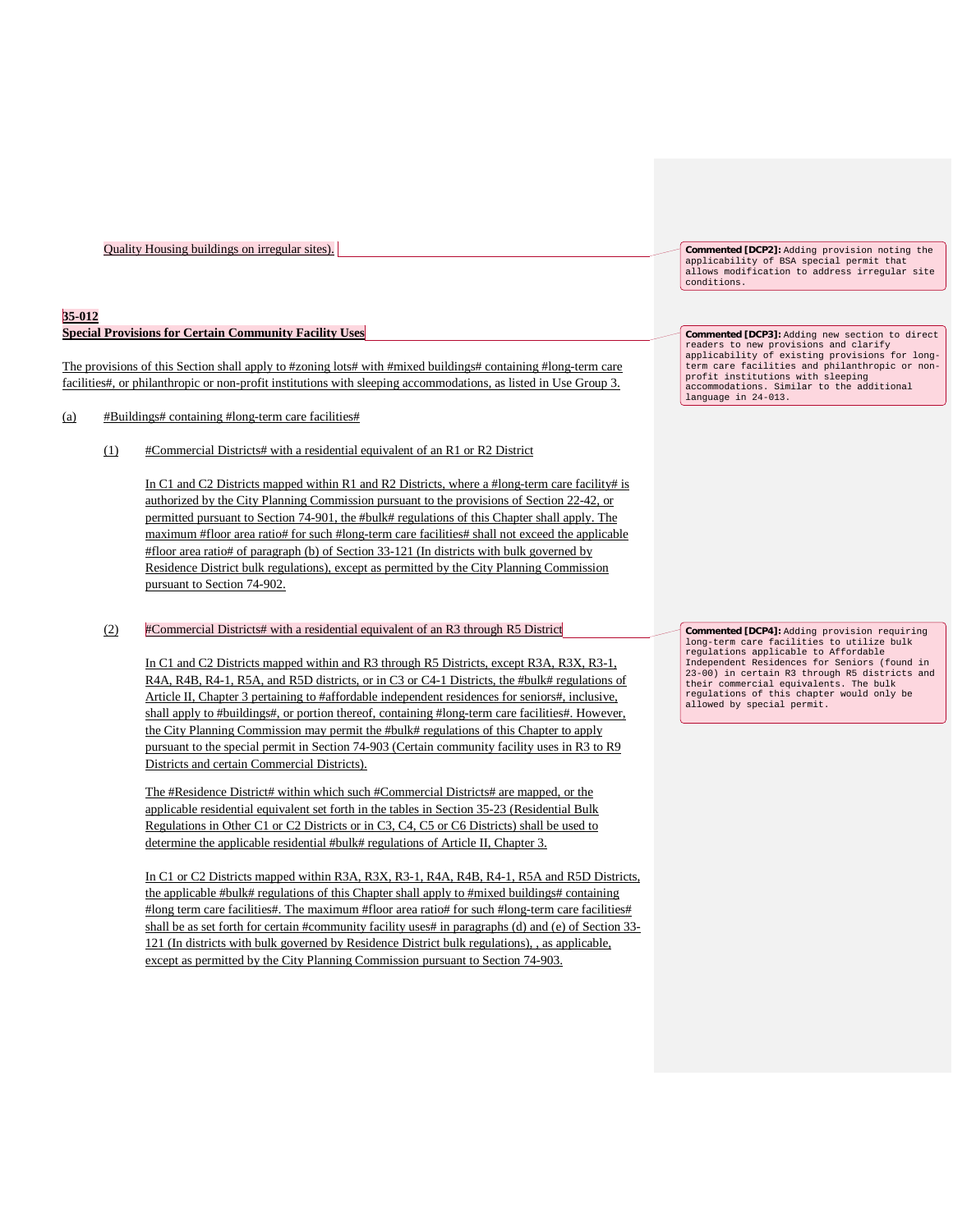### (3) #Commercial Districts# with a residential equivalent of an R6 through R10 district

In C1 or C2 Districts mapped within R6 through R10 Districts, or in #Commercial Districts# with a residential equivalent of an R6 through R10 District, the applicable #bulk# regulations for #Quality Housing buildings# in Article II, Chapter 3, pertaining to #affordable independent residences for seniors#, inclusive, shall apply to #buildings#, or portions thereof, containing #long-term care facilities#. However, the provisions of Section 23-66 (Height and Setback Requirements for Quality Housing Buildings) are modified by Section 35-65.

The #Residence District# within which such #Commercial Districts# are mapped, or the applicable residential equivalent set forth in the tables in Section 35-23 (Residential Bulk Regulations in Other C1 or C2 Districts or in C3, C4, C5 or C6 Districts) shall be used to determine the applicable residential #bulk# regulations of Article II, Chapter 3.

In C1 or C2 Districts mapped within R6 through R10 Districts without a letter suffix, or in #Commercial Districts# with a residential equivalent of an R6 through R10 District without a letter suffix, the City Planning Commission may permit the #bulk# regulations of this Chapter to apply to such #long-term care facilities# pursuant to the special permit in Section 74-903.

### (b) #Buildings# containing philanthropic or non-profit institutions with sleeping accommodations

The maximum #floor area ratio# for the portion of a #mixed building# that contains a philanthropic or non-profit institution with sleeping accommodations shall be as set forth in paragraph (b) of Section 33- 012 (Special Provisions for Certain Community Facility Uses).

In addition, for #buildings# in C1 or C2 Districts mapped within R6 and R7-1 Districts, except for R6A and R6B Districts, containing both #residential uses# and philanthropic or non-profit institutions with sleeping accommodations, the provisions of Section 35-311 (Maximum floor area and special provisions for mixed buildings or zoning lots containing community facility use in certain districts) shall not apply. In lieu thereof, the provisions of Section 35-31 (Maximum Floor Area Ratio) shall apply.

### (c) Applicability of Quality Housing Program elements

For all #buildings# containing #long-term care facilities# that utilize the #bulk# regulations for #affordable independent residences for seniors# in Article II, Chapter 3, as modified by Section 35-65, and for #buildings# containing philanthropic or non-profit institutions with sleeping accommodations that utilize the height and setback regulations for #Quality Housing buildings# in Section 35-65, the Quality Housing Program, and the associated mandatory and optional program elements, shall apply to such #uses#, as modified by paragraph (d) of Section 28-01 (Applicability of this Chapter).

\* \* \* **35-20 APPLICABILITY OF RESIDENCE DISTRICT BULK REGULATIONS** **Commented [DCP5]:** Adding provision requiring long-term care facilities to utilize bulk long-term care facilities to utilize bulk regulations applicable to Affordable Independent Residences for Seniors (found in 23-00) in R6 through R10 districts. The bulk regulations of this chapter would only be allowed by special permit and only for lots in districts without letter suffixes.

**Commented [DCP6]:** Adding provision describing the applicability of special floor area<br>requlations for philanthropic or non-pr regulations for philanthropic or non-profit institutions with sleeping accommodations.

**Commented [DCP7]:** Adding provision to apply the Quality Housing Program to buildings containing long-term care facilities and philanthropic or non-profit institutions with sleeping accommodations, as these uses have many residential attributes.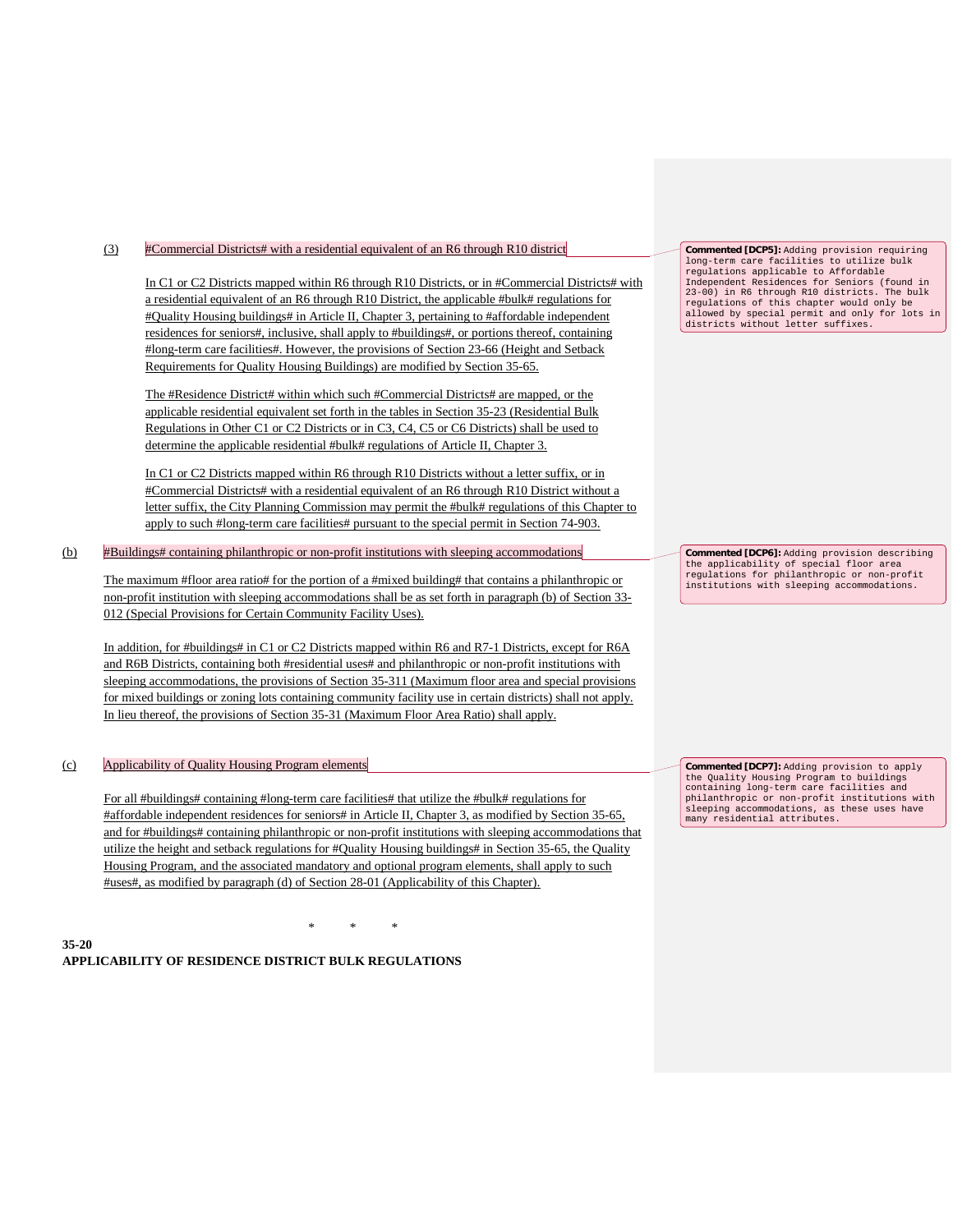**35-22 Residential Bulk Regulations in C1 or C2 Districts Whose Bulk is Governed by Surrounding Residence District**

\* \* \*

#### C1-1 C1-2 C1-3 C1-4 C1-5 C2-1 C2-2 C2-3 C2-4 C2-5

In the districts indicated, the #bulk# regulations for the #Residence Districts# within which such #Commercial Districts# are mapped apply to #residential# portions of #buildings#, except:

- (a) when such districts are mapped within R1 or R2 Districts, the #bulk# regulations for R3-2 Districts shall apply; and
- (b) when such districts are mapped within R6, R7, R8, R9 or R10 Districts, the height and setback regulations of 23-66 (Height and Setback Requirements for Quality Housing Buildings) Sections 23-60 through 23-65, inclusive, shall be modified for #Quality Housing buildings# by the provisions of not apply to #Quality Housing buildings#. In lieu thereof, Section 35-24 35-65 (Height and Setback Provisions for Quality Housing Buildings Special Street Wall Location and Height and Setback Regulations in Certain Districts) shall apply.

#### **35-23**

#### **Residential Bulk Regulations in Other C1 or C2 Districts or in C3, C4, C5 or C6 Districts**

#### C1-6 C1-7 C1-8 C1-9 C2-6 C2-7 C2-8 C3 C4 C5 C6

(a) In the districts indicated, the #bulk# regulations for #residential# portions of #buildings# are the #bulk# regulations for the #Residence Districts# set forth in the following table. However, for #Quality Housing buildings# the height and setback regulations of 23-66 (Height and Setback Requirements for Quality Housing Buildings) Sections 23-60 through 23-65, inclusive, shall not apply. In lieu thereof, be modified by the provisions of Section 35-24 35-65 (Height and Setback Requirements for Quality Housing Buildings Special Street Wall Location and Height and Setback Regulations in Certain Districts) shall apply.

The provisions of Section 23-692 (Height limitations for narrow buildings or enlargements) shall not apply in C4-2F, C4-4, C4-5, C4-6, C4-7, C5 or C6 Districts, except that such provisions shall apply to #Quality Housing buildings#.

In C4-2F, C4-4, C4-5, C4-6, C4-7, C5 or C6 Districts, the provisions of Section 23-692 (Height limitations for narrow buildings or enlargements), shall apply, subject to the additional rules and exceptions therein, only to #Quality Housing buildings#. However, in such districts, the #street wall# location provisions of paragraph (4) of such Section shall not apply.

**Commented [DCP8]:** Updating various cross references.

**Commented [DCP9]:** Updating various cross references.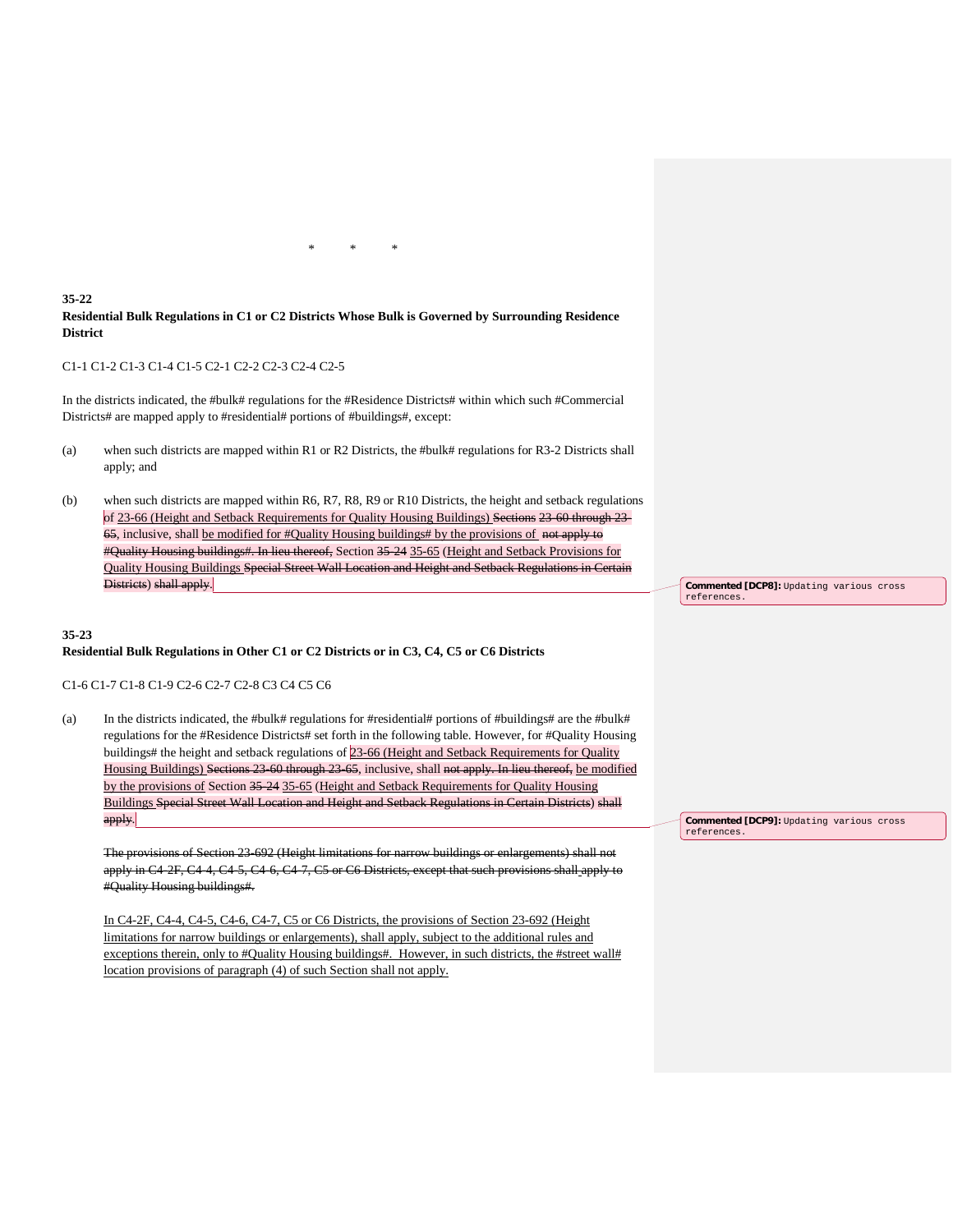Furthermore, in C4-2 Districts in the Borough of Staten Island, the #residential# portion of a #mixed building# and #residential buildings# on #zoning lots# subject to the provisions of this Chapter shall be subject to the #bulk# regulations for #Quality Housing buildings#.

| Applicable               | District#                                                                                                                             | Commented [DCP10]: Reversing order of table   |
|--------------------------|---------------------------------------------------------------------------------------------------------------------------------------|-----------------------------------------------|
| #Residence               |                                                                                                                                       | for greater clarity.                          |
| District#                |                                                                                                                                       |                                               |
|                          |                                                                                                                                       |                                               |
| $R3-2$                   | C <sub>3</sub>                                                                                                                        |                                               |
|                          |                                                                                                                                       |                                               |
| R3A                      | C3A                                                                                                                                   |                                               |
|                          |                                                                                                                                       |                                               |
| R <sub>5</sub>           | $C4-1$                                                                                                                                |                                               |
|                          |                                                                                                                                       |                                               |
|                          |                                                                                                                                       |                                               |
| R6                       | C <sub>4</sub> 2 C <sub>4</sub> 3 C <sub>6</sub> 1A                                                                                   |                                               |
|                          |                                                                                                                                       |                                               |
| R7                       | C <sub>1</sub> 6 C <sub>2</sub> 6 C <sub>4</sub> 4 C <sub>4</sub> 5 C <sub>6</sub> 1                                                  |                                               |
|                          |                                                                                                                                       |                                               |
| R8                       | C1-7-C4-2F-C6-2                                                                                                                       |                                               |
|                          |                                                                                                                                       |                                               |
| R9                       | C1 8 C2 7 C6 3                                                                                                                        |                                               |
|                          |                                                                                                                                       |                                               |
| <b>R<sub>10</sub></b>    | C <sub>1</sub> 9 C <sub>2</sub> 8 C <sub>4</sub> 6 C <sub>4</sub> 7 C <sub>5</sub> C <sub>6</sub> 4 C <sub>6</sub> 5 C <sub>6</sub> 6 |                                               |
|                          | C6 7 C6 8 C6 9                                                                                                                        |                                               |
|                          |                                                                                                                                       |                                               |
|                          |                                                                                                                                       |                                               |
|                          |                                                                                                                                       |                                               |
| District                 | Applicable #Residence                                                                                                                 |                                               |
|                          | District#                                                                                                                             |                                               |
|                          |                                                                                                                                       |                                               |
| C <sub>3</sub>           | $R3-2$                                                                                                                                |                                               |
|                          |                                                                                                                                       |                                               |
| C3A                      | R <sub>3</sub> A                                                                                                                      |                                               |
|                          |                                                                                                                                       |                                               |
|                          |                                                                                                                                       |                                               |
| $C4-1$                   | R5                                                                                                                                    |                                               |
|                          |                                                                                                                                       |                                               |
| C4-2 C4-3 C6-1A          | R6                                                                                                                                    |                                               |
|                          |                                                                                                                                       |                                               |
| C1-6 C2-6 C4-4 C4-5 C6-1 | $R7-2$                                                                                                                                | Commented [DCP11]: Correcting an error as     |
|                          |                                                                                                                                       | there are no R7 districts, only R7-1 or R7-2. |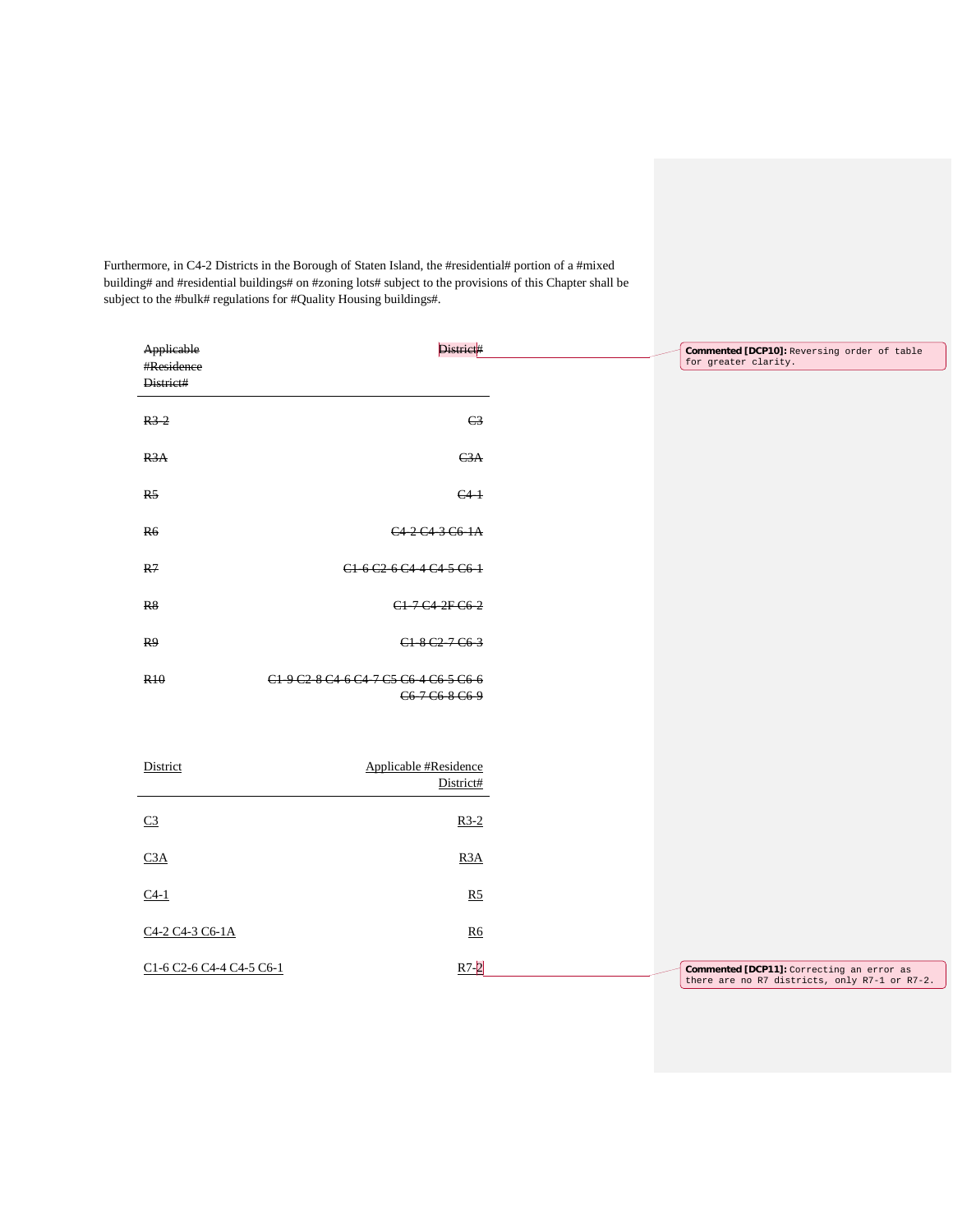| C <sub>1</sub> -7 C <sub>4</sub> -2F C <sub>6</sub> -2                                                                                                                                                | R8              |
|-------------------------------------------------------------------------------------------------------------------------------------------------------------------------------------------------------|-----------------|
| $C1-8 C2-7 C6-3$                                                                                                                                                                                      | R9              |
| C <sub>1</sub> -9 C <sub>2</sub> -8 C <sub>4</sub> -6 C <sub>4</sub> -7 C <sub>5</sub> C <sub>6</sub> -4 C <sub>6</sub> -5<br>C <sub>6</sub> -6 C <sub>6</sub> -7 C <sub>6</sub> -8 C <sub>6</sub> -9 | R <sub>10</sub> |

C1-6A C1-7A C1-8A C1-8X C1-9A C2-6A C2-7A C2-7X C2-8A C4-2A C4-3A C4-4A C4-4D C4-4L C4-5A C4-5D C4-5X C4-6A C4-7A C5-1A C5-2A C6-2A C6-3A C6-3D C6-3X C6-4A C6-4X

(b) In the districts indicated, the #bulk# regulations for #residential# portions of #buildings# are the #bulk# regulations for the #Residence Districts# set forth in the following table. However, the height and setback regulations of 23-66 (Height and Setback Requirements for Quality Housing Buildings) Sections 23-60 through 23-65, inclusive, shall be modified by the provisions of not apply. In lieu thereof, Section 35-24  $35-65$  shall apply.

| Applicable           |                                              |                                                                     |
|----------------------|----------------------------------------------|---------------------------------------------------------------------|
| #Residence District# |                                              |                                                                     |
|                      | <b>District</b>                              | Commented [DCP13]: Reversing order of table<br>for greater clarity. |
| R6A                  | C4 2A C4 3A                                  |                                                                     |
| R7A                  | C1 6A C2 6A C4 4A C4 4L C4 5A                |                                                                     |
| R <sub>7D</sub>      | $C4-5D$                                      |                                                                     |
| R7X                  | C4.5X                                        |                                                                     |
| R <sub>8</sub> A     | C1-7A C4-4D C6-2A                            |                                                                     |
| R9A                  | C1-8A C2-7A C6-3A                            |                                                                     |
| R <sub>9</sub> D     | $C6-3D$                                      |                                                                     |
| R9X                  | C1 8X C2 7X C6 3X                            |                                                                     |
| <b>R10A</b>          | C1 9A C2 8A C4 6A C4 7A<br>C5-1A C5-2A C6-4A |                                                                     |
| <b>R10X</b>          | <b>C6 4X</b>                                 |                                                                     |

**Commented [DCP12]:** Updating cross references.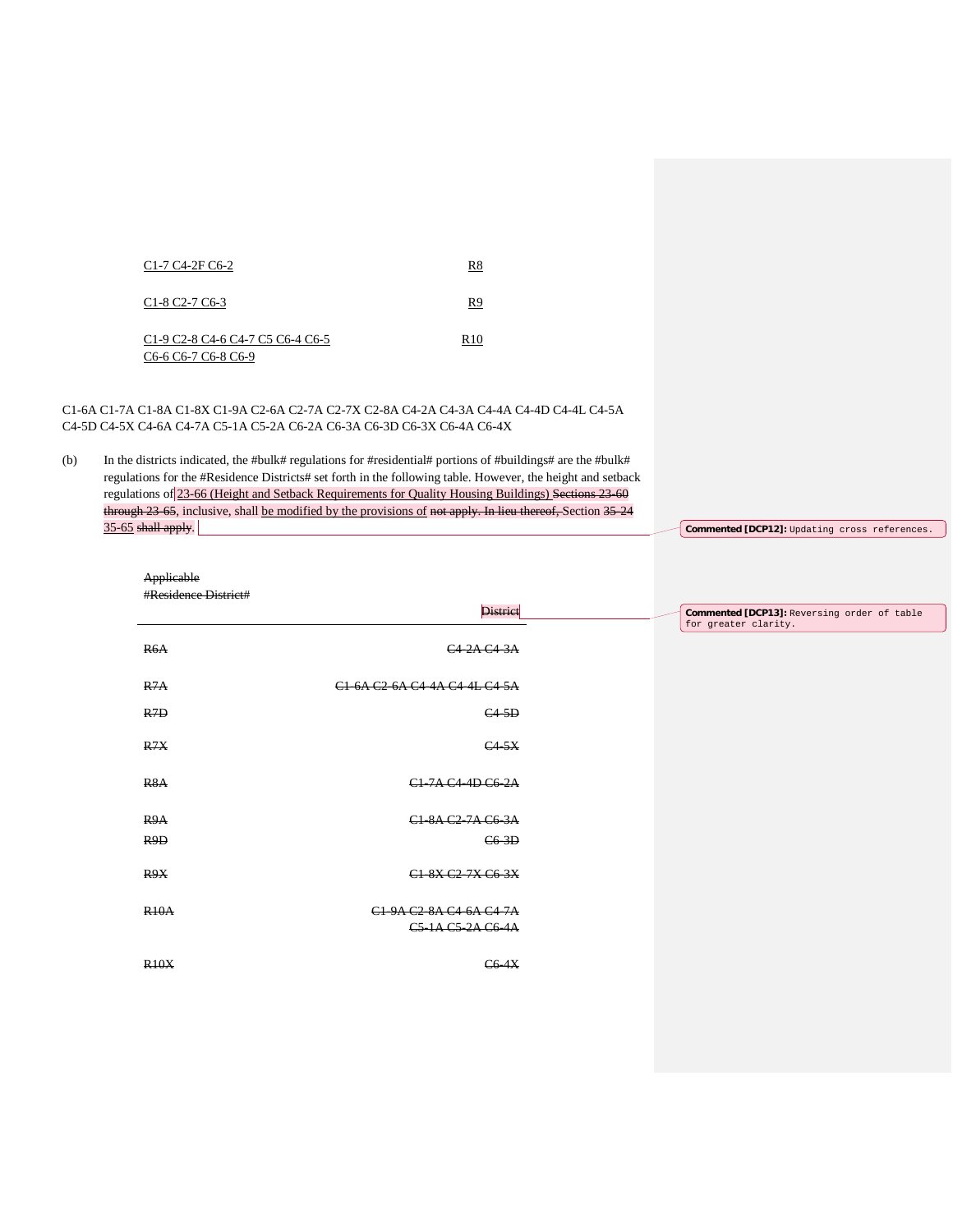| District                                     | Applicable #Residence<br>District# |
|----------------------------------------------|------------------------------------|
| <u>C4-2A C4-3A</u>                           | R <sub>6</sub> A                   |
| C1-6A C2-6A C4-4A C4-4L C4-5A                | R <sub>7</sub> A                   |
| $C4-5D$                                      | R <sub>7</sub> D                   |
| $C4-5X$                                      | R7X                                |
| C1-7A C4-4D C6-2A                            | R8A                                |
| C1-8A C2-7A C6-3A                            | R9A                                |
| $C6-3D$                                      | R9D                                |
| C1-8X C2-7X C6-3X                            | R9X                                |
| C1-9A C2-8A C4-6A C4-7A<br>C5-1A C5-2A C6-4A | <b>R10A</b>                        |
| $C6-4X$                                      | R10X                               |

#### **35-24**

**Special Street Wall Location and Height and Setback Regulations in Certain Districts**

C1-6A C1-7A C1-8A C1-8X C1-9A C2-6A C2-7A C2-7X C2-8A C4-2A C4-3A C4-4A C4-4D C4-4L C4-5A C4-5D C4-5X C4-6A C4-7A C5-1A C5-2A C6-2A C6-3A C6-3D C6-3X C6-4A C6-4X

In the districts indicated, and in other C1 or C2 Districts when mapped within R6A, R6B, R7A, R7B, R7D, R7X, R8A, R8B, R8X, R9A, R9D, R9X, R10A or R10X Districts, for all #buildings or other structures#, and for #Quality Housing buildings# in other #Commercial Districts#, #street wall# location and height and setback regulations are set forth in this Section. The height of all #buildings or other structures# shall be measured from the #base plane#.

(a) Permitted obstructions

C1-6A C1-7A C1-8A C1-8X C1-9A C2-6A C2-7A C2-7X C2-8A C4-2A C4-3A C4-4A C4-4D C4-4L

**Commented [DCP14]:** Relocating these provisions to 35-65 to provide greater clarity and mirror changes in 23-00.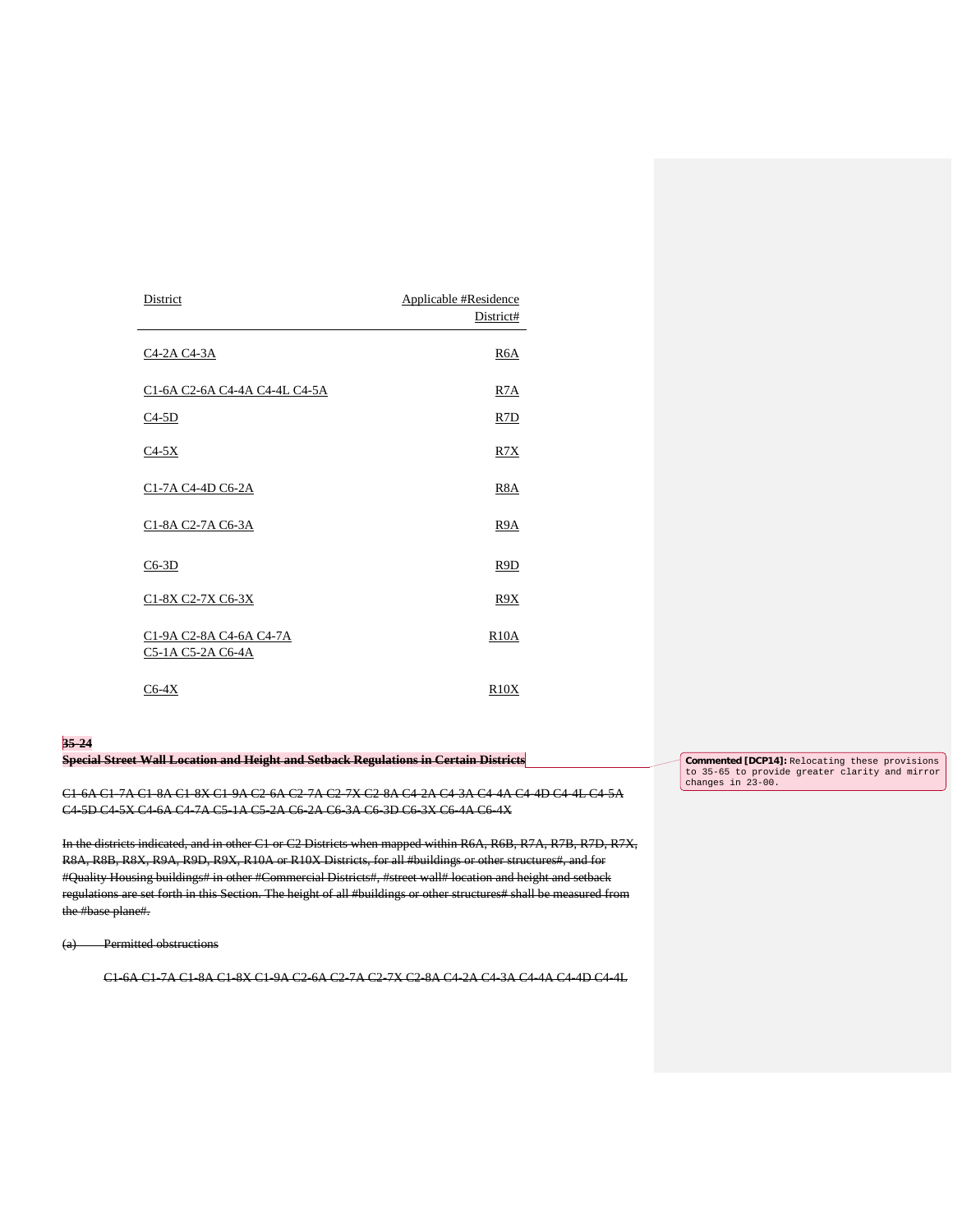#### C4-5A C4-5D C4-5X C4-6A C4-7A C5-1A C5-2A C6-2A C6-3A C6-3D C6-3X C6-4A C6-4X

In the districts indicated, and in other C1 or C2 Districts when mapped within R6A, R6B, R7A, R7B, R7D, R7X, R8A, R8B, R8X, R9A, R9D, R9X, R10A or R10X Districts, and for #Quality Housing buildings# in other #Commercial Districts#, the provisions of Section 33-42 shall apply to any #building or other structure#. In addition, a dormer may be allowed as a permitted obstruction pursuant to paragraph (c)(1) of Section 23-621 (Permitted obstructions in certain districts).

#### (b) #Street wall# location

#### C1-6A C2-6A C4-2A C4-3A C4-4A C4-5A C4-5X

(1) In the districts indicated, and in C1 or C2 Districts when mapped within R6A, R6B, R7A, R7B or R7X Districts, and for #Quality Housing buildings# in other #Commercial Districts# with a residential equivalent of an R6 or R7 District, at least 70 percent of the #aggregate width of street walls# shall be located within eight feet of the #street line# and shall extend to at least the minimum base height specified in Table A of this Section for #buildings# in contextual districts, or Table B for #buildings# in non-contextual districts, or the height of the #building#, whichever is less. The remaining 30 percent of the #aggregate width of street walls# may be located beyond eight feet of the #street line#.

Existing #buildings# may be horizontally #enlarged# without regard to #street wall# location provisions, provided the amount of new #floor area# does not exceed 50 percent of the amount of #floor area# existing on June 29, 1994, and the #enlarged# portion of the #building# does not exceed one #story# or 15 feet in height, whichever is less.

For #zoning lots# bounded by more than one #street line#, these #street wall# location provisions shall be mandatory along only one #street line#.

Where only one #street line# is coincident with the boundary of a #Commercial District# mapped along an entire #block# front, the #street wall# location provisions shall apply along such coincident #street line#. For all other #zoning lots#, the #street wall# location provisions shall apply along at least one #street line#.

#### C1-7A C1-8A C1-8X C1-9A C2-7A C2-7X C2-8A C4-4D C4-5D

- (2) In the districts indicated, and in C1 or C2 Districts when mapped within R7D, R8A, R8B, R8X, R9A, R9D, R9X, R10A or R10X Districts, and for #Quality Housing buildings# in other C1 or C2 Districts with a residential equivalent of an R8, R9 or R10 District, the following #street wall# location provisions shall apply along #wide streets#, and along #narrow streets# within 50 feet of their intersection with a #wide street#.
	- $(i)$  The #street wall# shall be located on the #street line# and extend along the entire #street# frontage of the #zoning lot# up to at least the minimum base height specified in Table A

**Commented [DCP15]:** Relocating street wall location provisions to 35-651 for greater clarity.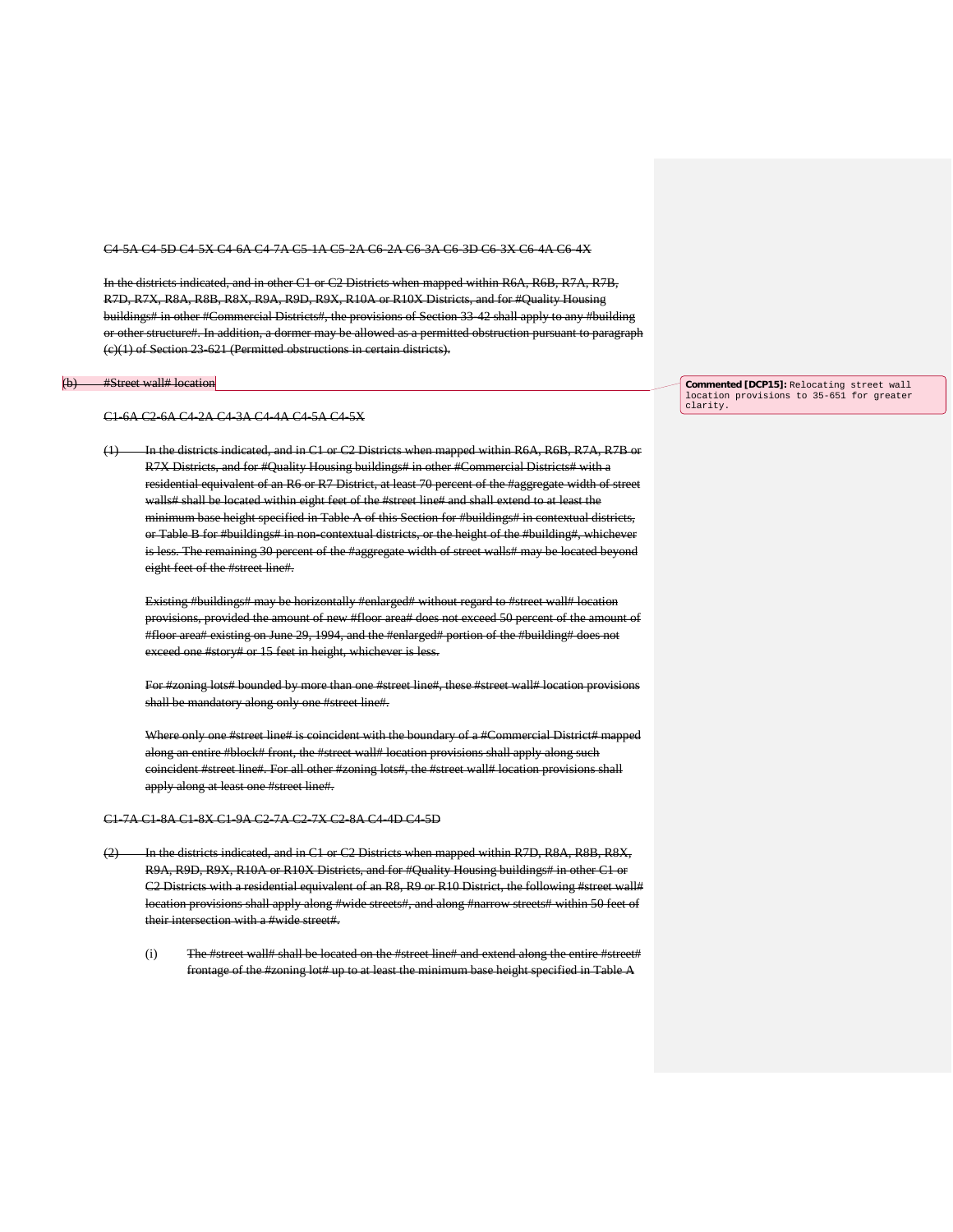of this Section for #buildings# in contextual districts, or Table B for #buildings# in al districts, or the height of the #building#, whichever is less. To allow articulation of #street walls# at the intersection of two #street lines#, the #street wall# may be located anywhere within an area bounded by the two #street lines# and a line connecting such #street lines# at points 15 feet from their intersection.

In C1 or C2 Districts when mapped within R9D Districts, to allow articulation of #street walls# at the intersection of two #street lines#, up to 50 percent of the area bounded by the two #street lines# and lines parallel to and 50 feet from such #street lines# may be unoccupied by a #building#. However, where one such #street line# fronts an elevated rail line, a minimum of 25 percent and a maximum of 50 percent of the area bounded by the two #street lines# and lines parallel to and 50 feet from such #street lines# shall be unoccupied by a #building#.

(ii) Recesses, not to exceed three feet in depth from the #street line#, shall be permitted on the ground floor where required to provide access to the #building#.

> Above a height of 12 feet above the #base plane#, up to 30 percent of the #aggregate width of street walls# may be recessed beyond the #street line#, provided any such recesses deeper than 10 feet along a #wide street#, or 15 feet along a #narrow street#, are located within an #outer court#. Furthermore, no recesses shall be permitted within 30 feet of the intersection of two #street lines# except to articulate the #street walls# as set forth in paragraph (b)(2)(i) of this Section.

(iii) Where a continuous sidewalk widening is provided along the entire #block# frontage of a #street#, the boundary of the sidewalk widening shall be considered to be the #street line# for the purposes of this Section.

No #street wall# location rules shall apply along #narrow streets# beyond 50 feet of their intersection with a #wide street#.

For the purposes of applying the provisions of paragraph (b) of this Section, where the New York City Administrative Code establishes restrictions on the location of #buildings# on lots fronting upon and within 30 feet of Eastern Parkway in Community Districts 8 and 9 in the Borough of Brooklyn, lines drawn 30 feet north of and 30 feet south of, and parallel to, Eastern Parkway shall be considered the northern and southern #street lines# of Eastern Parkway.

#### C4-6A C4-7A C5-1A C5-2A C6-2A C6-3A C6-3D C6-3X C6-4A C6-4X

(3) In the districts indicated, and for #Quality Housing buildings# in other C4, C5 or C6 Districts with a residential equivalent of an R8, R9 or R10 District, the #street wall# location requirements shall be as set forth in paragraph (b)(2), inclusive, of this Section, except that a #street wall# with a minimum height of 12 feet shall be required on a #narrow street line# beyond 50 feet of its intersection with a #wide street#, and shall extend along such entire #narrow street# frontage of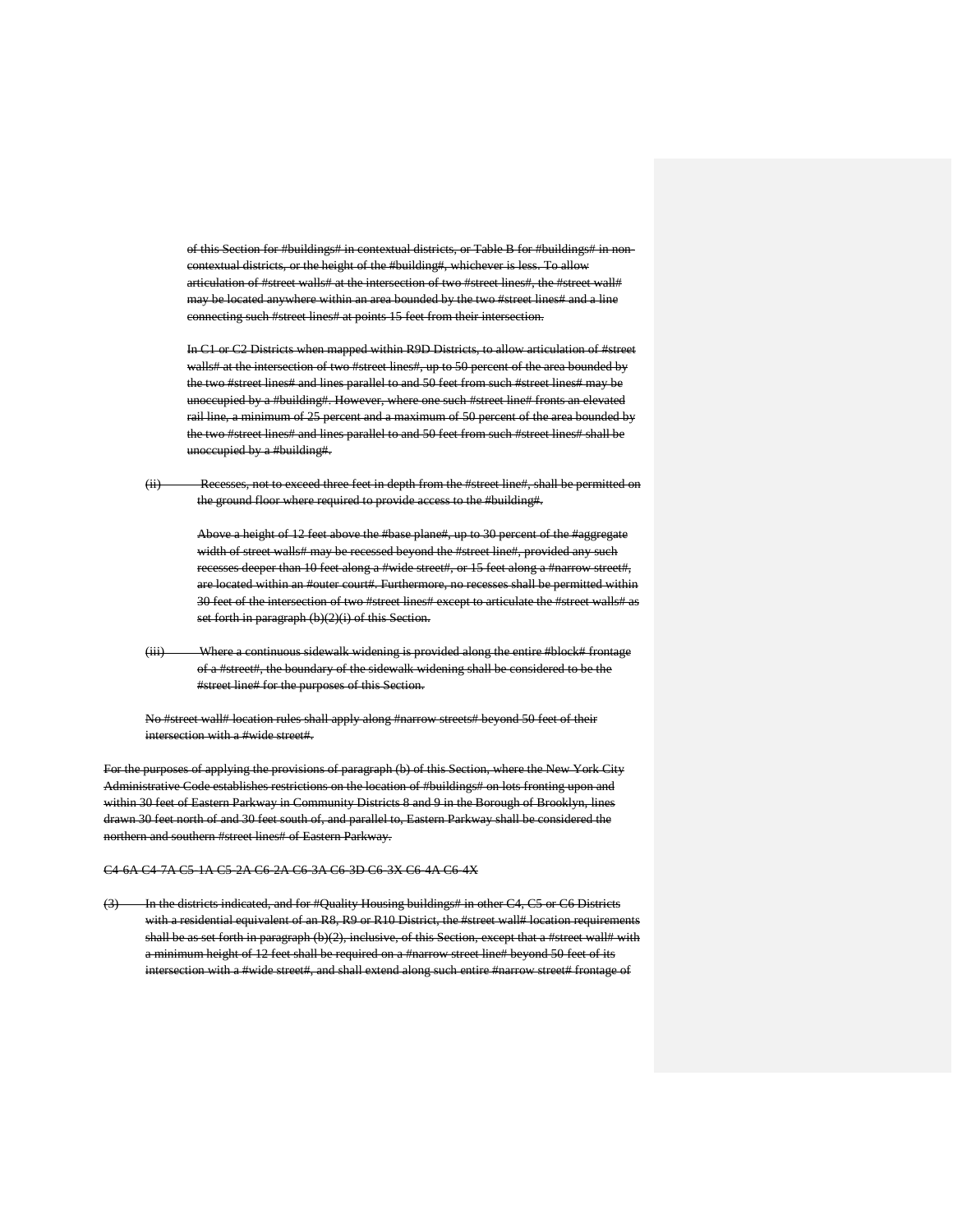### the #zoning lot#.

In C6-4X Districts, #public plazas# are only permitted to front upon a #narrow street line# beyond 50 feet of its intersection with a #wide street line#. The #street wall# location provisions of this Section shall not apply along any such #street line# occupied by a #public plaza#.

In C6-3D Districts, to allow articulation of #street walls# at the intersection of two #street lines#, up to 50 percent of the area bounded by the two #street lines# and lines parallel to and 50 feet from such #street lines# may be unoccupied by a #building#. However, where one such #street line# fronts an elevated rail line, a minimum of 25 percent and a maximum of 50 percent of the area bounded by the two #street lines# and lines parallel to and 50 feet from such #street lines# shall be unoccupied by a #building#.

#### C4-4L

- (4) In C4-4L Districts, the #street wall# location provisions of paragraph (b)(1) of this Section shall apply along any #street# that does not contain an elevated rail line. For #zoning lots# bounded by a #street# containing an elevated rail line, the following regulations shall apply along the frontage facing the elevated rail line.
	- (i) A sidewalk widening shall be provided along the entire #zoning lot# frontage of such #street# containing an elevated rail line. Such sidewalk widening shall have a depth of five feet, be improved to Department of Transportation standards for sidewalks, be at the same level as the adjoining public sidewalk, and be accessible to the public at all times. A line parallel to and five feet from the #street line# of such #street# containing an elevated rail line, as measured within the #zoning lot#, shall be considered the #street line# for the purpose of applying all regulations of this Section, inclusive.
	- (ii) At least 70 percent of the #aggregate width of street walls# shall be located at the #street line# of the #street# containing the elevated rail line and extend to at least the minimum base height, or the height of the #building#, whichever is less, up to the maximum base height.

### (c) Setback regulations

C1-6A C1-7A C1-8A C1-8X C1-9A C2-6A C2-7A C2-7X C2-8A C4-2A C4-3A C4-4A C4-4D C4-4L C4-5A C4-5D C4-5X C4-6A C4-7A C5-1A C5-2A C6-2A C6-3A C6-3D C6-3X C6-4A C6-4X

In the districts indicated, and in C1 or C2 Districts when mapped within R6A, R6B, R7A, R7B, R7D, R7X, R8A, R8B, R8X, R9A, R9D, R9X, R10A or R10X Districts, for all #buildings#, and for #Quality Housing buildings# in other #Commercial Districts#, setbacks are required for all portions of #buildings or other structures# that exceed the maximum base height specified in the table in this Section. Such setbacks shall be provided in accordance with the following regulations.

**Commented [DCP16]:** Relocating setback regulations to 35-652 for greater clarity. To avoid redundancy, some existing text is removed and replaced with references to underlying provisions for residential equivalent districts in 23-00.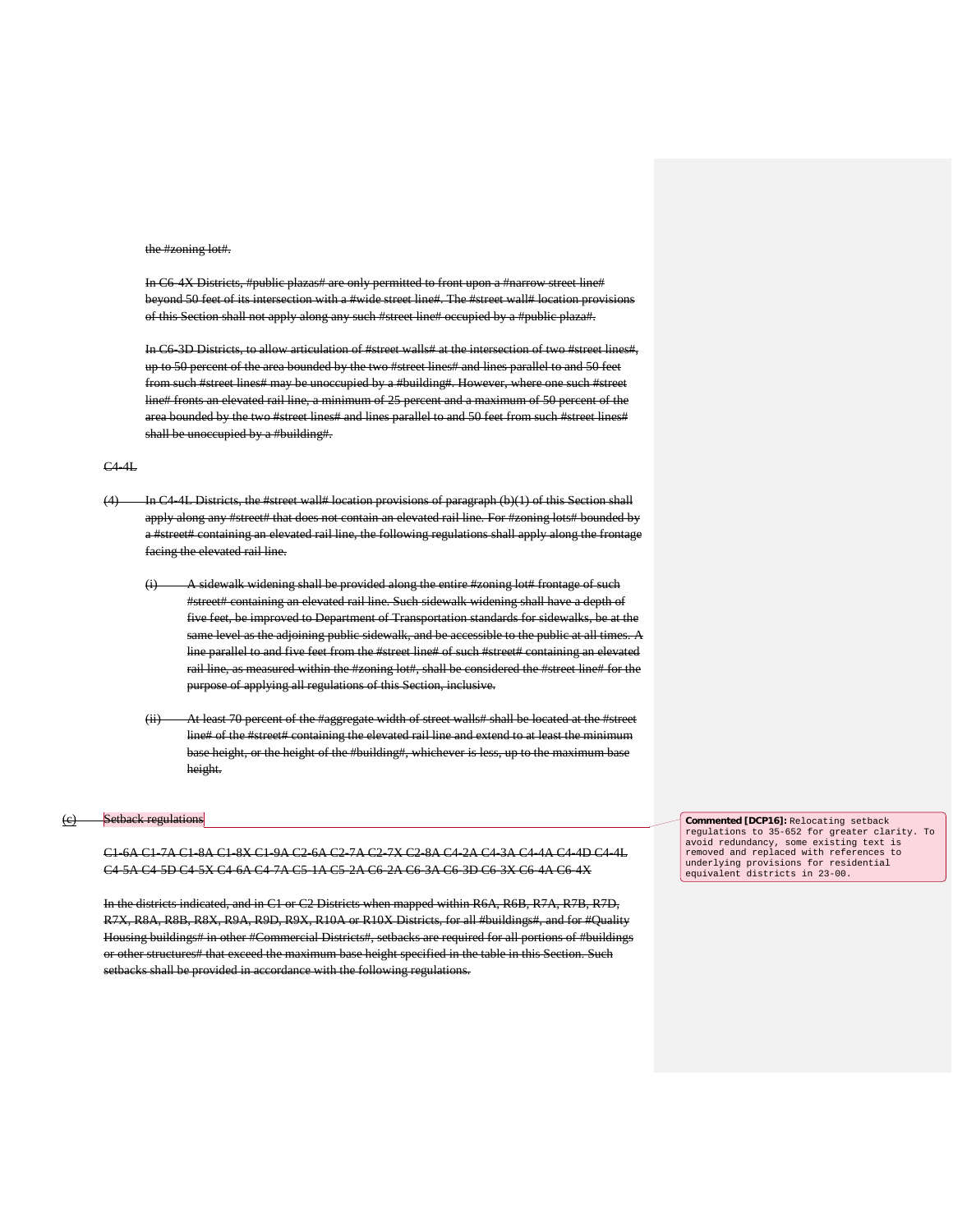- nimum base height or higher than the maximum base height specified in Table A of this Section for #buildings# in contextual districts, and Table B for #buildings# in non-contextual districts, a setback with a depth of at least 10 feet shall be provided from any #street wall# fronting on a #wide street#, and a setback with a depth of at least 15 feet shall be provided from any #street wall# fronting on a #narrow street#, except such dimensions may include the depth of any permitted recesses in the #street wall#.
- (2) These setback provisions are optional for any #building# wall that is either located beyond 50 feet of a #street line# or oriented so that lines drawn perpendicular to it in plan would intersect a #street line# at an angle of 65 degrees or less. In the case of an irregular #street line#, the line connecting the most extreme points of intersection shall be deemed to be the #street line#. Furthermore, dormers provided in accordance with the provisions of paragraph (a) of this Section may penetrate a required setback area.
- (3) In C6-3D Districts, for #buildings or other structures# on #zoning lots# that front upon an elevated rail line, at a height not lower than 15 feet or higher than 25 feet, a setback with a depth of at least 20 feet shall be provided from any #street wall# fronting on such elevated rail line, except that such dimensions may include the depth of any permitted recesses in the #street wall# and the depth of such setback may be reduced by one foot for every foot that the depth of the #zoning lot#, measured perpendicular to the elevated rail line, is less than 110 feet, but in no event shall a setback less than 10 feet in depth be provided above the minimum base height.
	- (i) The setback provisions of paragraph (c) of this Section are optional where a #building# wall is within the area bounded by two intersecting #street lines# and lines parallel to and 70 feet from such #street lines#.
	- (ii) Where such #building# is adjacent to a #public park#, such setback may be provided at grade for all portions of #buildings# outside of the area bounded by two intersecting #street lines# and lines parallel to and 70 feet from such #street lines#, provided that any area unoccupied by a #building# shall be improved to Department of Transportation standards for sidewalks, shall be at the same level as the adjoining public sidewalks, and shall be accessible to the public at all times.
- In C4-4L Districts, for #zoning lots# bounded by a #street# containing an elevated rail line, the setback provisions of this paragraph, (c), are modified as follows:
	- $(i)$  a setback with a depth of at least 15 feet from the #street line# of the #street# containing the elevated rail line shall be provided at a height not lower than the minimum base height of either 30 feet or three #stories#, whichever is less, and not higher than the maximum base height of either 65 feet or six #stories#, whichever is less; and

(ii) dormers shall not be a permitted obstruction within such setback distance.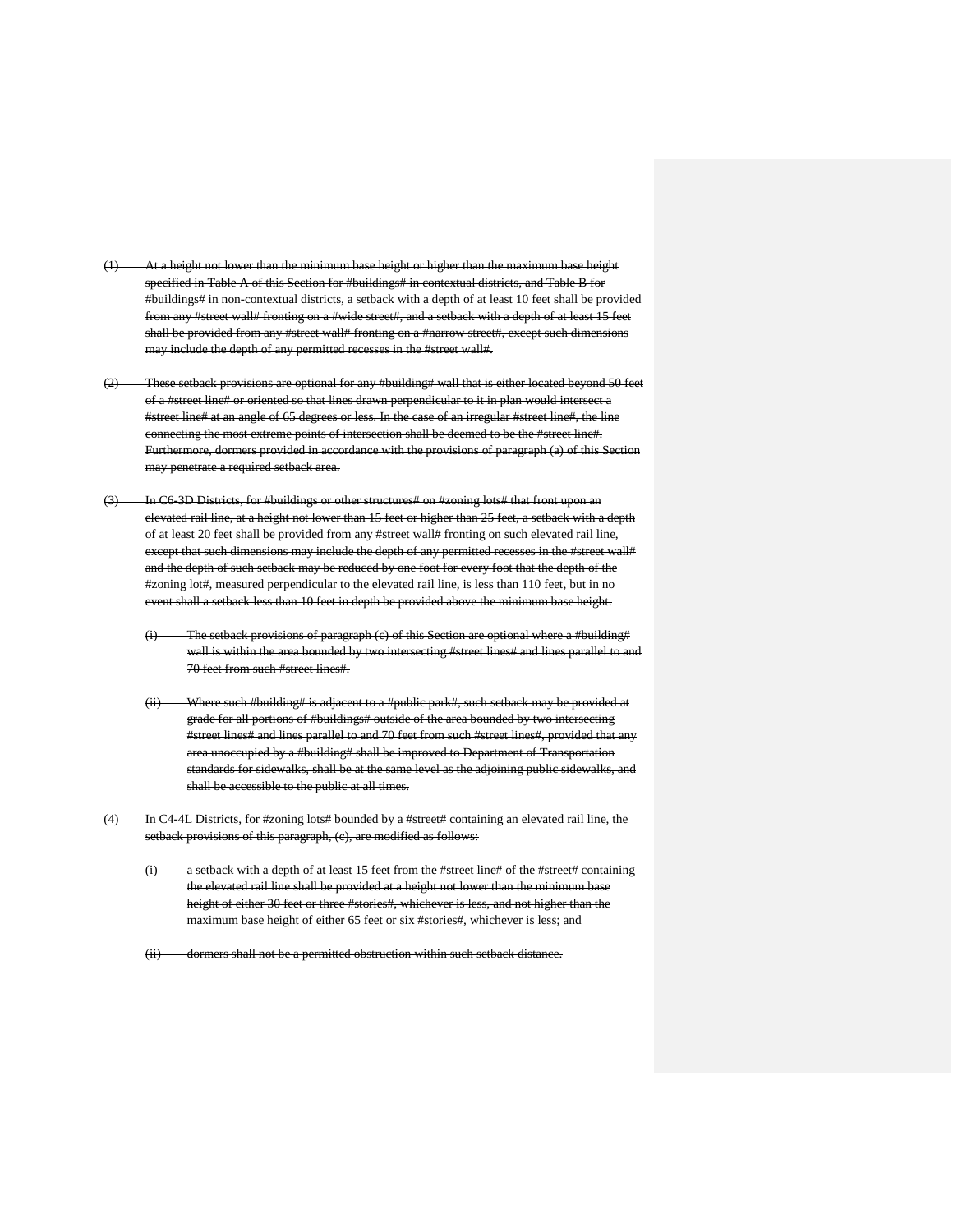#### lding# height

No #building or other structure# shall exceed the maximum #building# height specified in Table A of this Section for contextual districts, or Table B for non-contextual districts, except as provided in this paragraph, (d), inclusive.

#### C6-3D C6-4X

- (1) In the districts indicated, any #building# or #buildings#, or portions thereof, which in the aggregate occupy not more than 40 percent of the #lot area# of a #zoning lot# (or, for #zoning lots# of less than 20,000 square feet, the percentage set forth in the table in Section 33-454) above a height of 85 feet above the #base plane#, is hereinafter referred to as a tower. Dormers permitted within a required setback area pursuant to paragraph (a) of this Section shall not be included in tower #lot coverage#. Such tower or towers may exceed a height limit of 85 feet above the #base plane#, provided:
	- (i) at all levels, such tower is set back from the #street wall# of a base at least 15 feet along a #narrow street#, and at least 10 feet along a #wide street#, except such dimensions may include the depth of any permitted recesses in the #street wall#:
	- (ii) the base of such tower complies with the #street wall# location provisions of paragraph (b) of this Section, and the setback provisions of paragraph (c) of this Section; and
	- (iii) the minimum coverage of such tower above a height of 85 feet above the #base plane# is at least 33 percent of the #lot area# of the #zoning lot#; however, such minimum coverage requirement shall not apply to the highest 40 feet of such tower.

In C6-3D Districts, the highest four #stories#, or as many #stories# as are located entirely above a height of 165 feet, whichever is less, shall have a #lot coverage# of at least 50 percent of the #story# immediately below such #stories#, and a maximum #lot coverage# of 80 percent of the #story# immediately below such #stories#. Such reduced #lot coverage# shall be achieved by one or more setbacks on each face of the tower, where at least one setback on each tower face has a depth of at least four feet, and a width that, individually or in the aggregate, is equal to at least 10 percent of the width of such respective tower face. For the purposes of this paragraph, each to shall have four tower faces, with each face being the side of a rectangle within which the outermost walls of the highest #story# not subject to the reduced #lot coverage# provisions have been inscribed. The required setbacks shall be measured from the outermost walls of the #building# facing each tower face. Required setback areas may overlap.

In C6-3D Districts, for towers fronting on elevated rail lines, the outermost walls of each #story# located entirely above a height of 85 feet shall be inscribed within a rectangle. The maximum length of any side of such rectangle that is parallel or within 45 degrees of being parallel to such elevated rail line shall be 125 feet, or 75 percent of the frontage of the #zoning lot# along such elevated rail line, whichever is less.

**Commented [DCP17]:** Relocating maximum building height regulations to 35-652 for greater clarity.

**Commented [DCP18]:** Relocating tower provisions for C6-3D and C6-4X districts to 35-653 for greater clarity. To avoid redundancy, some existing text is removed and replaced with references to underlying provisions for residential equivalent districts in 23-00.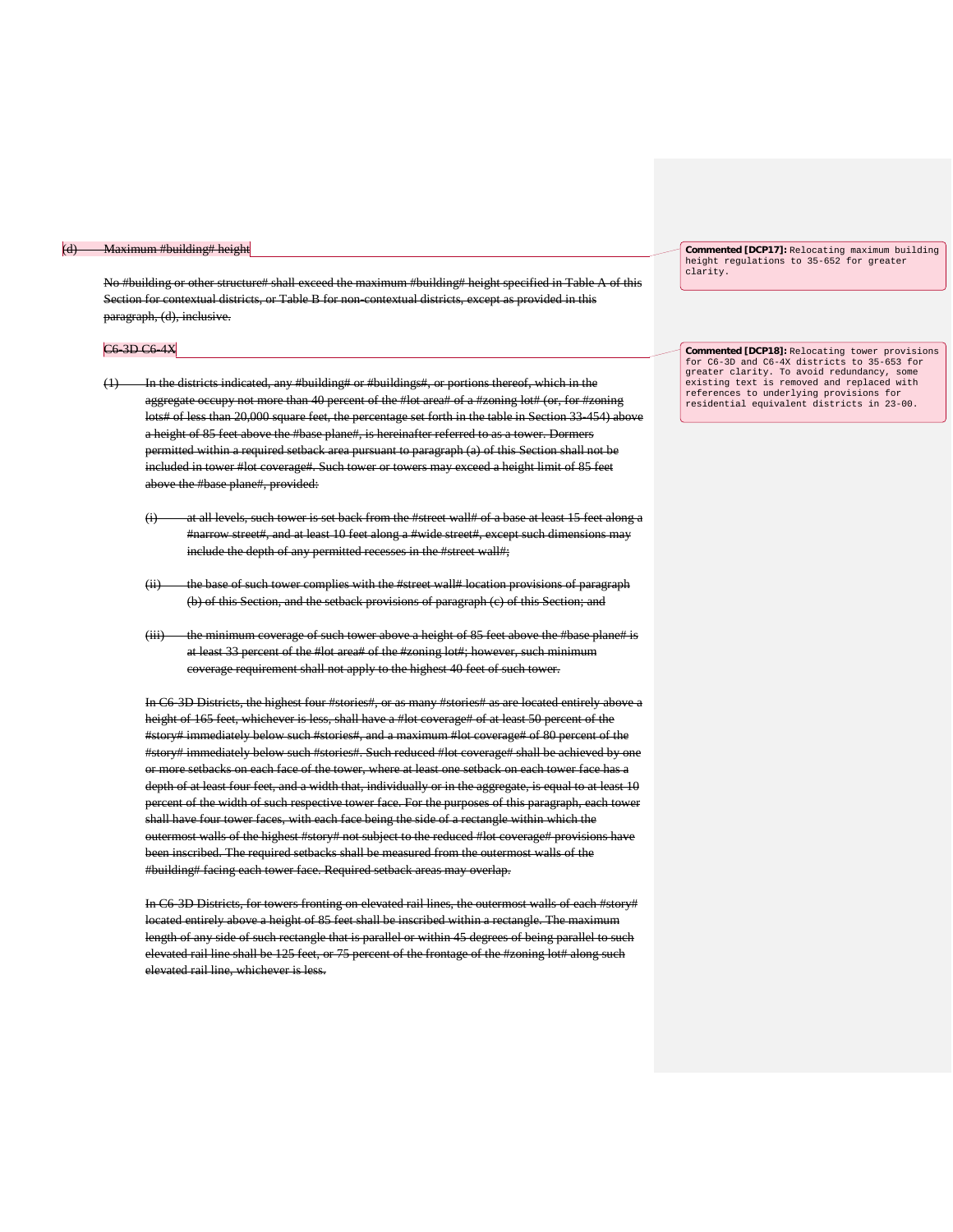#### C4-4L

(2) In C4-4L Districts, for #zoning lots# bounded by a #street# containing an elevated rail line and within 125 feet of such #street#, the maximum #building# height shall be 100 feet or ten #stories#, whichever is less.

#### (e) Additional regulations

C1-6A C1-7A C1-8A C1-8X C1-9A C2-6A C2-7A C2-7X C2-8A C4-2A C4-3A C4-4A C4-4D C4-4L C4-5A C4-5D C4-5X C4-6A C4-7A C5-1A C5-2A C6-2A C6-3A C6-3D C6-3X C6-4A C6-4X

In the districts indicated, and in C1 or C2 Districts when mapped within R6A, R6B, R7A, R7B, R7D, R7X, R8A, R8B, R8X, R9A, R9D, R9X, R10A or R10X Districts, and for #Quality Housing buildings# in other #Commercial Districts#, the following additional provisions shall apply:

- (1) Existing #buildings# may be vertically enlarged by up to one #story# or 15 feet without regard to the #street wall# location requirements of paragraph (b) of this Section.
- (2) On #through lots# that extend less than 180 feet in maximum depth from #street# to #street#, the #street wall# location requirements of paragraph (b) shall be mandatory along only one #street# frontage. However, in C4-4L Districts, such #street wall# location regulations shall apply along the frontage of any #street# containing an elevated rail line.
- (3) The #street wall# location and minimum base height provisions of paragraph (b) shall not apply along any #street# frontage of a #zoning lot# occupied by #buildings# whose #street wall# heights or widths will remain unaltered.
- (4) The minimum base height provisions of paragraph (b) shall not apply to #buildings developed# or #enlarged# after February 2, 2011, that do not exceed such minimum base heights, except where such #buildings# are located on #zoning lots# with multiple #buildings#, one or more of which is #developed#, #enlarged# or altered after February 2, 2011, to a height exceeding such minimum base heights.
- (5) The City Planning Commission may, upon application, authorize modifications in the required #street wall# location of a #development# or #enlargement# if the Commission finds that existing #buildings#, or existing open areas serving existing #buildings# to remain on the #zoning lot#, would be adversely affected by the location of the #street walls# of the #development# or #enlargement# in the manner prescribed in this Section.
- (6) For any #zoning lot# located in a Historic District designated by the Landmarks Preservation Commission, the minimum base height and #street wall# location regulations of this Section as modified in any applicable Special District, shall be modified as follows:

**Commented [DCP19]:** Relocating provisions to 35-655 for greater clarity.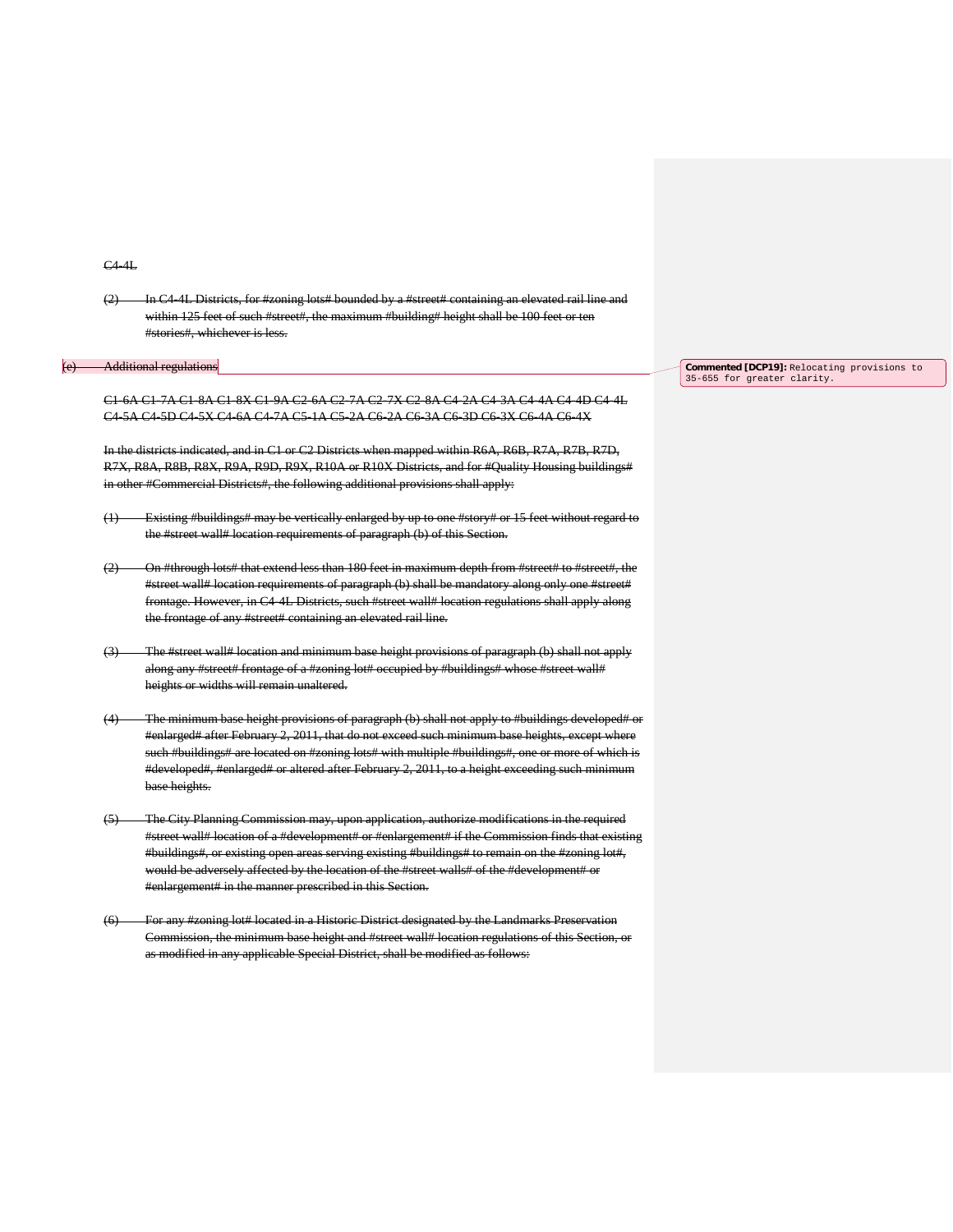- of a #street wall# may vary between the height wall# of an adjacent #building# before setback, if such height is lower th base height required, up to the minimum base height requirements of this Section, or as modified in any applicable Special District.
- (ii) The maximum base height of a #street wall# may vary between the height of the #street wall# of an adjacent #building# before setback, if such height is higher than the maximum base height allowed, and the maximum base height requirements of this Section, provided that such height not exceed 150 feet and provided that such #zoning lot# is located within the area bounded by West 22nd Street, a line 100 feet west of Fifth Avenue, a line midway between West 16th Street and West 17th Street, and a line 100 feet east of Sixth Avenue.
- (ii) The location of the #street wall# of any #building# may vary between the #street wall# location requirements of this Section, or as modified in any applicable Special District, and the location of the #street wall# of an adjacent #building# fronting on the same #street line#.
- (7) In C6-3D Districts, where a #building# on an adjacent #zoning lot# has #dwelling unit# windows located within 30 feet of a #side lot line# of the #development# or #enlargement#, an open area extending along the entire length of such #side lot line# with a minimum width of 15 feet shall be provided. Such open area may be obstructed only by the permitted obstructions set forth in Section 33-23 (Permitted Obstructions in Required Yards or Rear Yard Equivalents).
- (8) For the purposes of applying the #street wall# location regulations of paragraph (b), any #building# wall oriented so that lines perpendicular to it would intersect a #street line# at an angle of 65 degrees or less shall not be considered a #street wall#.

### TABLE A HEIGHT AND SETBACK FOR BUILDINGS OR OTHER STRUCTURES IN CONTEXTUAL DISTRICTS

| District <sup>5</sup>                                                 | Minimum<br><b>Base</b><br>Height | <b>Maximum</b><br><b>Base</b><br>Height | <b>Maximum</b><br>#Building# Height |
|-----------------------------------------------------------------------|----------------------------------|-----------------------------------------|-------------------------------------|
| C1 or C2 mapped in R6B                                                | 30                               | 40                                      | 50                                  |
| C1 or C2 mapped in R6A<br>$2\Lambda$ $C_A$ $3\Lambda$<br>$211C + 311$ | 40                               | 60                                      | 70                                  |

**Commented [DCP20]:** Removing existing chart and replacing with references to underlying provisions for residential equivalent<br>districts in 23-00 to avoid redundancy.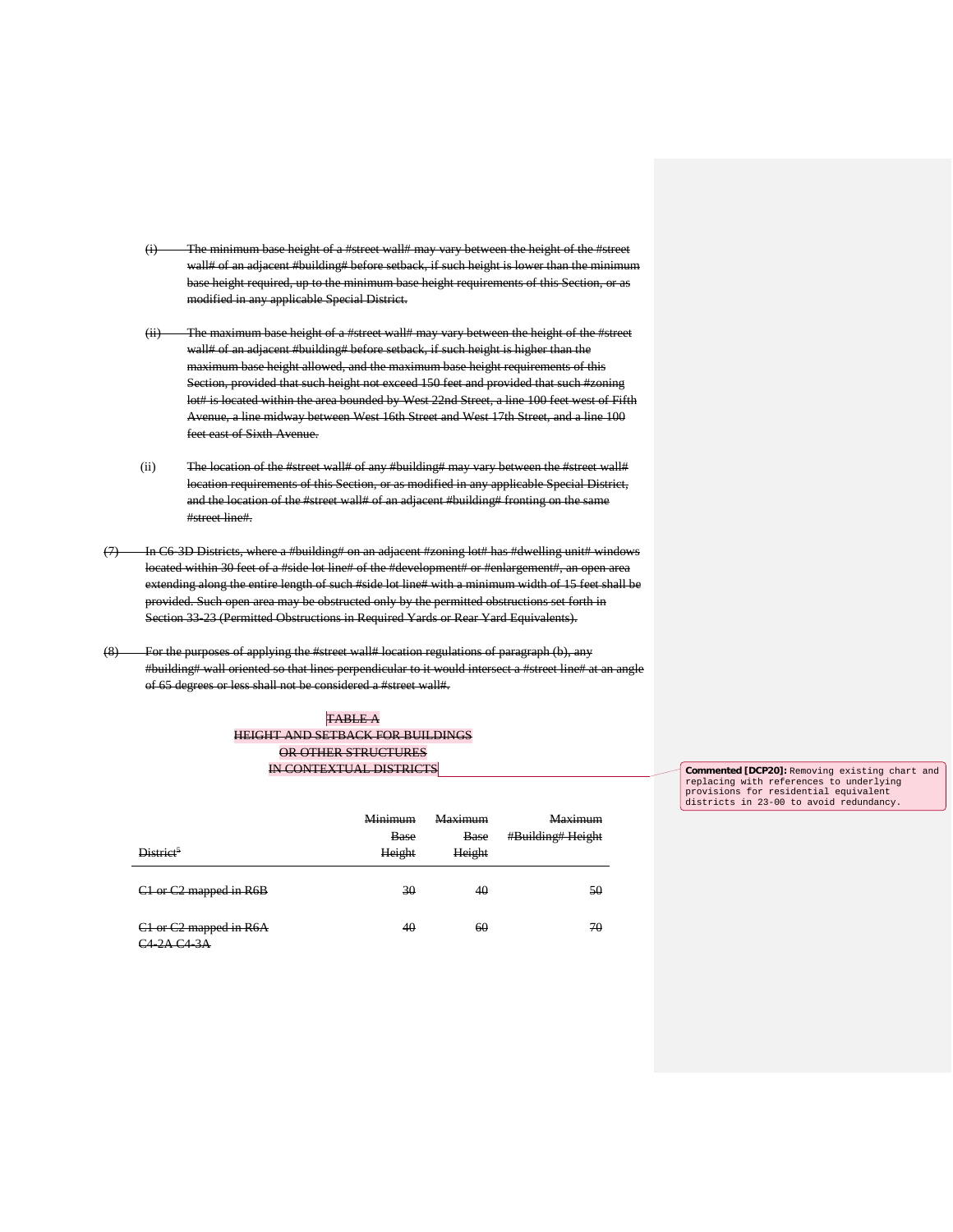| C1 or C2 mapped in R7B                                                                                                                            | 40  | 60       | 75                         |
|---------------------------------------------------------------------------------------------------------------------------------------------------|-----|----------|----------------------------|
| C1 or C2 mapped in R7A<br>C <sub>1</sub> 6A C <sub>2</sub> 6A C <sub>4</sub> 4A C <sub>4</sub> 4L C <sub>4</sub> 5A                               | 40  | 65       | 80                         |
| C1 or C2 mapped in R7D<br>$C4-5D$                                                                                                                 | 60  | 85       | 100                        |
| C1 or C2 mapped in R7X<br>C4.5X                                                                                                                   | 60  | 85       | 125                        |
| C1 or C2 mapped in R8B                                                                                                                            | 55  | 60       | 75                         |
| C1 or C2 mapped in R8A<br>C <sub>1</sub> 7A C <sub>4</sub> 4D C <sub>6</sub> 2A                                                                   | 60  | 85       | 120                        |
| C1 or C2 mapped in R8X                                                                                                                            | 60  | 85       | 150                        |
| $C1$ or $C2$ mapped in $R9A2$<br>$C1.8A^2C2.7A^2C6.3A^2$                                                                                          | 60  | 95       | 135                        |
| $C1$ or $C2$ mapped in $R9A+$<br>C1 8A <sup>+</sup> C2 7A <sup>+</sup> C6 3A <sup>+</sup>                                                         | 60  | 102      | 145                        |
| C1 or C2 mapped in R9D<br>$C6-3D$                                                                                                                 | 60  | $85^{4}$ | $\overline{\phantom{0}}^3$ |
| $C1$ or $C2$ mapped in $R9X^2$<br>C1 8X <sup>2</sup> C2 7X <sup>2</sup> C6 3X <sup>2</sup>                                                        | 60  | 120      | 160                        |
| $C1$ or $C2$ mapped in $R9X+$<br>$C1.8X^{+}C2.7X^{+}C6.3X^{+}$                                                                                    | 105 | 120      | 170                        |
| $C1$ or $C2$ mapped in R10A <sup>2</sup><br>$C1.9A2C2.8A2C4.6A2$<br>$C4.7A2 C5.1A2 C5.2A2$<br>C6.4A <sup>2</sup>                                  | 60  | 125      | 185                        |
| C1 or C2 mapped in R10A <sup>+</sup><br>C1 9A <sup>+</sup> C2 8A <sup>+</sup> C4 6A <sup>+</sup> C4 7A <sup>+</sup> C5<br>$1A1$ C5 $2A1$ C6 $4A1$ | 125 | 150      | 210                        |

C1 or C2 mapped in R10X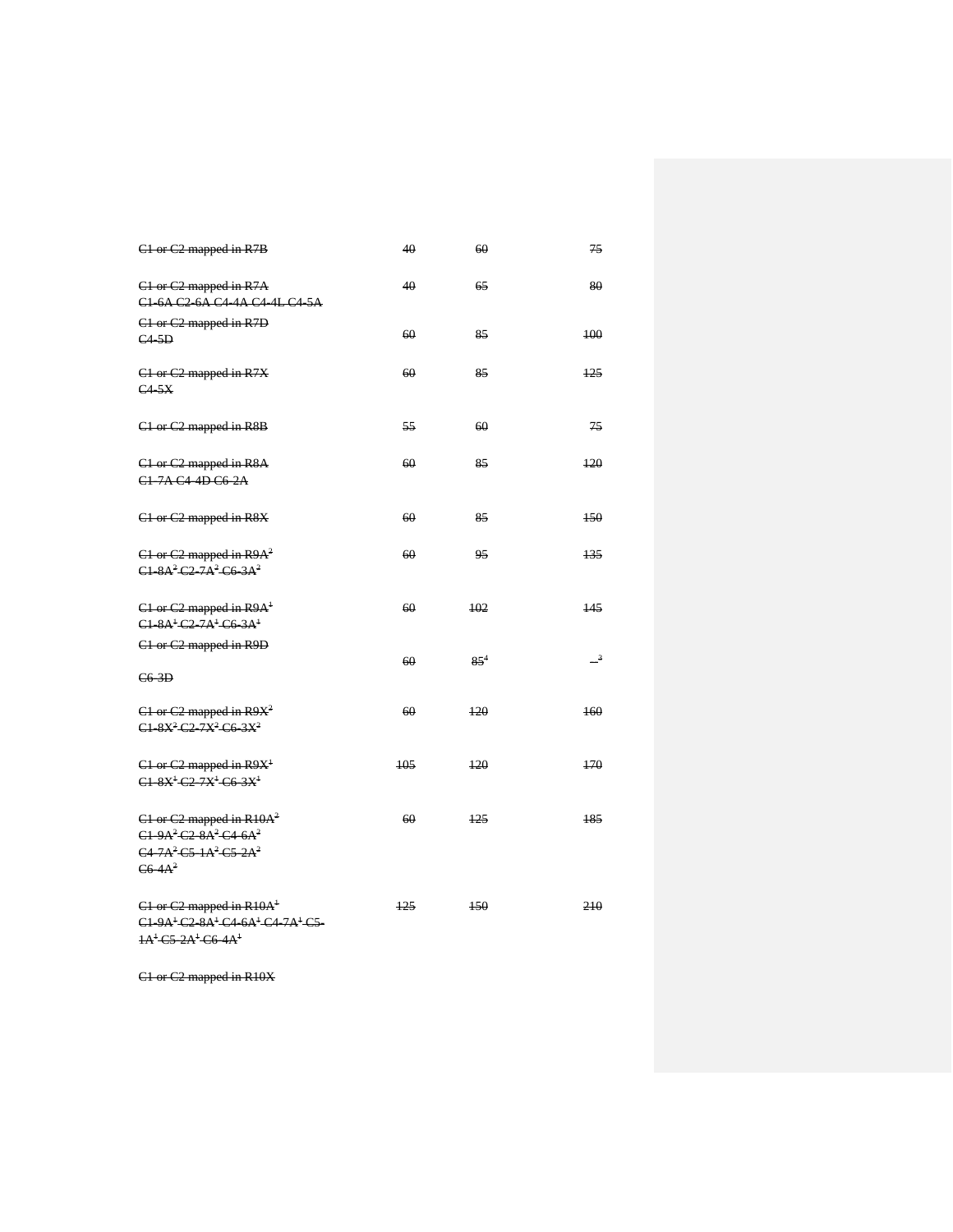$\frac{1}{60}$   $\frac{85}{3}$   $\frac{3}{4}$ 

------

<sup>1</sup> For #zoning lots# or portions thereof within 100 feet of a #wide street#

- For #zoning lots# on a #narrow street#, except portions of such #zoning lots# within a distance of 100 feet from an intersection with a #wide street# and, for #zoning lots# with only #wide street# frontage, portions of such #zoning lots# beyond 100 feet of the #street line#
- #Buildings# may exceed a maximum base height of 85 feet in accordance with paragraph (d) of this Section
- 4 For #buildings or other structures# that front upon an elevated rail line, the maximum base height shall be 25 feet
- **5** Where the New York City Administrative Code establishes restrictions on the location of #buildings# on lots fronting upon and within 30 feet of Eastern Parkway in Community Districts 8 and 9 in the Borough of Brooklyn, lines drawn 30 feet north of and 30 feet south of, and parallel to, Eastern Parkway shall be considered the northern and southern #street lines# of Eastern Parkway

**Commented [DCP21]:** Relocating provision to 35- 655.

| 17WULLD                                                                       |
|-------------------------------------------------------------------------------|
| HEIGHT AND SETRACK EOP RUILDIN<br><del>HERSHI ARD SETBACK POR BUILDINGS</del> |
| IN CONTEVTHAL DICTDIC<br><del>IN NON-CONTEXTO/10 DISTRICTS</del>              |
|                                                                               |

| District <sup>3</sup>                                                                                                | <b>Minimum</b><br>Base<br>Height | Maximum<br><b>Base Height</b> | <b>Maximum</b><br>#Building#<br>Height |
|----------------------------------------------------------------------------------------------------------------------|----------------------------------|-------------------------------|----------------------------------------|
| $C1$ or $C2$ mapped in $R62$<br>$C4-2^2C4-3^2$                                                                       | 30                               | 45                            | 55                                     |
| C1 or C2 mapped in R6 <sup>1</sup> inside #Manhattan<br>Core#<br><del>C4-2<sup>1</sup> inside #Manhattan Core#</del> | 40                               | 55                            | 65                                     |

**Commented [DCP22]:** Removing existing chart and replacing with references to underlying provisions for residential equivalent districts in 23-00 to avoid redundancy.

C4-3<sup>+</sup>-inside #Manhattan Core#

H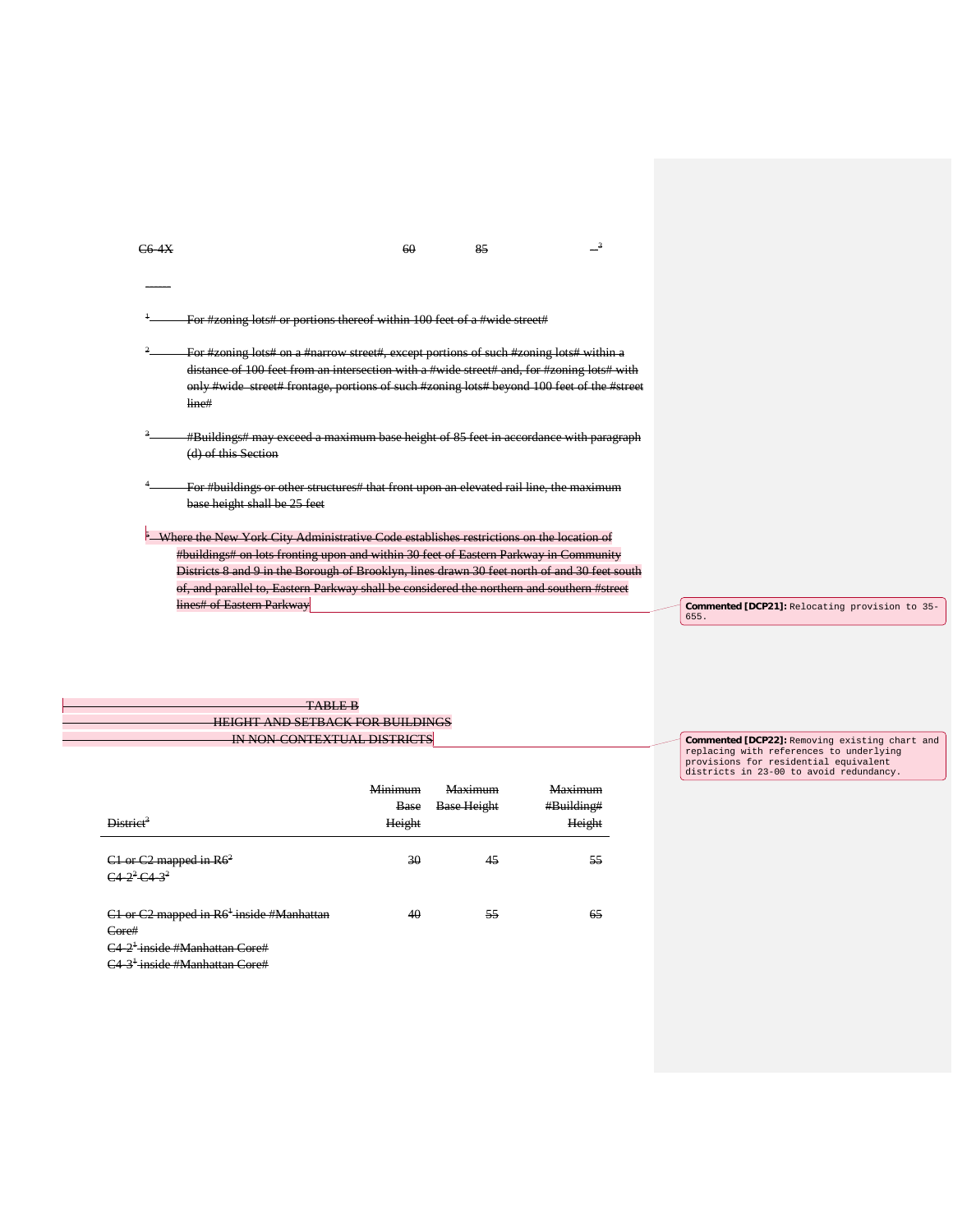| C1 or C2 mapped in R6 <sup>+</sup> outside #Manhattan                                                                                          | 40  | 60  | 70  |
|------------------------------------------------------------------------------------------------------------------------------------------------|-----|-----|-----|
| Core#                                                                                                                                          |     |     |     |
| C4 <sup>2<sup>+</sup> outside #Manhattan Core#</sup>                                                                                           |     |     |     |
| C4 3 <sup>+</sup> -outside #Manhattan Core#                                                                                                    |     |     |     |
|                                                                                                                                                |     |     |     |
| $C1$ or $C2$ mapped in $R72$                                                                                                                   | 40  | 60  | 75  |
| $C1$ or $C2$ mapped in $R7^{\frac{1}{2}}$ inside #Manhattan                                                                                    |     |     |     |
| Core#                                                                                                                                          |     |     |     |
| C1 6 <sup>2</sup> C1 6 <sup>+</sup> inside #Manhattan Core#                                                                                    |     |     |     |
| $C2.6^2 C2.6^1$ inside #Manhattan Core#                                                                                                        |     |     |     |
| $C4.4^2 C4.4^1$ inside #Manhattan Core#                                                                                                        |     |     |     |
| $C4.5^2 C4.5^1$ inside #Manhattan Core#                                                                                                        |     |     |     |
| C6-1 <sup>2</sup> C6-1 <sup>+</sup> inside #Manhattan Core#                                                                                    |     |     |     |
|                                                                                                                                                |     |     |     |
| $C1$ or $C2$ mapped in $R71$ outside #Manhattan                                                                                                | 40  | 65  | 80  |
| Core#                                                                                                                                          |     |     |     |
| C <sub>1</sub> 6 <sup>+</sup> outside #Manhattan Core#<br>C <sub>2</sub> 6 <sup>+</sup> outside #Manhattan Core#                               |     |     |     |
|                                                                                                                                                |     |     |     |
| C4 4 <sup>+</sup> outside #Manhattan Core#<br>C4 5 <sup>1</sup> -outside #Manhattan Core#                                                      |     |     |     |
|                                                                                                                                                |     |     |     |
| C6 <sup>1<sup>+</sup> outside #Manhattan Core#</sup>                                                                                           |     |     |     |
| $C1$ or $C2$ mapped in $R82$                                                                                                                   | 60  | 80  | 105 |
| $C1 - 7^2 C4 - 2F^2 C6 - 2^2$                                                                                                                  |     |     |     |
|                                                                                                                                                |     |     |     |
| $C1$ or $C2$ mapped in $R81$                                                                                                                   | 60  | 85  | 120 |
| $C1 - 7 + C4 - 2F + C6 - 2$                                                                                                                    |     |     |     |
|                                                                                                                                                |     |     |     |
| $C1$ or $C2$ mapped in $R92$                                                                                                                   | 60  | 95  | 135 |
| $C1.82 C2.72 C6.32$                                                                                                                            |     |     |     |
|                                                                                                                                                |     |     |     |
| $C1$ or $C2$ mapped in $R91$                                                                                                                   | 60  | 102 | 145 |
| $C1.8$ <sup>1</sup> $C2.7$ <sup>1</sup> $C6.3$ <sup>1</sup>                                                                                    |     |     |     |
|                                                                                                                                                |     |     |     |
| $C1$ or $C2$ mapped in $R10^2$                                                                                                                 | 60  | 125 | 185 |
| $C1.9^2 C2.8^2 C4.6^2 C4.7^2 C5^2 C6.4^2 C6.5^2 C6$                                                                                            |     |     |     |
| $6^2$ C <sub>6</sub> $7^2$ C <sub>6</sub> $8^2$ C <sub>6</sub> $9^2$                                                                           |     |     |     |
|                                                                                                                                                |     |     |     |
| $C1$ or $C2$ mapped in $R10^+$                                                                                                                 | 125 | 150 | 210 |
| $C1.9$ <sup>1</sup> $C2.8$ <sup>1</sup> $C4.6$ <sup>1</sup> $C4.7$ <sup>1</sup> $C5$ <sup>1</sup> $C6.4$ <sup>1</sup> $C6.5$ <sup>1</sup> $C6$ |     |     |     |
| $6^{+}$ C6 $7^{+}$                                                                                                                             |     |     |     |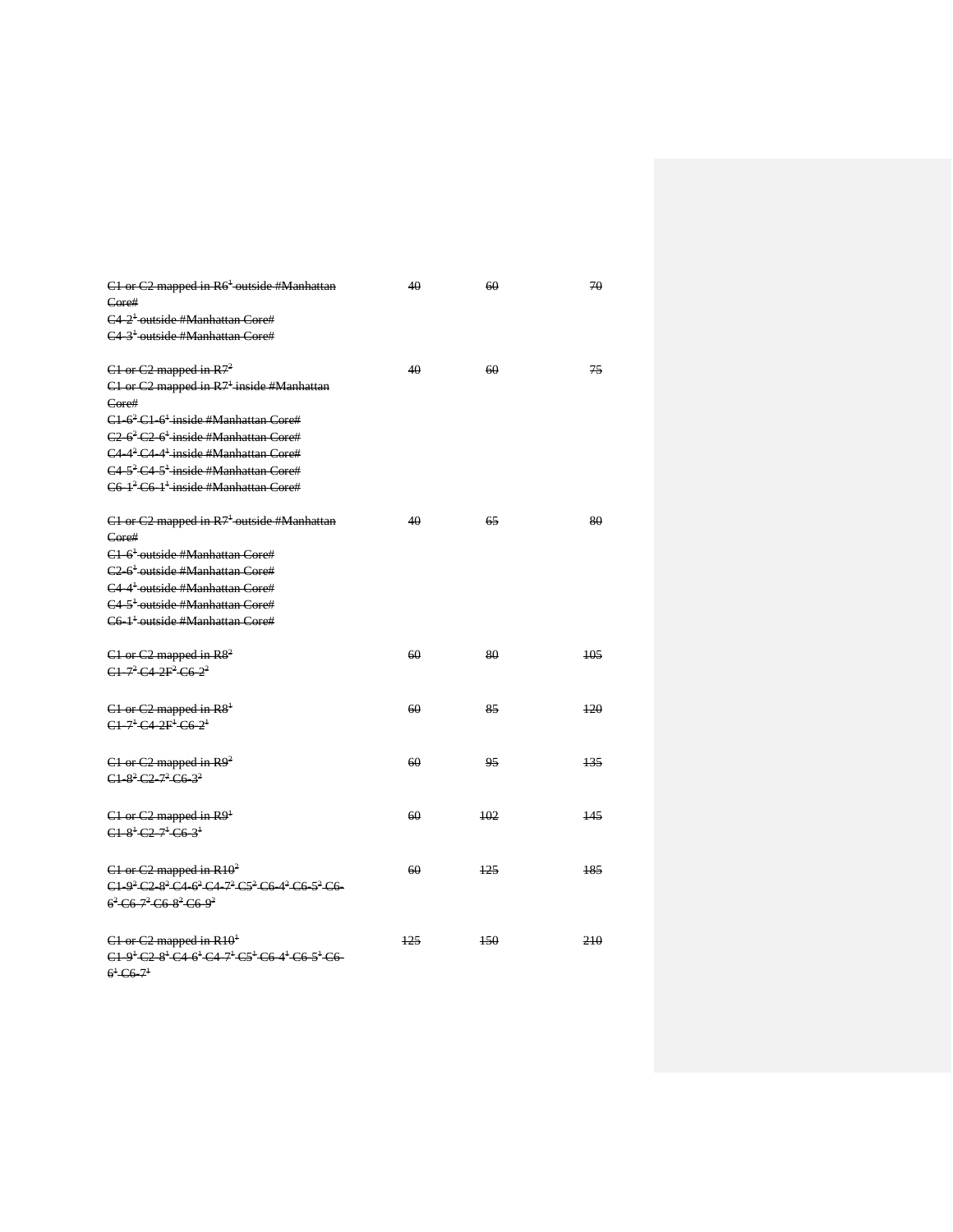### $C6.8$ <sup>1</sup>  $C6.9$ <sup>1</sup>

ing lots# or portions thereof within 100 feet of a #wide street#

ing lots# on a #narrow street#, except portions of such #zoning lots# within a distance of 100 feet from an intersection with a #wide street# and, for #zoning lots# with only #wide street# frontage, portions of such #zoning lots# beyond 100 feet of the #street line#

Where the New York City Administrative Code establishes restrictions on the location #buildings# on lots fronting upon and within 30 feet of Eastern Parkway in Community Districts 8 and 9 in the Borough of Brooklyn, lines drawn 30 feet north of and 30 feet south of, and parallel to, Eastern Parkway shall be considered the northern and southern  $#$  of E

## **35-30 APPLICABILITY OF FLOOR AREA AND OPEN SPACE REGULATIONS**

#### **35-31 Maximum Floor Area Ratio**

### C1 C2 C3 C4 C5 C6

In all districts, except as set forth in Section 35-311, the provisions of this Section shall apply to any #zoning lot# subject to the provisions of this Chapter.

The maximum #floor area ratio# permitted for a #commercial# or #community facility use# shall be as set forth in Article III, Chapter 3, and the maximum #floor area ratio# permitted for a #residential use# shall be as set forth in Article II, Chapter 3, provided the total of all such #floor area ratios# does not exceed the greatest #floor area ratio# permitted for any such #use# on the #zoning lot#.

Notwithstanding the provisions for R10 Districts in Community District 7 in the Borough of Manhattan set forth in Section 23-16 (Special Provisions for Certain Areas) However, in C4-7 Districts within Community District 7 in the Borough of Manhattan, the such maximum #residential floor area ratio# may be increased pursuant to the provisions of Sections 23-154 and 23-90 (INCLUSIONARY HOUSING).

In #Inclusionary Housing designated areas#, except within Waterfront Access Plan BK-1 and R6 Districts without a letter suffix in Community District 1, Brooklyn, the maximum #floor area ratio# permitted for #zoning lots# containing #residential# and #commercial# or #community facility uses# shall be the base #floor area ratio# set forth in Section  $23-154-23-952$  for the applicable district.

**Commented [DCP23]:** Relocating provision to 35- 655.

**Commented [DCP24]:** Revising to provide greater clarity in applying the R10 provisions.

**Commented [DCP25]:** Updating cross reference.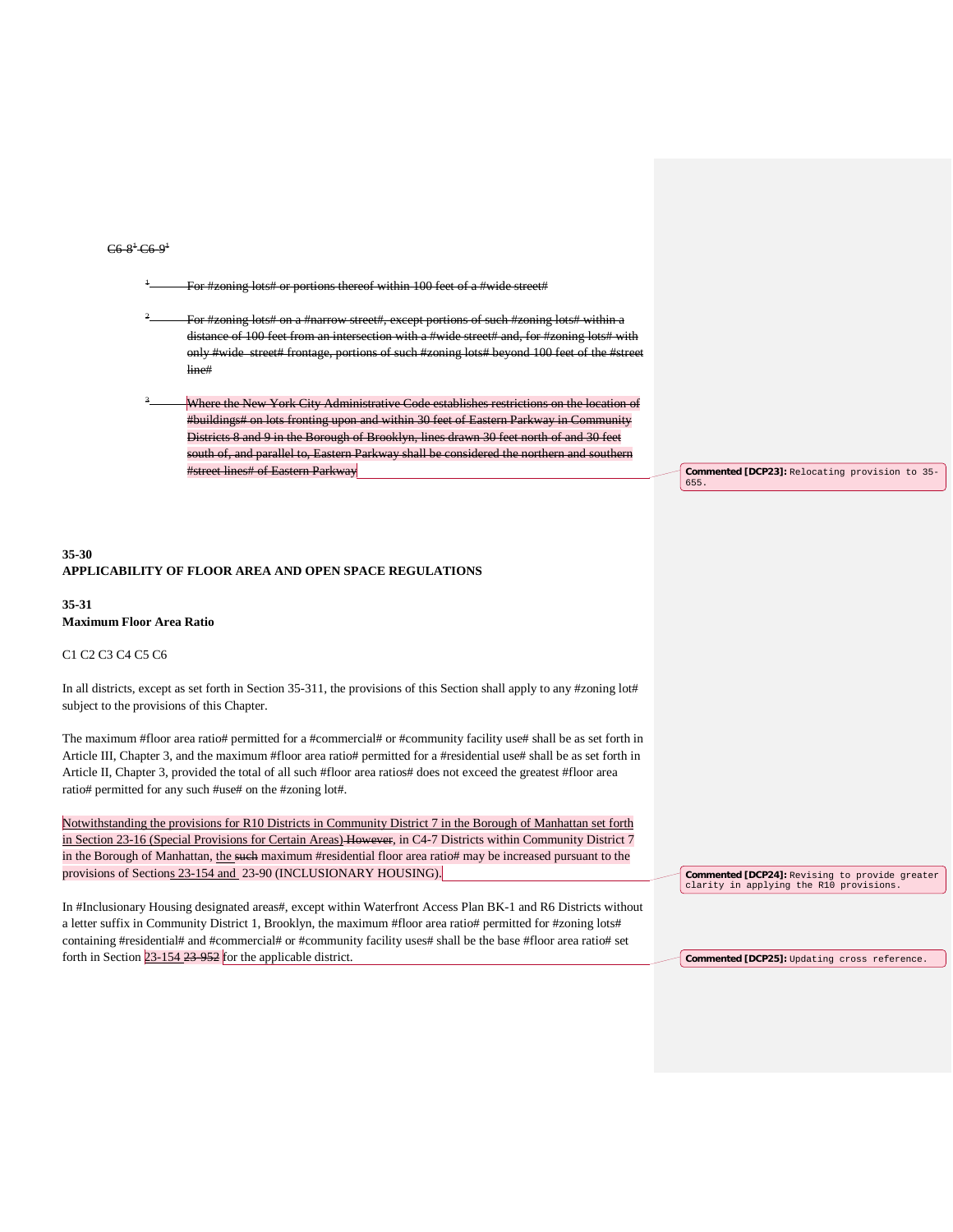| However, in #Inclusionary Housing designated areas# mapped within C4-7, C5-4, C6-3D and C6-4 Districts, the<br>maximum base #floor area ratio# for #zoning lots# containing #residential# and #commercial# or #community<br>facility uses# shall be either the base #floor area ratio# set forth in Section $23{\text -}154$ $23{\text -}952$ plus an amount equal to<br>0.25 times the non-#residential floor area ratio# provided on the #zoning lot#, or the maximum #floor area ratio#<br>for #commercial uses# in such district, whichever is lesser. | Commented [DCP26]: Updating cross reference.                                                                                                                                                        |
|------------------------------------------------------------------------------------------------------------------------------------------------------------------------------------------------------------------------------------------------------------------------------------------------------------------------------------------------------------------------------------------------------------------------------------------------------------------------------------------------------------------------------------------------------------|-----------------------------------------------------------------------------------------------------------------------------------------------------------------------------------------------------|
| The maximum base #floor area ratio# in #Inclusionary Housing designated areas# may be increased to the<br>maximum #floor area ratio# set forth in Section $23-154-23-952$ only through the provision of #affordable<br>housing# pursuant to Section 23-90, inclusive.                                                                                                                                                                                                                                                                                      | Commented [DCP27]: Updating cross reference.                                                                                                                                                        |
| Where #floor area# in a #building# is shared by multiple #uses#, the #floor area# for such shared portion shall be<br>attributed to each #use# proportionately, based on the percentage each #use# occupies of the total #floor area# of<br>the #zoning lot# less any shared #floor area#.                                                                                                                                                                                                                                                                 |                                                                                                                                                                                                     |
| A non-#residential use# occupying a portion of a #building# that was in existence on December 15, 1961, may be<br>changed to a #residential use# and the regulations on maximum #floor area ratio# shall not apply to such change<br>of #use#.                                                                                                                                                                                                                                                                                                             | <b>Commented [DCP28]</b> : Clarifying how floor area<br>regulations apply to common spaces in<br>buildings with uses with different floor area<br>ratios.                                           |
| 35-311<br>Maximum floor area and special provisions for mixed buildings or zoning lots with multiple buildings<br>containing community facility use in certain districts                                                                                                                                                                                                                                                                                                                                                                                   |                                                                                                                                                                                                     |
| C <sub>1</sub> C <sub>2</sub>                                                                                                                                                                                                                                                                                                                                                                                                                                                                                                                              |                                                                                                                                                                                                     |
| In C1 and C2 Districts mapped within R6 Districts without a letter suffix, except R6A and R6B Districts, and in<br>R7-1 Districts, the provisions of this Section shall apply to any #zoning lot# where #residential# and #community<br>facility uses# are located within the same #building#. However, this Section shall not apply to #buildings#<br>containing #residences# and philanthropic or non-profit residences with sleeping accommodations, as set forth in                                                                                    |                                                                                                                                                                                                     |
| Section 35-03 (Special Provisions for Certain Community Facility Uses)                                                                                                                                                                                                                                                                                                                                                                                                                                                                                     | Commented [DCP29]: Removing this restriction<br>for buildings containing philanthropic or non-<br>profit institutions with sleeping<br>accommodations, as they have many residential<br>attributes. |
|                                                                                                                                                                                                                                                                                                                                                                                                                                                                                                                                                            |                                                                                                                                                                                                     |
| 35-32<br><b>Modification of Lot Coverage Regulations</b><br>In C4 4L Districts, the maximum #residential lot coverage# provisions of Sections 23 145 (For Quality Housing                                                                                                                                                                                                                                                                                                                                                                                  | <b>Commented [DCP30]:</b> Removing provision as<br>proposal for corner lot coverages makes it<br>redundant.                                                                                         |
| buildings) and 23 147 (For non-profit residences for the elderly) are modified, as follows:                                                                                                                                                                                                                                                                                                                                                                                                                                                                |                                                                                                                                                                                                     |
|                                                                                                                                                                                                                                                                                                                                                                                                                                                                                                                                                            |                                                                                                                                                                                                     |

shall be 80 percent; and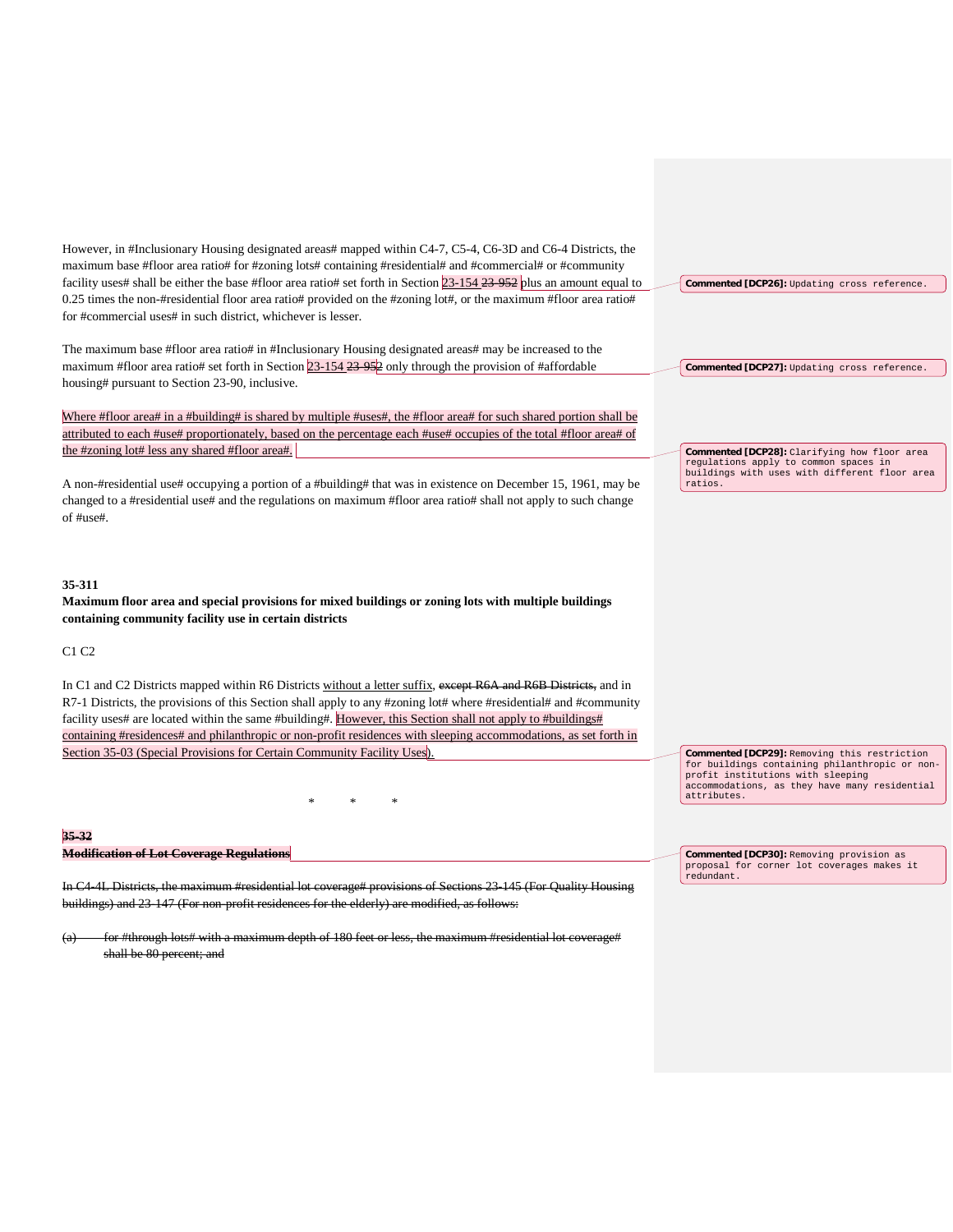(b) #corner lots# shall not be subject to a maximum #residential lot coverage# where such #corner lots# are:

- (1) 5,000 square feet or less in area; or
- $(2)$  7,500 square feet or less in area and bounded by #street lines# that less than 65 degrees, where one such #street# contains an elevated rail line.

\* \* \*

**35-35 Floor Area Bonus for a Public Plaza or Arcade**

#### C1-8 C1-9 C2-7 C2-8 C4-6 C4-7 C5 C6

In the districts indicated, and in C1 and C2 Districts mapped within R9 or R10 Districts, #floor area# bonus provisions for #public plazas# and #arcades# shall apply as set forth in this Section. Any #floor area# bonus for a #public plaza# or #arcade# permitted under the applicable district regulations for any #residential#, #commercial# or #community facility# portion of a #building# may be applied, provided that any given #public plaza# or #arcade# shall be counted only once in determining a bonus.

C1-8A C1-8X C1-9A C2-7A C2-7X C2-8A C4-6A C4-7A C5-1A C5-2A C6-2A C6-3A C6-3X C6-4A

(a) Prohibition of #public plaza# and #arcade# bonuses

\* \* \*

#### C4-6 C4-7 C5-1 C5-2 C5-4 C6-4 C6-5 C6-8

(c) In the districts indicated, except C6-4X Districts, if more than 50 percent of the #floor area# on the #zoning lot# is occupied by #residential uses#, then for each square foot of #public plaza# provided in accordance with Section 37-70, inclusive, the total #floor area# permitted on that #zoning lot# under the provision of Section 23-152 (Basic regulations for R10 Districts) 23-15 (Maximum Floor Area Ratio in R10 Districts) may be increased by six square feet.

### C4-6 C4-7 C5-1 C5-2 C5-4 C6-4 C6-5 C6-8

(d) In the districts indicated, if 50 percent or less of the #floor area# on the #zoning lot# is occupied by #residential uses#, then the provisions of Sections 33-13 and 33-14 shall apply.

#### C5-3 C5-5 C6-1 C6-2 C6-3 C6-6 C6-7 C6-9

(e) In the districts indicated, the provisions of Sections 33-13 and 33-14 shall apply.

**Commented [DCP31]:** Updating cross references.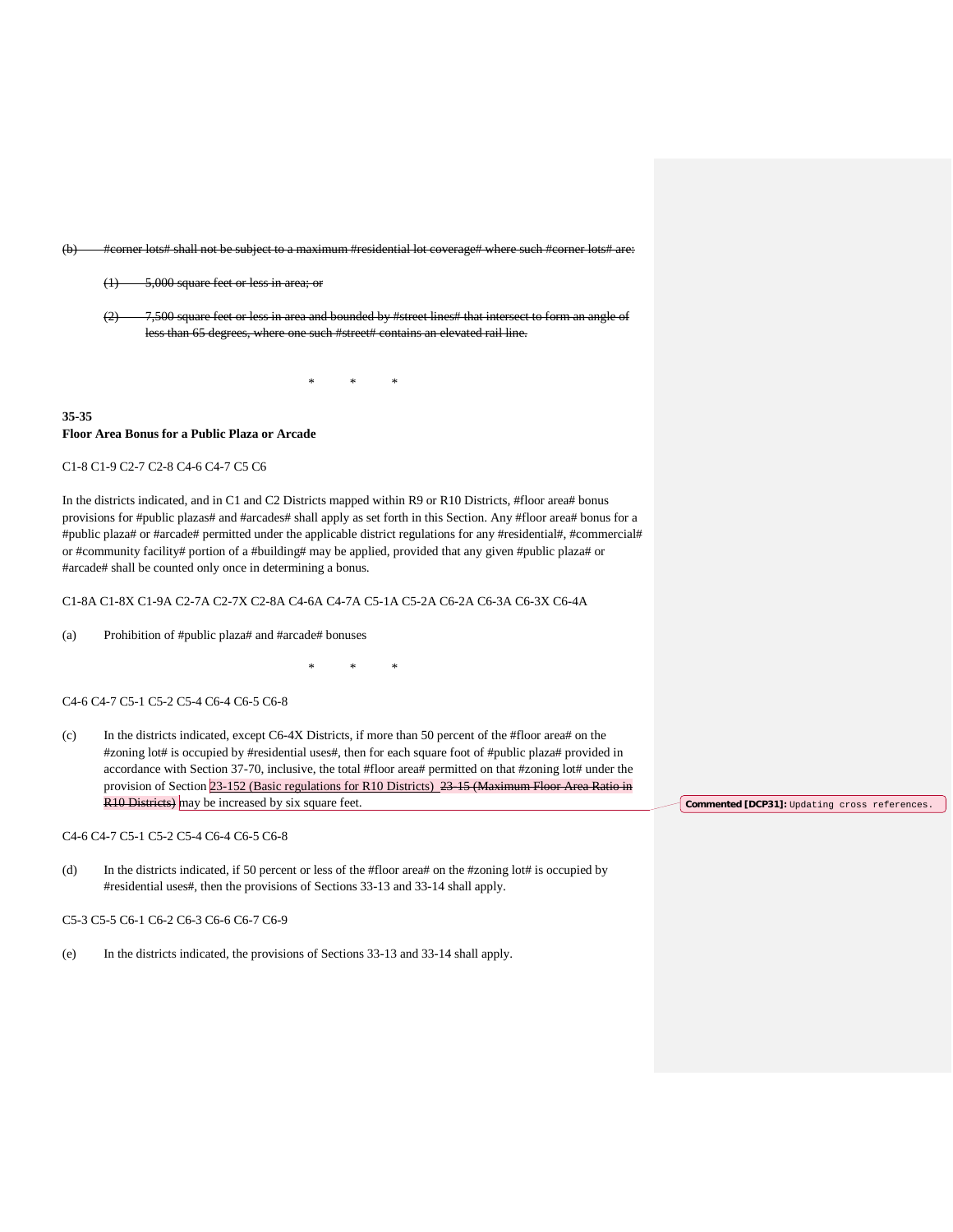# C6-4X

| (f)       | In the district indicated, if all #dwelling units# in the #building# are located above a height of 60 feet<br>above the #base plane#, then the bonus provisions of Section 33-13 shall apply.                                                                                                                                                                                                                                                                                                                                                                                                                                                                                                                                                                                                                                                                                                                                          |                                                     |
|-----------|----------------------------------------------------------------------------------------------------------------------------------------------------------------------------------------------------------------------------------------------------------------------------------------------------------------------------------------------------------------------------------------------------------------------------------------------------------------------------------------------------------------------------------------------------------------------------------------------------------------------------------------------------------------------------------------------------------------------------------------------------------------------------------------------------------------------------------------------------------------------------------------------------------------------------------------|-----------------------------------------------------|
|           |                                                                                                                                                                                                                                                                                                                                                                                                                                                                                                                                                                                                                                                                                                                                                                                                                                                                                                                                        |                                                     |
| 35-40     | <b>APPLICABILITY OF DENSITY REGULATIONS</b>                                                                                                                                                                                                                                                                                                                                                                                                                                                                                                                                                                                                                                                                                                                                                                                                                                                                                            |                                                     |
|           | C1 C2 C3 C4 C5 C6                                                                                                                                                                                                                                                                                                                                                                                                                                                                                                                                                                                                                                                                                                                                                                                                                                                                                                                      |                                                     |
|           | In the districts indicated, the maximum number of #dwelling units# or #required units# on a #zoning lot# shall<br>equal the maximum #residential floor area# permitted for the #zoning lot# determined in accordance with the<br>provisions set forth in Section 35-30 (APPLICABILITY OF FLOOR AREA AND OPEN SPACE<br>REGULATIONS) divided by the applicable factor in Section 23-20 (DENSITY REGULATIONS).                                                                                                                                                                                                                                                                                                                                                                                                                                                                                                                            | Commented [DCP32]: Removing obsolete term.          |
|           | Illustrative Examples<br>The following examples, although not part of the Zoning Resolution, are included to demonstrate the application<br>of density regulations to #mixed buildings#.                                                                                                                                                                                                                                                                                                                                                                                                                                                                                                                                                                                                                                                                                                                                               |                                                     |
|           | $\ast$<br>$\ast$                                                                                                                                                                                                                                                                                                                                                                                                                                                                                                                                                                                                                                                                                                                                                                                                                                                                                                                       |                                                     |
|           | For a #mixed building# in a C4-6 District #developed# with a #public plaza# where less than 50 percent of the<br>#floor area# on the #zoning lot# is occupied by #residential uses#, the maximum permitted #commercial# FAR is<br>4.08 (3.4 plus a 20 percent increase for a #public plaza#), the maximum permitted #community facility# FAR is<br>12.0 (10.0 plus a 20 percent increase for a #public plaza#), and the maximum permitted #residential# FAR is 10.0,<br>provided the total FAR for all #uses# on the #zoning lot# does not exceed 12.0, pursuant to Section 35-30. On a<br>20,000 square foot #zoning lot developed# with 7.0 FAR of #community facility use# and no #commercial use#,<br>the maximum #residential floor area ratio# permitted on such #zoning lot# is 5.0. The maximum number of<br>#dwelling units# permitted on the #zoning lot# is 147 126 (20,000 x 5 divided by a factor of 680 790, pursuant to | Commented [DCP33]: Updating density factor to       |
|           | Section 23-22).                                                                                                                                                                                                                                                                                                                                                                                                                                                                                                                                                                                                                                                                                                                                                                                                                                                                                                                        | mirror changes in 23-00 for R8 to R10<br>districts. |
| $35 - 50$ | <b>MODIFICATION OF YARD REGULATIONS</b>                                                                                                                                                                                                                                                                                                                                                                                                                                                                                                                                                                                                                                                                                                                                                                                                                                                                                                |                                                     |
|           | In #mixed buildings# with differing #yard# or #rear yard equivalent# requirements for different #uses#, the<br>applicable #residential yard# and #rear yard equivalent# regulations shall apply at the lowest #story# containing                                                                                                                                                                                                                                                                                                                                                                                                                                                                                                                                                                                                                                                                                                       |                                                     |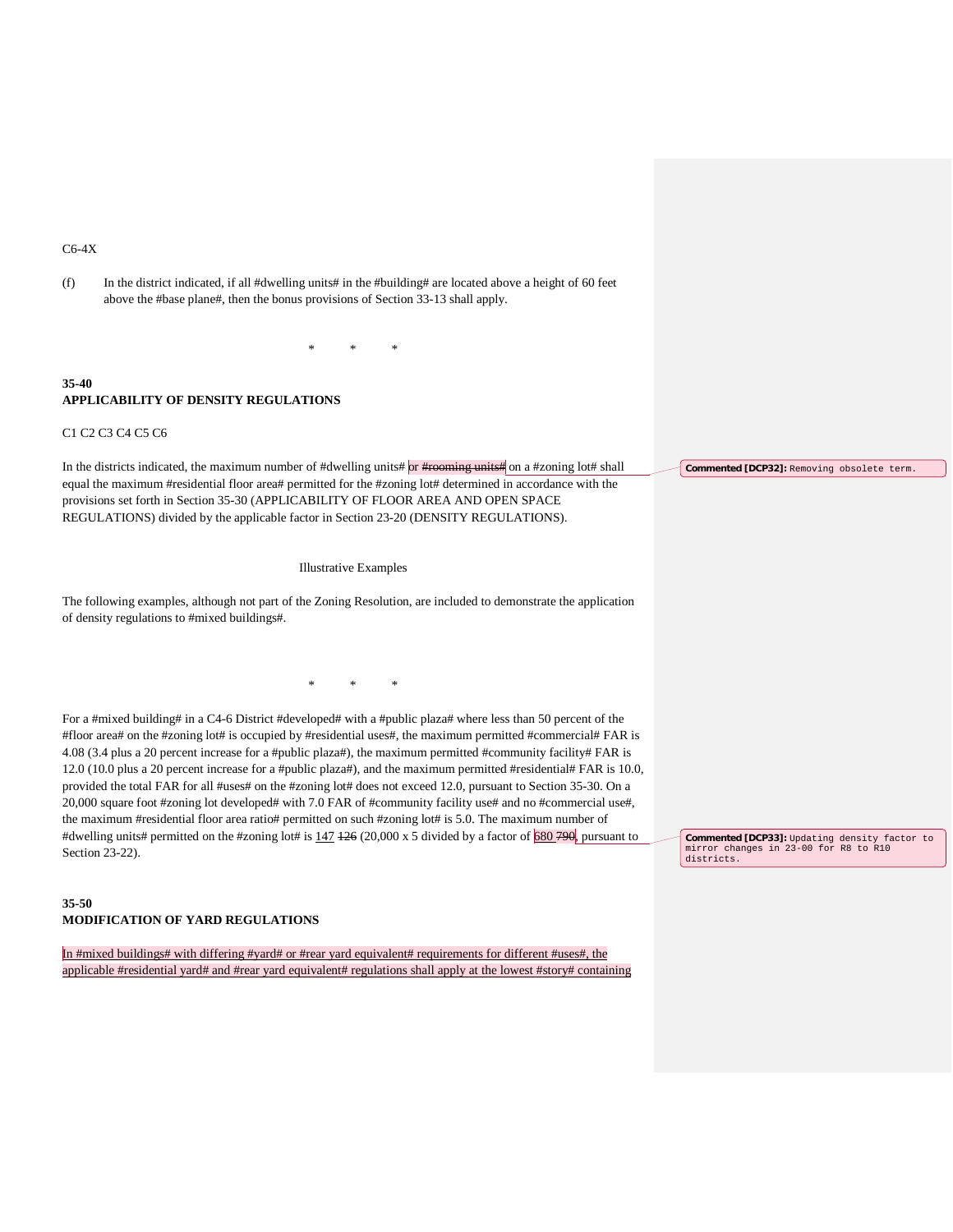| #dwelling units# with windows facing onto such #residential yard# or #rear yard equivalent#, as applicable.                                                                                                                                                                                                                                                                                                                                                                                                                                                                                                                                                                                                                                                                          | Commented [DCP34]: Clarifying requirements for<br>mixed buildings with different yard<br>requirements.                              |
|--------------------------------------------------------------------------------------------------------------------------------------------------------------------------------------------------------------------------------------------------------------------------------------------------------------------------------------------------------------------------------------------------------------------------------------------------------------------------------------------------------------------------------------------------------------------------------------------------------------------------------------------------------------------------------------------------------------------------------------------------------------------------------------|-------------------------------------------------------------------------------------------------------------------------------------|
| $35 - 51$<br><b>Modification of Front Yard Requirements</b>                                                                                                                                                                                                                                                                                                                                                                                                                                                                                                                                                                                                                                                                                                                          |                                                                                                                                     |
| C <sub>1</sub> C <sub>2</sub> C <sub>3</sub> C <sub>4</sub> C <sub>5</sub> C <sub>6</sub>                                                                                                                                                                                                                                                                                                                                                                                                                                                                                                                                                                                                                                                                                            |                                                                                                                                     |
| In the districts indicated, no #front yard# shall be required, except that the provisions of paragraph (a) of Section<br>34-233 (Special provisions applying along district boundaries) shall apply to portions of a #zoning lot# within 25<br>feet of a #Commercial District# boundary which coincides with a #side lot line# of a #zoning lot# in an R1                                                                                                                                                                                                                                                                                                                                                                                                                            |                                                                                                                                     |
| through R5 District when #residential uses# are located on the first #story# of a #building#.                                                                                                                                                                                                                                                                                                                                                                                                                                                                                                                                                                                                                                                                                        | Commented [DCP35]: Aligning street wall line-<br>up rules along district boundaries with the<br>transition rules of Section 23-693. |
| $\ast$                                                                                                                                                                                                                                                                                                                                                                                                                                                                                                                                                                                                                                                                                                                                                                               |                                                                                                                                     |
| $35 - 60$<br><b>MODIFICATION OF HEIGHT AND SETBACK REGULATIONS</b>                                                                                                                                                                                                                                                                                                                                                                                                                                                                                                                                                                                                                                                                                                                   |                                                                                                                                     |
| $35 - 61$                                                                                                                                                                                                                                                                                                                                                                                                                                                                                                                                                                                                                                                                                                                                                                            |                                                                                                                                     |
| <b>Height and Setback Regulations</b><br><b>Applicability</b>                                                                                                                                                                                                                                                                                                                                                                                                                                                                                                                                                                                                                                                                                                                        | Commented [DCP36]: Relocating from 35-24 with                                                                                       |
| C <sub>1</sub> C <sub>2</sub> C <sub>3</sub> C <sub>4</sub> C <sub>5</sub> C <sub>6</sub>                                                                                                                                                                                                                                                                                                                                                                                                                                                                                                                                                                                                                                                                                            | additional text included to clarify<br>applicability.                                                                               |
|                                                                                                                                                                                                                                                                                                                                                                                                                                                                                                                                                                                                                                                                                                                                                                                      |                                                                                                                                     |
| In the districts indicated, height and setback regulations are modified for #mixed buildings# in 35-60<br>(MODFICICATION OF HEIGHT AND SETBACK REGULATIONS), inclusive.                                                                                                                                                                                                                                                                                                                                                                                                                                                                                                                                                                                                              |                                                                                                                                     |
|                                                                                                                                                                                                                                                                                                                                                                                                                                                                                                                                                                                                                                                                                                                                                                                      |                                                                                                                                     |
| Height and setback modifications applicable to C1 or C2 Districts mapped within R1 through R5 Districts, and C3<br>and C4-1 Districts are set forth in Section 35-62.                                                                                                                                                                                                                                                                                                                                                                                                                                                                                                                                                                                                                |                                                                                                                                     |
|                                                                                                                                                                                                                                                                                                                                                                                                                                                                                                                                                                                                                                                                                                                                                                                      |                                                                                                                                     |
| Height and setback modifications applicable to C1 or C2 Districts mapped within R6 through R10 Districts, and<br>#Commercial Districts# with a residential equivalent of R6 through R10 Districts, are set forth in Sections 35-63                                                                                                                                                                                                                                                                                                                                                                                                                                                                                                                                                   |                                                                                                                                     |
| (Basic Height and Setback Modifications), 35-64 (Special Tower Regulations for Mixed Buildings) and 35-65                                                                                                                                                                                                                                                                                                                                                                                                                                                                                                                                                                                                                                                                            |                                                                                                                                     |
| (Height and Setback Requirements for Quality Housing Buildings), as applicable.                                                                                                                                                                                                                                                                                                                                                                                                                                                                                                                                                                                                                                                                                                      |                                                                                                                                     |
| In C1 or C2 Districts mapped within R6A, R6B, R7A, R7B, R7D, R7X, R8A, R8B, R8X, R9A, R9D, R9X, R10A<br>or R10X Districts, and in C1-6A, C1-7A, C1-8A, C1-8X, C1-9A, C2-6A, C2-7A, C2-7X, C2-8A, C4-2A, C4-3A,<br>C4-4A, C4-4D, C4-4L, C4-5A, C4-5D, C4-5X, C4-6A, C4-7A, C5-1A, C5-2A, C6-2A, C6-3A, C6-3D, C6-3X,<br>C6-4A or C6-4X Districts, all #buildings# shall comply with the #bulk# regulations for #Quality Housing<br>buildings# set forth in Sections 23-62 (Permitted Obstructions) and 23-66 (Height and Setback Requirements for<br>Quality Housing Buildings), as modified by Section 35-65. In C1 or C2 Districts mapped in R6 through R10<br>Districts without a letter suffix, or in other #Commercial Districts# with a residential equivalent of an R6 through |                                                                                                                                     |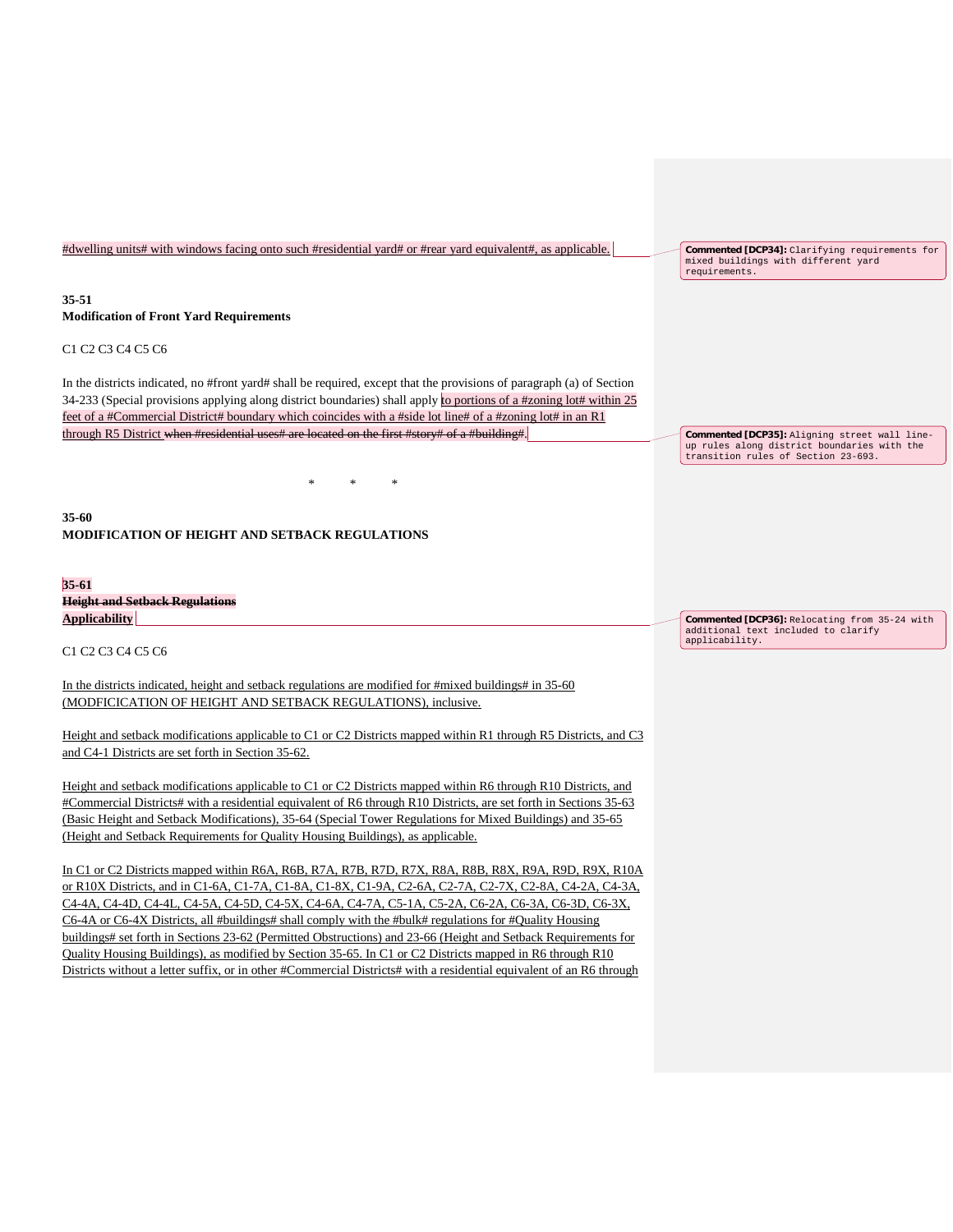R10 District, the #residential# portion of a #building# may be #developed# or #enlarged# pursuant to the basic height and setback requirements of Sections 23-62, 23-64 (Basic Height and Setback Requirements) or 23-65 (Tower Regulations), as modified by Sections 35-63 and 35-64, as applicable, or the entire #building# may #developed# or #enlarged# pursuant to the #bulk# regulations for #Quality Housing buildings#. All #Quality Housing buildings# shall also comply with additional provisions set forth in Article II, Chapter 8, as applicable.

In the districts indicated, height and setback regulations are modified as follows:

- (a) Except as otherwise provided in Section 35-51 (Modification of Front Yard Requirements), no #front yard# is required for any portion of a #building# in a #Commercial District#. Therefore, in applying the height and setback regulations, a#sky exposure plane# (which in a #Residence District# would be measured from a point above the #front yard line#) may be measured from a point above the #street line#.
- (b) In cases where the provisions of Section 34-233, paragraph (a), apply, as set forth in Section 35-51, the #sky exposure plane# is measured from a point above the #front yard line#.
- In C1 or C2 Districts mapped within R3 or R4A Districts, the height and setback regulations applicable to R4 Districts, except R4A and R4B Districts, may be applied.
- (d) In C1 or C2 Districts mapped within R4, R4B or R4-1 Districts, the height and setback regulations applicable to an R5B District may be applied.
- (e) In C3A Districts, the height and setback regulations applicable to R3A Districts shall apply.
- In C1-8, C1-9, C2-7 or C2-8 Districts, or in C1 or C2 Districts mapped within R9 or R10 Districts, the provisions of Section 23-64 (Alternate Front Setbacks) shall not apply to any #development# or #enlargement# with more than 25 percent of its total #floor area# occupied by #residential use#.

#### **35-62**

**Maximum Height of Front Wall in Initial Setback Distance Commercial Districts with an R1 through R5 Residential Equivalent**

#### C1 C2 C3 C4 C5 C6

In the districts indicated, except in C1 or C2 Districts mapped within R2A, R2X, R3, R4 or R5 Districts and except in C3A Districts, the maximum height of a front wall within the #initial setback distance# shall be the maximum height of a front wall permitted in the applicable district for a #residential#, #commercial# or #community facility building#, whichever permits the greatest maximum height.

In C1 or C2 Districts mapped within R1 through R5 Districts, and C3 and C4-1 Districts, height and setback regulations are modified as follows:

**Commented [DCP37]:** Relocating provisions to 35-62 with updated cross references.

**Commented [DCP38]:** Combining existing provisions from 35-61 and 35-62 into this updated section for R1 through R5 districts.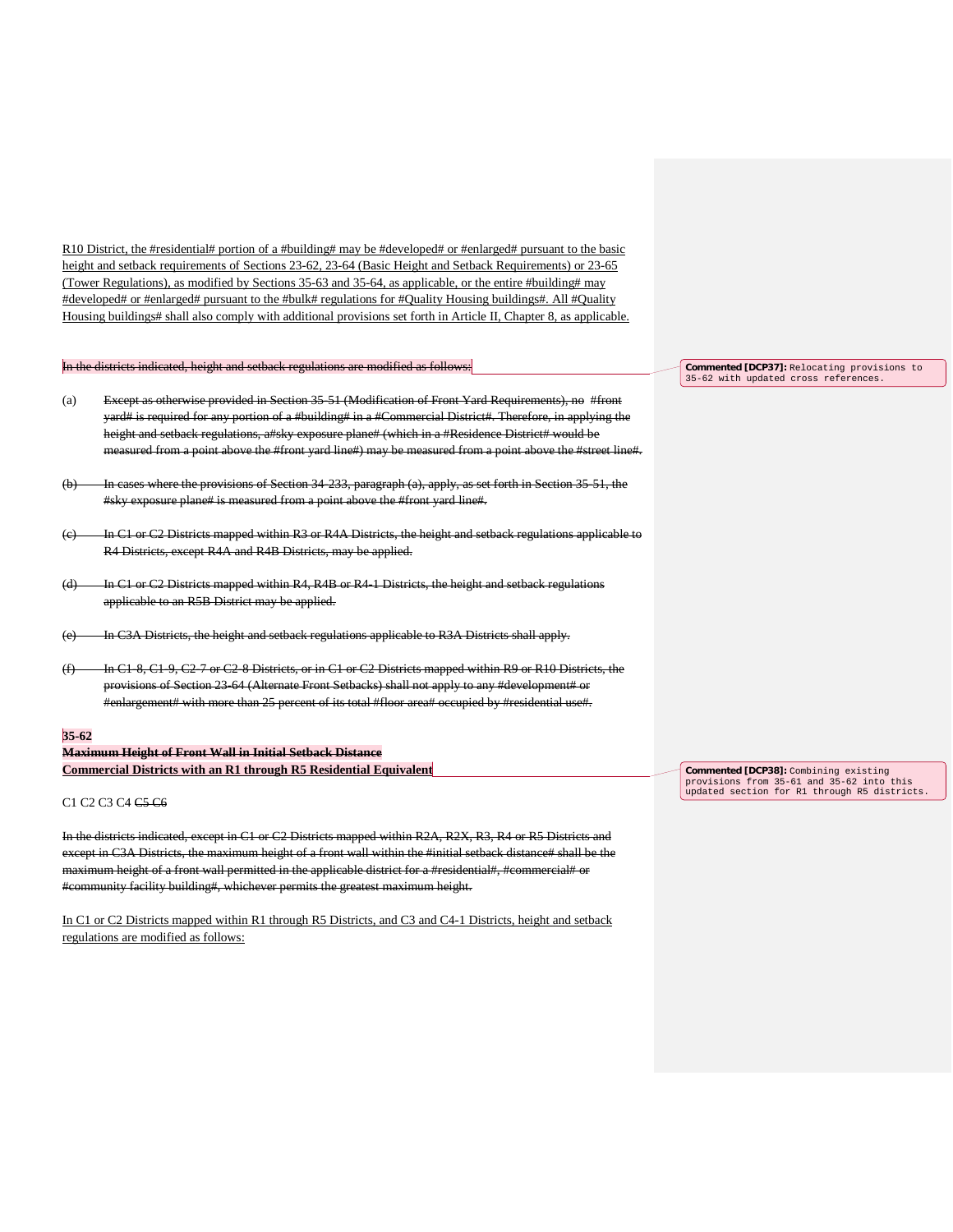- (a) No #front yard# is required for any portion of a #building# in a #Commercial District#, except as otherwise provided in Section 35-51 (Modification of Front Yard Requirements). Therefore, in applying the height and setback regulations in districts where the height of #buildings or other structures# is governed by #sky exposure planes#, such #sky exposure plane# (which in a #Residence District# would be measured from a point above the #front yard line#) may be measured from a point above the #street line#. The maximum height of a front wall within the #initial setback distance# permitted in the applicable district for a #residential#, #commercial# or #community facility building#, whichever permits the greatest maximum height;
- (b) In cases where the provisions of Section 34-233, paragraph (a), apply, as set forth in Section 35-51, the #sky exposure plane# is measured from a point above the #front yard line#;
- (c) In C1 or C2 Districts mapped within R3 or R4A Districts, the height and setback regulations applicable to R4 Districts, except R4A and R4B Districts, may be applied;
- (d) In C1 or C2 Districts mapped within R4, R4B or R4-1 Districts, the height and setback regulations applicable to an R5B District may be applied; and
- (e) In C3A Districts, the height and setback regulations applicable to R3A Districts shall apply.

### **35-63**

#### **Basic Height and Setback Modifications**

### C1 C2 C4 C5 C6

In C1 or C2 Districts mapped within R6 through R10 District without a letter suffix, and in #Commercial Districts# with a residential equivalent of R6 through R10 without a letter suffix, height and setback regulations are modified as follows:

- (a) No #front yard# is required for any portion of a #building# in a #Commercial District#, except as otherwise provided in Section 35-51 (Modification of Front Yard Requirements). Therefore, in applying the height and setback regulations in districts where the height of #buildings or other structures# is governed by #sky exposure planes#, such #sky exposure plane# (which in a #Residence District# would be measured from a point above the #front yard line#) may be measured from a point above the #street line#. The maximum height of a front wall within the #initial setback distance# shall be the maximum height for front walls permitted in the applicable district for a #residential#, #commercial# or #community facility building#, whichever permits the greatest maximum height;
- (b) In cases where the provisions of Section 34-233, paragraph (a), apply, as set forth in Section 35-51, the #sky exposure plane# is measured from a point above the #front yard line#; and
- (c) In C1-8, C1-9, C2-7 or C2-8 Districts, or in C1 or C2 Districts mapped within R9 or R10 Districts, the provisions of Section 23-642 (Alternate Front Setbacks) shall not apply to any #development# or #enlargement# with more than 25 percent of its total #floor area# occupied by #residential use#.

**Commented [DCP39]:** Combining existing provisions from 35-61 and 35-62 into this updated section for R6 through R10 districts.

**Commented [DCP40]:** Updating cross reference.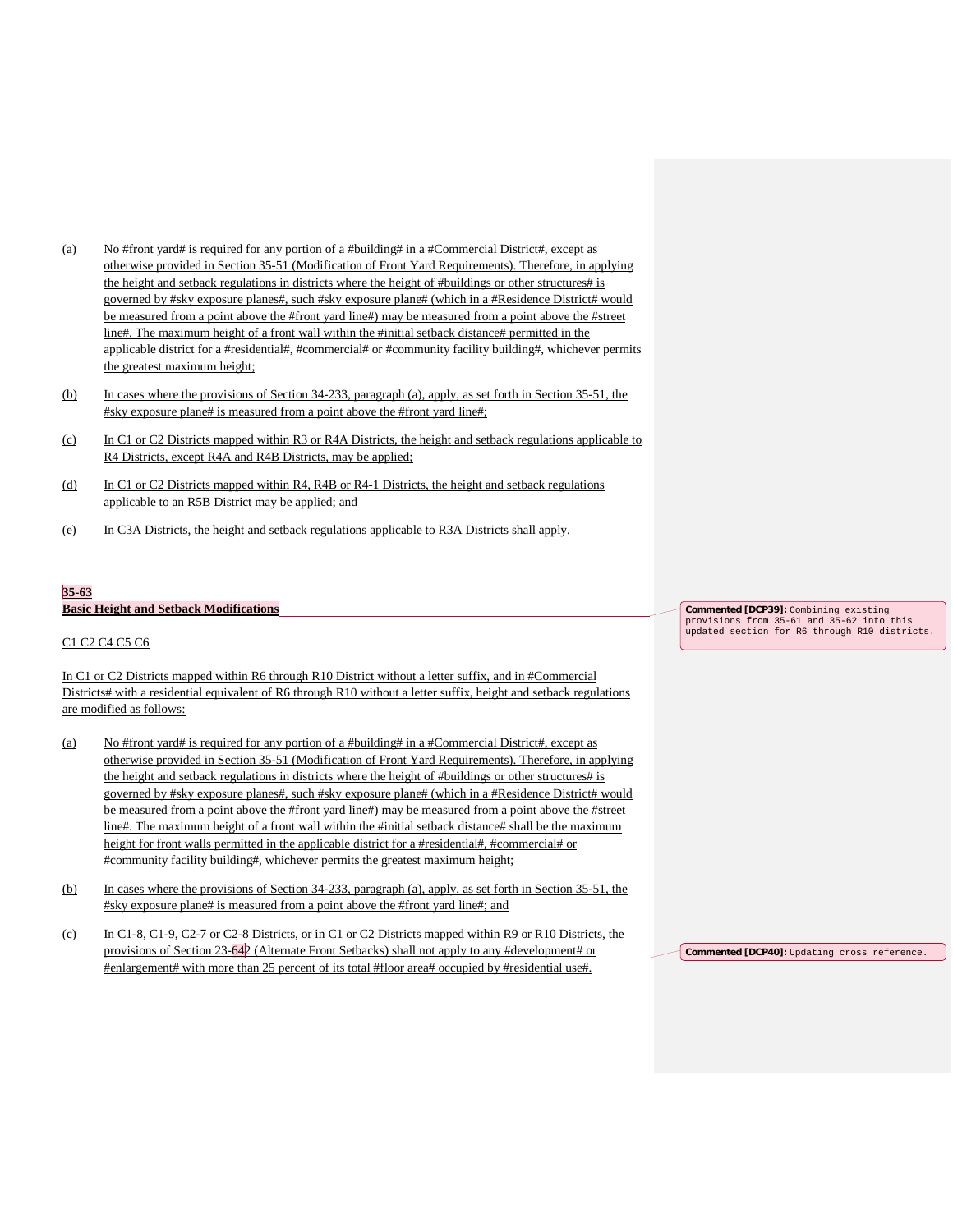#### **35-63 35-64**

**Special Tower Regulations for Mixed Buildings**

#### C1 C2 C4 C5 C6

In the districts indicated without a letter suffix, when a #mixed building# is subject to tower regulations, the #residential# tower regulations of paragraphs (a) and (b) or the #commercial# tower regulations of paragraph (c) of this Section shall apply to the entire #building#.

\* \* \*

(c) In C4-7, C5-2, C5-3, C5-4, C5-5, C6-4, C6-5, C6-6, C6-7, C6-8 or C6-9 Districts, the tower regulations applicable to any #mixed building# shall be the regulations set forth in Section 33-45.

However, in C4-7, C5-2, C5-4, C6-4, C6-5 or C6-8 Districts, when no more than two #stories# of a #mixed building# are occupied by non-#residential uses#, the tower regulations applicable to the #residential# portion of such #mixed building# may be governed by Section 23-652 (Standard tower regulations) or, for towers on small lots, the percentages set forth in Section 23-65 (Tower Regulations).

All #uses# within such #mixed building# shall comply with the provisions of Section 32-42.

not apply in C1 or C2 Districts mapped within R9A, R9X, R10A or R10X Districts, or in C1-8A, C1-8X, C1-9A, C2-7A, C2-7X, C2-8A, C4-6A, C4-7A, C5-1A, C5-2A, C6-2A, C6-3A, C6-3X, C6- 4A or C6-4X Districts.

#### **35-65**

**Height and Setback Requirements for Quality Housing Buildings** 

## C1 C2 C4 C5 C6

In the districts indicated, the #street wall# location provisions of Sections 35-651 and the height and setback provisions of Section 35-652, shall apply to #Quality Housing buildings#. In certain districts, the heights set forth in Section 35-652 may be increased pursuant to either the provisions of Section 35-653 (Tower regulations) or 35- 654 (Enhanced height and setback regulations for certain buildings), as applicable. Additional provisions are set forth in Section 35-655. The height of all #buildings or other structures# shall be measured from the #base plane#.

In all such districts, the permitted obstructions provisions of Section 33-42 shall apply to any #building or other structure#. In addition, a dormer may be allowed as a permitted obstruction pursuant to paragraph  $(c)(1)$  of Section 23-621 (Permitted obstructions in certain districts).

**Commented [DCP41]:** Re-numbering.

**Commented [DCP42]:** Removing redundant provisions to avoid confusion. As stated in 35-22 and -23, for contextual districts, the Quality Housing bulk provisions of 35-65 shall apply.

**Commented [DCP43]:** Relocating Quality Housing regulations from 35-24 to this new section for greater clarity.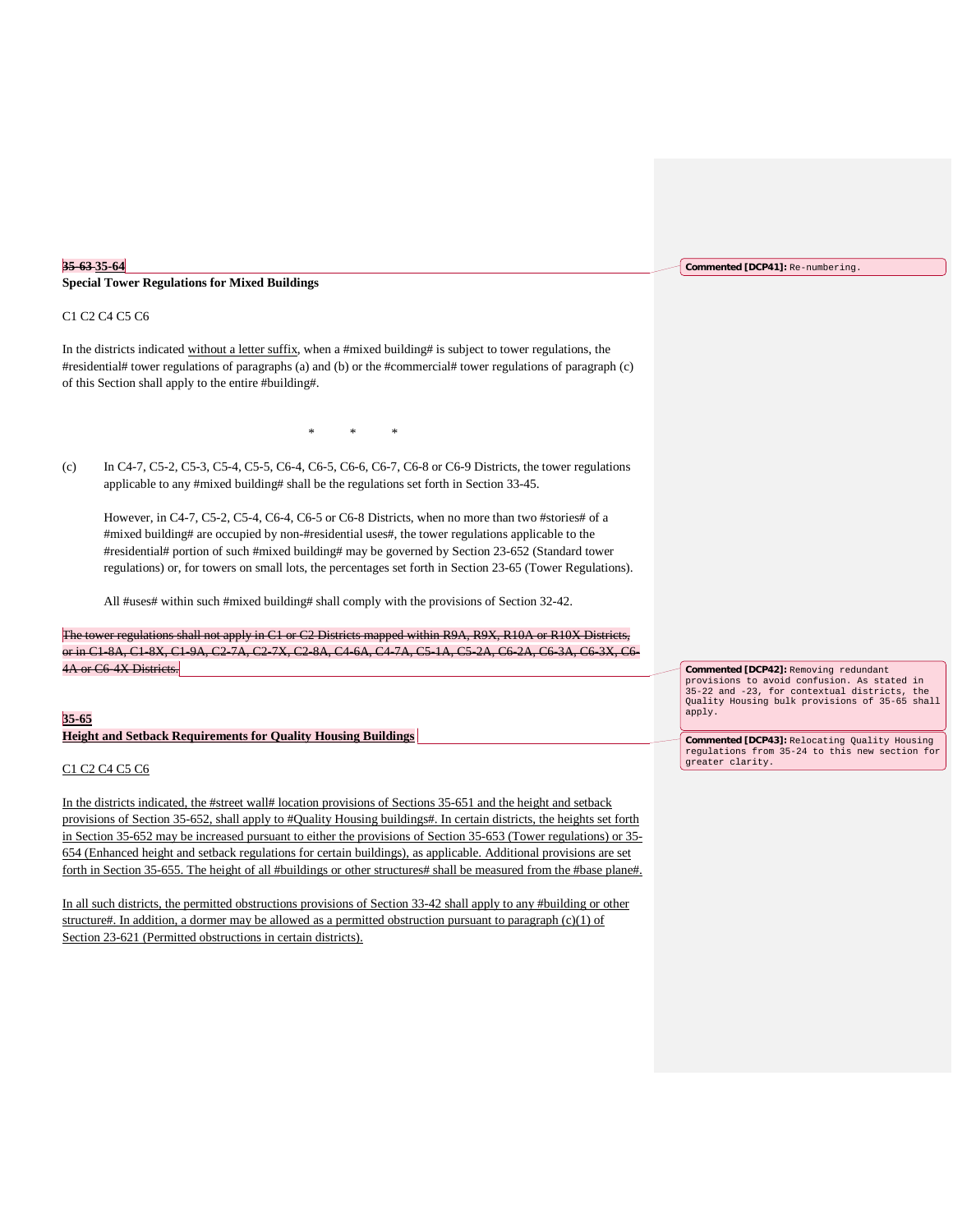## **35-651 Street wall location**

In the districts indicated, the #street wall# location provisions of paragraphs (a), (b) or (c) of this Section shall apply to all #Quality Housing buildings#, as applicable. Additional articulation provisions are set forth in paragraph (d) of this Section.

### C1-6A C2-6A C4-2A C4-3A C4-4A C4-5A C4-5X

(a) In the districts indicated, and in C1 or C2 Districts when mapped within R6A, R6B, R7A, R7B or R7X Districts, and for #Quality Housing buildings# in other #Commercial Districts# with a residential equivalent of an R6 or R7 District, at least 70 percent of the #aggregate width of street walls# shall be located within eight feet of the #street line# and shall extend to at least the minimum base height specified in Section 35-652 and 23-662, or the height of the #building#, whichever is less. Up to 30 percent of the #aggregate width of street walls# may be recessed beyond eight feet of the #street line#, provided that any such recesses deeper than 10 feet along a #wide street# or 15 feet along a #narrow street# are located within an #outer court#.

Existing #buildings# may be horizontally #enlarged# without regard to #street wall# location provisions, provided the amount of new #floor area# does not exceed 50 percent of the amount of #floor area# existing on June 29, 1994, and the #enlarged# portion of the #building# does not exceed one #story# or 15 feet in height, whichever is less.

For #zoning lots# bounded by more than one #street line#, these #street wall# location provisions shall be mandatory along only one #street line#.

Where only one #street line# is coincident with the boundary of a #Commercial District# mapped along an entire #block# front, the #street wall# location provisions shall apply along such coincident #street line#. For all other #zoning lots#, the #street wall# location provisions shall apply along at least one #street line#.

Any #street wall# may be divided into different segments, and located at varying depths, to allow for #building# recesses, projections, #outer courts# and other forms of articulation, so long as each portion complies with the #street wall# location provision of this paragraph (a).

Recesses and projections beyond the #street wall# locations established in this paragraph are permitted only in accordance with paragraph (e) of this Section.

C1-7A C1-8A C1-8X C1-9A C2-7A C2-7X C2-8A C4-4D C4-5D C4-6A C4-7A C5-1A C5-2A C6-2A C6-3A C6-3X C6-4A C6-4X

(b) In the districts indicated, and in C1 or C2 Districts when mapped within R7D, R8A, R8B, R8X, R9A, R9X, R10A or R10X Districts, and for #Quality Housing buildings# in other C1, C2, C4, C5 or C6

**Commented [DCP44]:** Relocating provisions from 35-24(b)(1) with limited edits for greater clarity.

**Commented [DCP45]:** Clarifying permitted street wall articulation in Quality Housing buildings in the applicable districts.

**Commented [DCP46]:** Relocating provisions from 35-24(b)(2) with limited edits for greater clarity.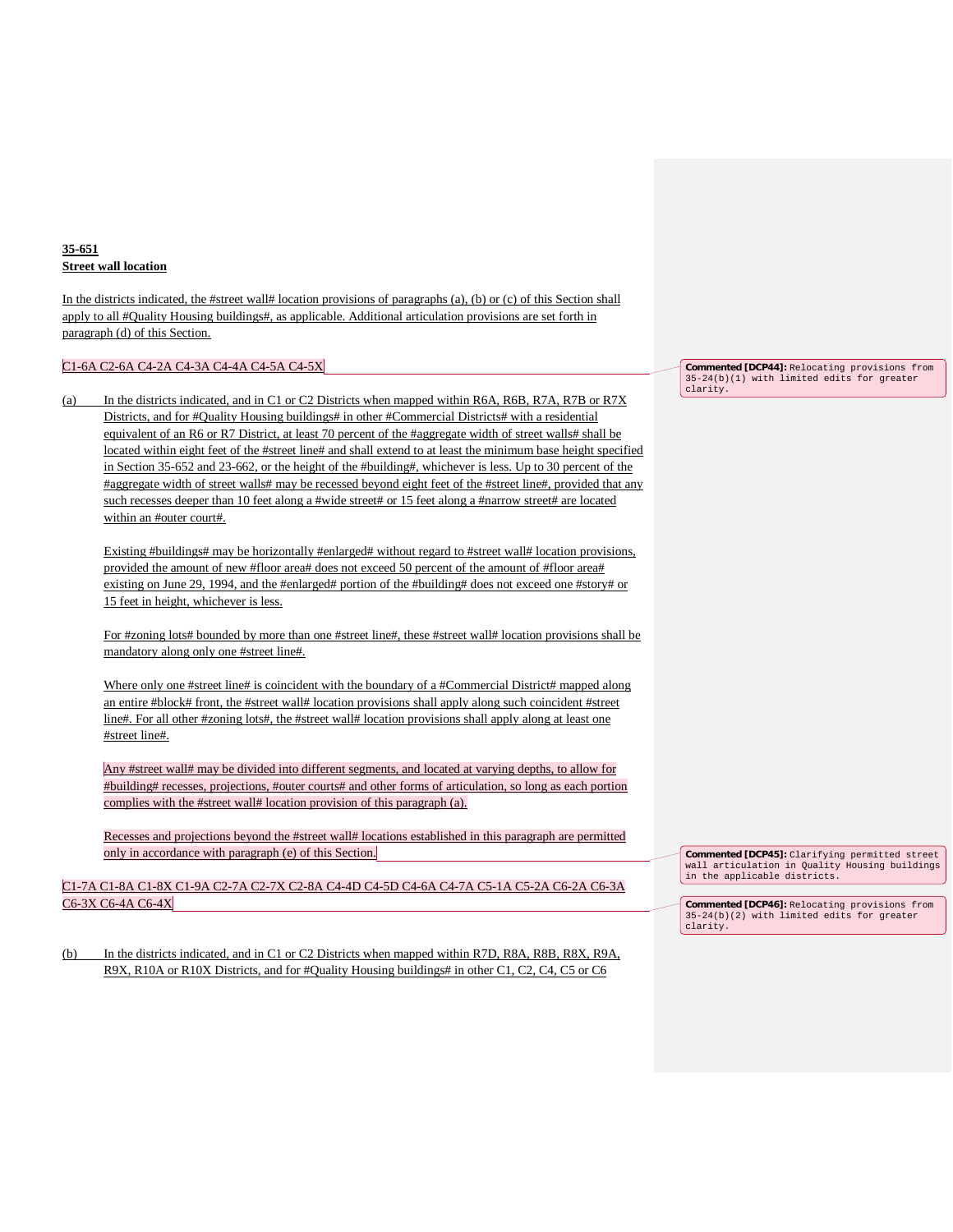Districts with a residential equivalent of an R8, R9 or R10 District, the following #street wall# location provisions shall apply along #wide streets#, and along #narrow streets# within 50 feet of their intersection with a #wide street#.

(1) The #street wall# shall be located on the #street line# and extend along the entire #street# frontage of the #zoning lot# up to at least the minimum base height specified in Section 35-652 and 23-662, or the height of the #building#, whichever is less. However, to allow articulation of #street walls# at the intersection of two #street lines#, the #street wall# may be located anywhere within an area bounded by the two #street lines# and a line connecting such #street lines# at points 15 feet from their intersection, or, for #corner lots# with an angle of 75 degrees or less, at points 30 feet from their intersection.

In C6-4X Districts, #public plazas# are only permitted to front upon a #narrow street line# beyond 50 feet of its intersection with a #wide street line#. The #street wall# location provisions of this Section shall not apply along any such #street line# occupied by a #public plaza#.

- (2) Above a height of 15 feet above the #base plane#, or the height of the first #story#, whichever is less, up to 30 percent of the #aggregate width of street walls# may be recessed beyond the #street line#, provided any such recesses deeper than 10 feet along a #wide street#, or 15 feet along a #narrow street#, are located within an #outer court#. Furthermore, no recesses shall be permitted within 30 feet of the intersection of two #street lines# except to articulate the #street walls# as set forth in paragraph (b)(1) of this Section.
- (3) Where a continuous sidewalk widening is provided on the #zoning lot#, along the entire #block# frontage of a #street#, the boundary of the sidewalk widening shall be considered to be the #street line# for the purposes of this Section.

Along #narrow streets# beyond 50 feet of their intersection with a #wide street#, the #street wall# provisions of paragraph (a) of this Section shall apply.

Any #street wall# may be divided into different segments, and located at varying depths, to allow for #building# recesses, projections, #outer courts# and other forms of articulation, so long as each portion complies with the #street wall# location provision of this paragraph (b).

Recesses and projections beyond the #street wall# locations established in this paragraph are permitted only in accordance with paragraph (e) of this Section.

**Commented [DCP47]:** Adding new requirement for street walls on narrow street portions where currently none are required to promote better building form.

 $C4-4L$ 

(c) In C4-4L Districts, the #street wall# location provisions of paragraph (a) of this Section shall apply along any #street# that does not contain an elevated rail line. For #zoning lots# bounded by a #street# containing an elevated rail line, the following regulations shall apply along the frontage facing the elevated rail line.

**Commented [DCP48]:** Clarifying permitted street wall articulation in Quality Housing buildings in the applicable districts.

**Commented [DCP49]:** Relocating from 35-24(b)(4) with limited edits for greater clarity.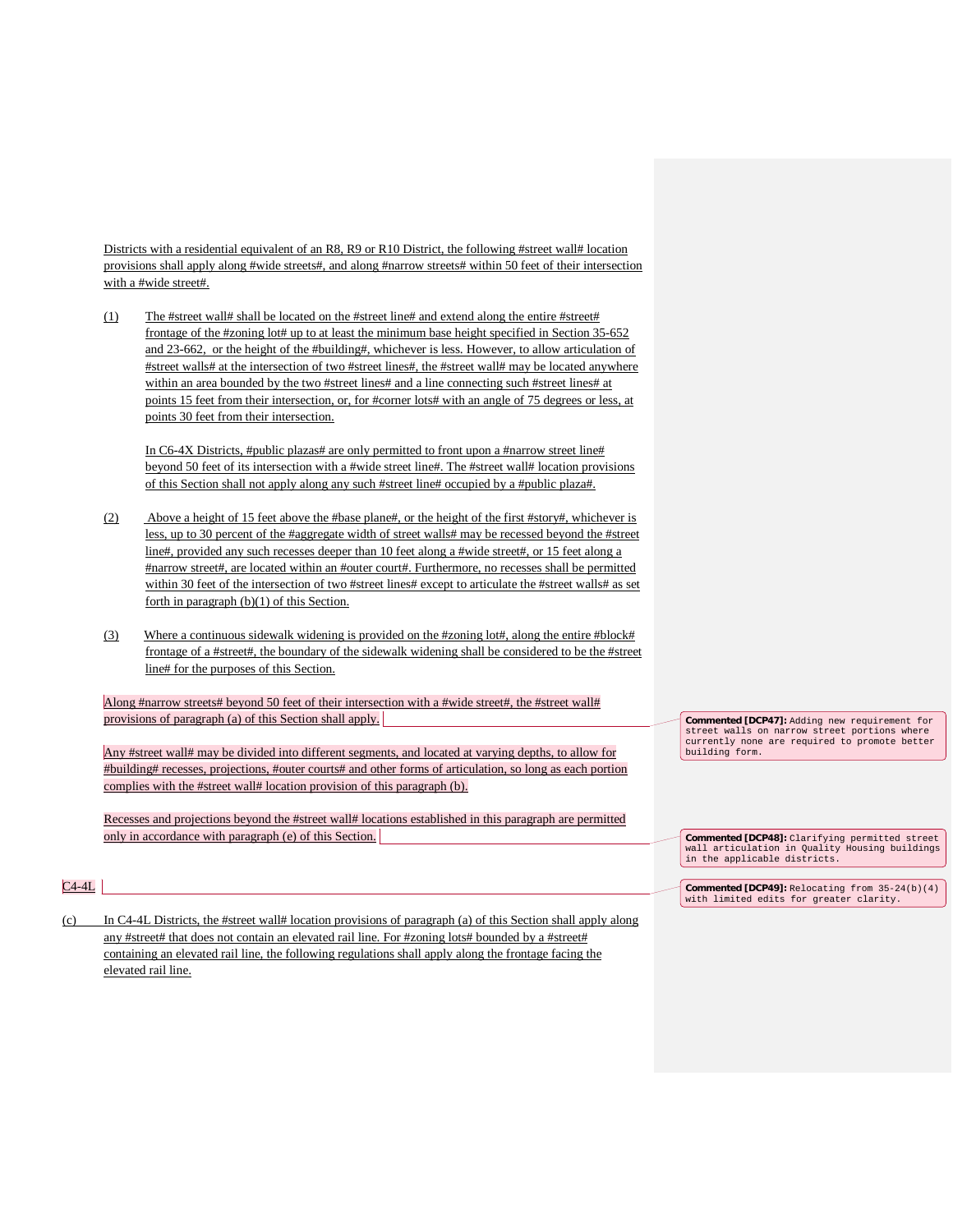- (1) A sidewalk widening shall be provided along the entire #zoning lot# frontage of such #street# containing an elevated rail line. Such sidewalk widening shall have a depth of five feet, be improved to Department of Transportation standards for sidewalks, be at the same level as the adjoining public sidewalk, and be accessible to the public at all times. A line parallel to and five feet from the #street line# of such #street# containing an elevated rail line, as measured within the #zoning lot#, shall be considered the #street line# for the purpose of applying all regulations of this Section, inclusive.
- (2) At least 70 percent of the #aggregate width of street walls# shall be located at the #street line# of the #street# containing the elevated rail line and extend to at least the minimum base height, or the height of the #building#, whichever is less, up to the maximum base height.

Any #street wall# may be divided into different segments, and located at varying depths, to allow for #building# recesses, projections, #outer courts# and other forms of articulation, so long as each portion complies with the #street wall# location provision of this paragraph (c).

Recesses and projections beyond the #street wall# locations established in this paragraph are permitted only in accordance with paragraph (e) of this Section.

#### $C6-3D$

(d) In the districts indicated, and in C1 or C2 Districts when mapped within R9D Districts, for #developments# or #enlargements# on #zoning lots# fronting upon #wide streets#, or fronting upon #narrow streets# that include an elevated rail line, sidewalks, with a minimum depth of 20 feet measured perpendicular to the curb of the #street#, shall be provided along such entire #street# frontages of the #zoning lot#. In locations where the width of the sidewalk within the #street# is less than 20 feet, a sidewalk widening shall be provided on the #zoning lot# so that the combined width of the sidewalk within the #street# and the sidewalk widening equals 20 feet. However, existing #buildings# to remain on the #zoning lot# need not be removed in order to comply with this requirement. All sidewalk widenings shall be improved to Department of Transportation standards for sidewalks, shall be at the same level as the adjoining public sidewalks, and shall be accessible to the public at all times. In addition, the provisions of paragraphs (f)(2) through (f)(5) of Section 37-53 (Design Standards for Pedestrian Circulation Spaces) shall apply.

The following #street wall# location provisions shall apply along #wide streets#, and along #narrow streets# within 50 feet of their intersection with a #wide street#.

(1) The #street wall# shall be located on the #street line# and extend along the entire #street# frontage of the #zoning lot# up to at least the minimum base height specified in Section 35-652, or the height of the #building#, whichever is less. To allow articulation of #street walls# at the intersection of two #street lines#, up to 50 percent of the area bounded by the two #street lines# and lines parallel to and 50 feet from such #street lines# may be unoccupied by a #building#. However, where one such #street line# fronts an elevated rail line, a minimum of 25 percent and a

**Commented [DCP50]:** Clarifying permitted street wall articulation in Quality Housing buildings in the applicable districts.

**Commented [DCP51]:** Relocating from 35-24(b(3) with limited edits for greater clarity.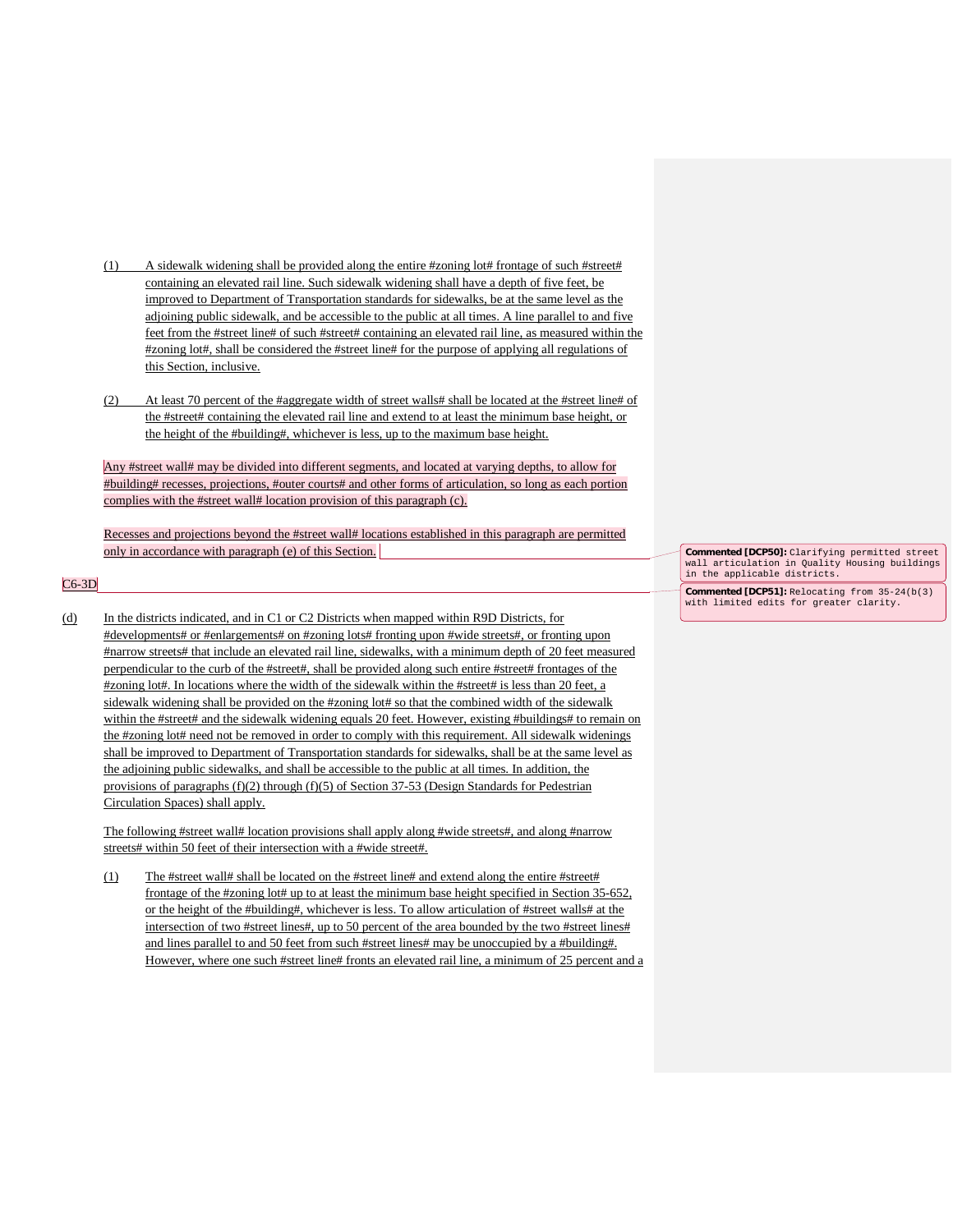maximum of 50 percent of the area bounded by the two #street lines# and lines parallel to and 50 feet from such #street lines# shall be unoccupied by a #building#.

- (2) Above a height of 15 feet above the #base plane#, or the height of the first #story#, whichever is less, up to 30 percent of the #aggregate width of street walls# may be recessed beyond the #street line#, provided any such recesses deeper than 10 feet along a #wide street#, or 15 feet along a #narrow street#, are located within an #outer court#. Furthermore, no recesses shall be permitted within 30 feet of the intersection of two #street lines# except to articulate the #street walls# as set forth in paragraph (b)(1) of this Section.
- (3) Where a continuous sidewalk widening is provided along the entire #block# frontage of a #street#, the boundary of the sidewalk widening shall be considered to be the #street line# for the purposes of this Section.

Along #narrow streets# beyond 50 feet of their intersection with a #wide street#, the #street wall# provisions of paragraph (a) of this Section shall apply.

Any #street wall# may be divided into different segments, and located at varying depths, to allow for #building# recesses, projections, #outer courts# and other forms of articulation, so long as each portion complies with the #street wall# location provision of this paragraph (d).

Recesses and projections beyond the #street wall# locations established in this paragraph are permitted only in accordance with paragraph (e) of this Section.

### C1 C2 C4 C5 C6

(e) #Street wall# articulation, including, but not limited to, window recesses and structural expression on the #building# facade, shall be permitted to project or recess beyond the #street wall# locations established in paragraphs (a), (b) or (c) of this Section, provided such articulation does not exceed a depth or projection of twelve inches, or extends beyond the #street line#. In addition, to accommodate other forms of #street wall# articulation, such as bay windows, and facade recesses, up to 50 percent of the #aggregate width of street wall#, at any level, may recess or project beyond such #street wall# location provisions of this Section, provided that no such recess or projection exceeds a depth of three feet, as measured perpendicular from the #street wall#, or portion thereof. No projection shall extend beyond the #street line#, except where encroachments into the public right-of-way are permitted by the New York City Administrative Code.

#### **35-652**

**Maximum height of buildings and setback regulations** C1 C2 C4 C5 C6

In the districts indicated, a #Quality Housing buildings or other structure# shall not exceed the district height limit, or the maximum number of permitted #stories#, whichever is lower, specified in the Table in Section 23**Commented [DCP52]:** Adding new requirement for street walls on narrow street portions where currently none are required to promote better building form.

**Commented [DCP53]:** Clarifying permitted street wall articulation in Quality Housing buildings in the applicable districts.

**Commented [DCP54]:** Adding new provision that stipulates the permitted street wall articulation in Quality Housing buildings in the applicable districts.

**Commented [DCP55]:** Moved from 35-24 (c) and to avoid redundancy, some existing provisions removed and replaced with references to underlying provisions for residential equivalent districts.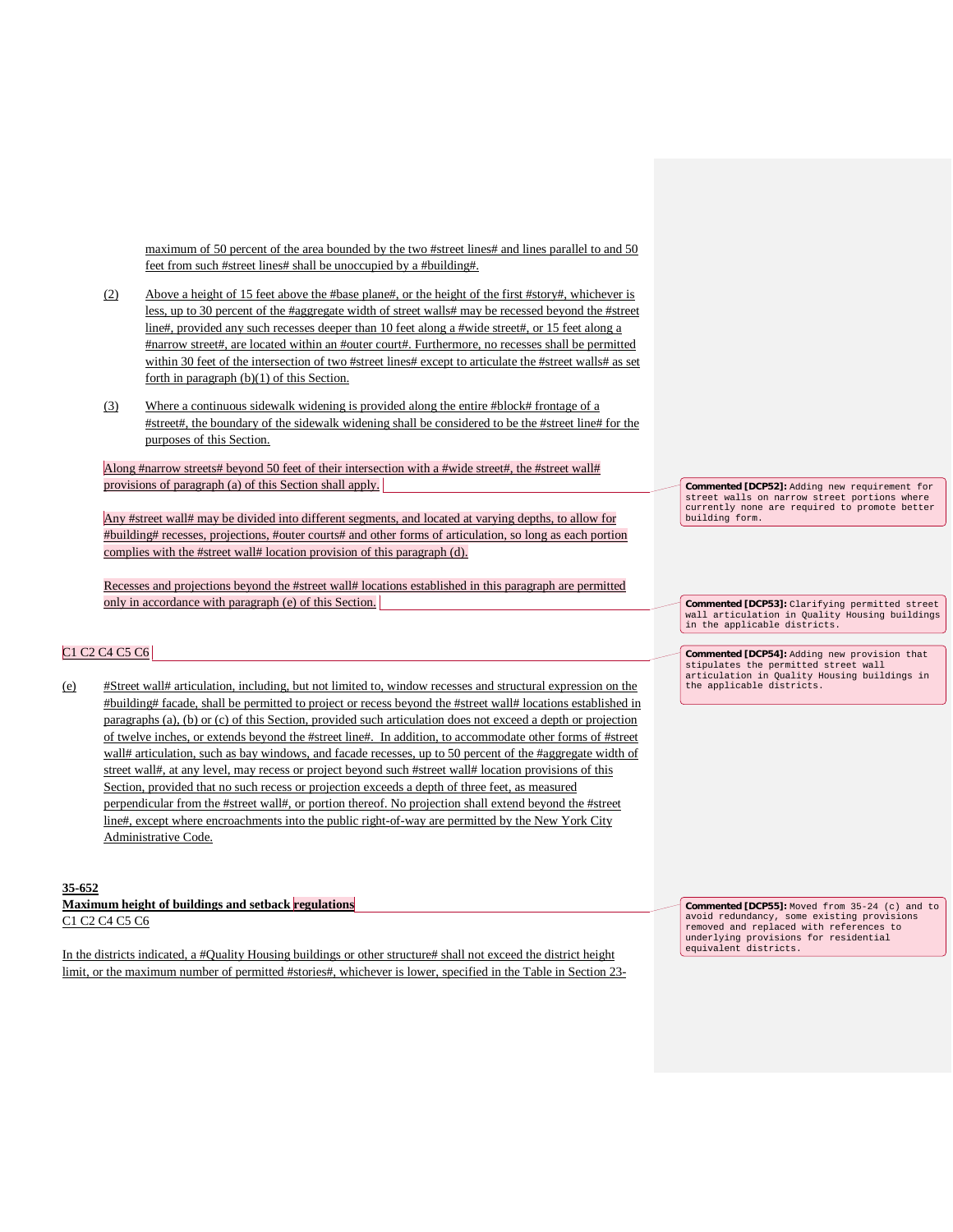662 (Maximum height of buildings and setback regulations) for the #Residence District# within which such #Commercial District# is mapped, or the applicable residential equivalent set forth in the tables in Section 35-23 (Residential Bulk Regulations in Other C1 or C2 Districts or in C3, C4, C5 or C6 Districts), except as modified in paragraph (b) below or as further provided in this Chapter. Separate maximum #building# heights are set forth within such Table for #developments# or #enlargements# with #qualifying ground floors# and for those with #non-qualifying ground floors#.

A setback is required for all portions of #buildings or other structures# that exceed the maximum base height specified for the applicable residential equivalent in such Table in Section 23-662, and shall be provided in accordance with the regulations set forth in Section 23-662 for the applicable #Residence District# within which such #Commercial Districts# are mapped, or the applicable residential equivalent, except as modified in paragraph (a) below.

### (a) Setback modifications

- (1) In C6-3D Districts, the provisions for R9D Districts set forth in 23-662 shall apply, except that:
	- (i) The setback provisions of paragraph (c) of this Section are optional where a #building# wall is within the area bounded by two intersecting #street lines# and lines parallel to and 70 feet from such #street lines#; and
	- (ii) Where such #building# is adjacent to a #public park#, such setback may be provided at grade for all portions of #buildings# outside of the area bounded by two intersecting #street lines# and lines parallel to and 70 feet from such #street lines#, provided that any area unoccupied by a #building# shall be improved to Department of Transportation standards for sidewalks, shall be at the same level as the adjoining public sidewalks, and shall be accessible to the public at all times.
- (2) In C4-4L Districts, for #zoning lots# bounded by a #street# containing an elevated rail line, the following shall apply:
	- (i) a setback with a depth of at least 15 feet from the #street line# of the #street# containing the elevated rail line shall be provided at a height not lower than the minimum base height of either 25 feet or two #stories#, whichever is less, and not higher than the maximum base height of either 65 feet or six #stories#, whichever is less; and
	- (ii) dormers shall not be a permitted obstruction within such setback distance.

### (b) Maximum height modifications

(1) In C6-3D and C6-4X Districts, the maximum base heights for the applicable residential equivalents may be exceeded in accordance with the tower regulations of Section 35-653 (Tower regulations).

**Commented [DCP56]:** Updating dimensional requirement to reflect proposal for comparable contextual districts.

**Commented [DCP57]:** Adding provision to clarify existing regulations in these zoning districts.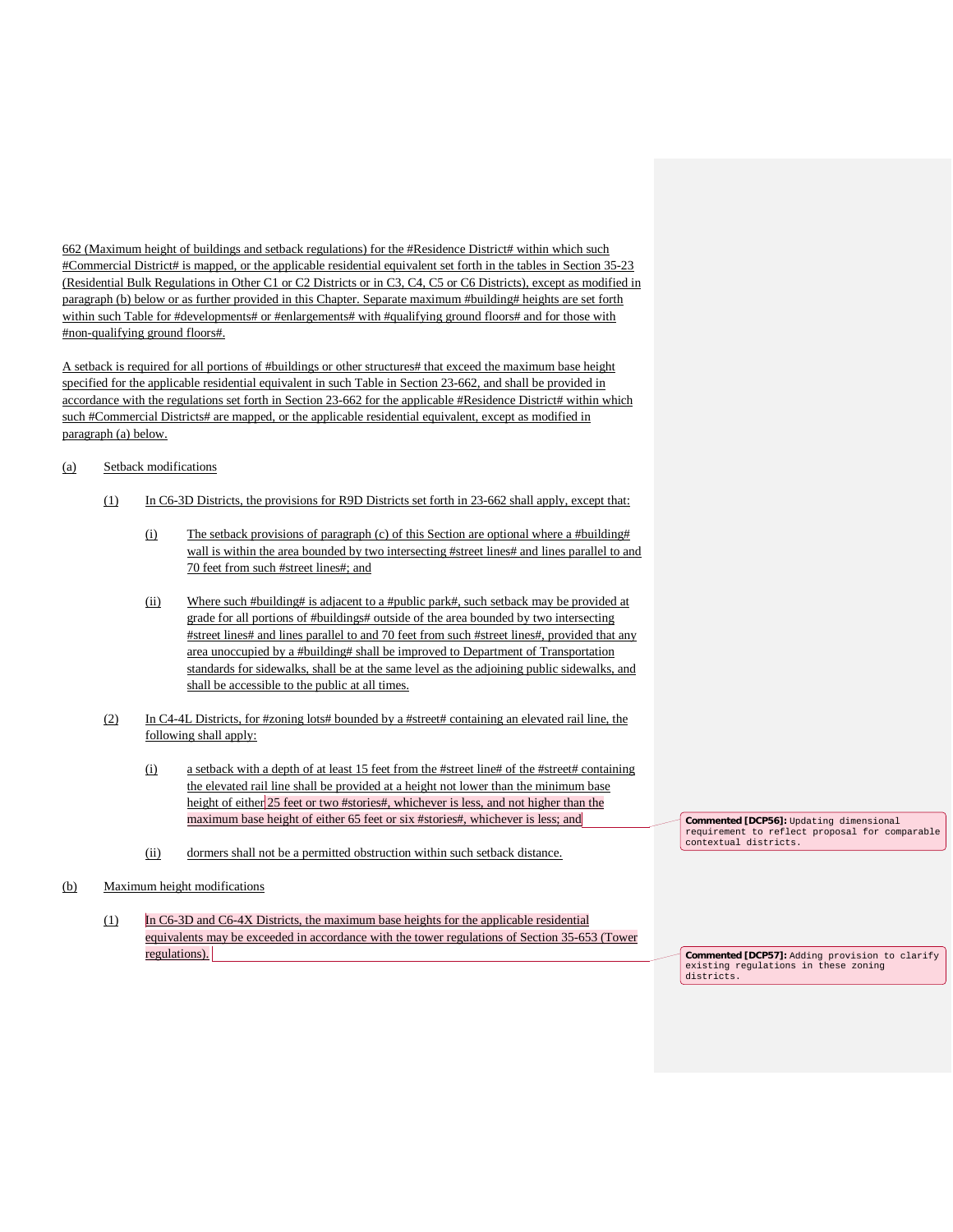(2) In C4-4L Districts, for #zoning lots# bounded by a #street# containing an elevated rail line and within 125 feet of such #street#, the maximum #building# height for a #building# with a #qualifying ground floor# shall be 105 feet or ten #stories#, whichever is less. For #buildings# with #non-qualifying ground floors#, the maximum height shall be reduced to 100 feet.

| 35-653                   |
|--------------------------|
| <b>Tower regulations</b> |
| C6-3D C6-4X              |

In the districts indicated, any #building or other structure#, or portions thereof, which in the aggregate occupies not more than 40 percent of the #lot area# of a #zoning lot# (or, for #zoning lots# of less than 20,000 square feet, the percentage set forth in the table in Section 23-651), above a height of 85 feet above the #base plane#, is hereinafter referred to as a tower. Dormers permitted within a required setback area pursuant to Section 23-621 (Permitted obstructions in certain districts) shall not be included in tower coverage. Such tower may exceed a height limit of 85 feet above the #base plane# provided the base of such tower complies with the applicable provisions of Section 32-241 (Street wall location) and this Section, and provided that the tower portion complies with the provisions of paragraphs (a), (b) and (c) of Section 23-663 (Tower regulations).

#### **35-654**

**Modified height and setback regulations for certain buildings** C1 C2 C4 C5 C6

In the districts indicated, for #development# or #enlargements# of #Quality Housing buildings# on #zoning lots# providing either #affordable housing# pursuant to the Inclusionary Housing Program, as set forth in Section 23- 90, inclusive, or #affordable independent residences for seniors#, where at least 20 percent of the #floor area# of the #zoning lot# is allocated to such #use#, the provisions of this Section shall apply.

For all such #Quality Housing buildings#, the maximum base and #building# heights established in Sections 35- 652 (Maximum height of buildings and setback regulations) and 23-662 shall be modified in accordance with the Table in paragraph (a) of Section 23-664 for the #Residence District# within which such #Commercial Districts# are mapped, or the applicable residential equivalent set forth in the tables in Section 35-23 (Residential Bulk Regulations in Other C1 or C2 Districts or in C3, C4, C5 or C6 Districts). Separate maximum #building# heights are set forth within such Table for #developments# or #enlargements# with #qualifying ground floors# and for those with #non-qualifying ground floors#.

However, for C4-4L Districts, the maximum #building height# shall be increased to 115 feet for #buildings# with #qualifying ground floors#, or eleven #stories#, whichever is less for #buildings# with #non-qualifying ground floors#. For #buildings# with #non-qualifying ground floors#, the maximum height shall be reduced to 110 feet.

For such #Quality Housing buildings# containing #affordable independent residences for seniors# in C1 or C2 districts mapped within R6 through R8 districts without a letter suffix or in other #Commercial Districts# with a residential equivalent of an R6 though R8 district without a suffix, the #street wall# location and height and

**Commented [DCP58]:** Updating dimensional requirement to reflect proposal for comparable contextual district.

**Commented [DCP59]:** Relocating from 35-24(d) with limited edits for greater clarity.

**Commented [DCP60]:** Adding provision to reflect proposal for higher maximum heights for buildings that provide "affordable independent residences for seniors", "long-term care facilities", or participate in the inclusionary housing program.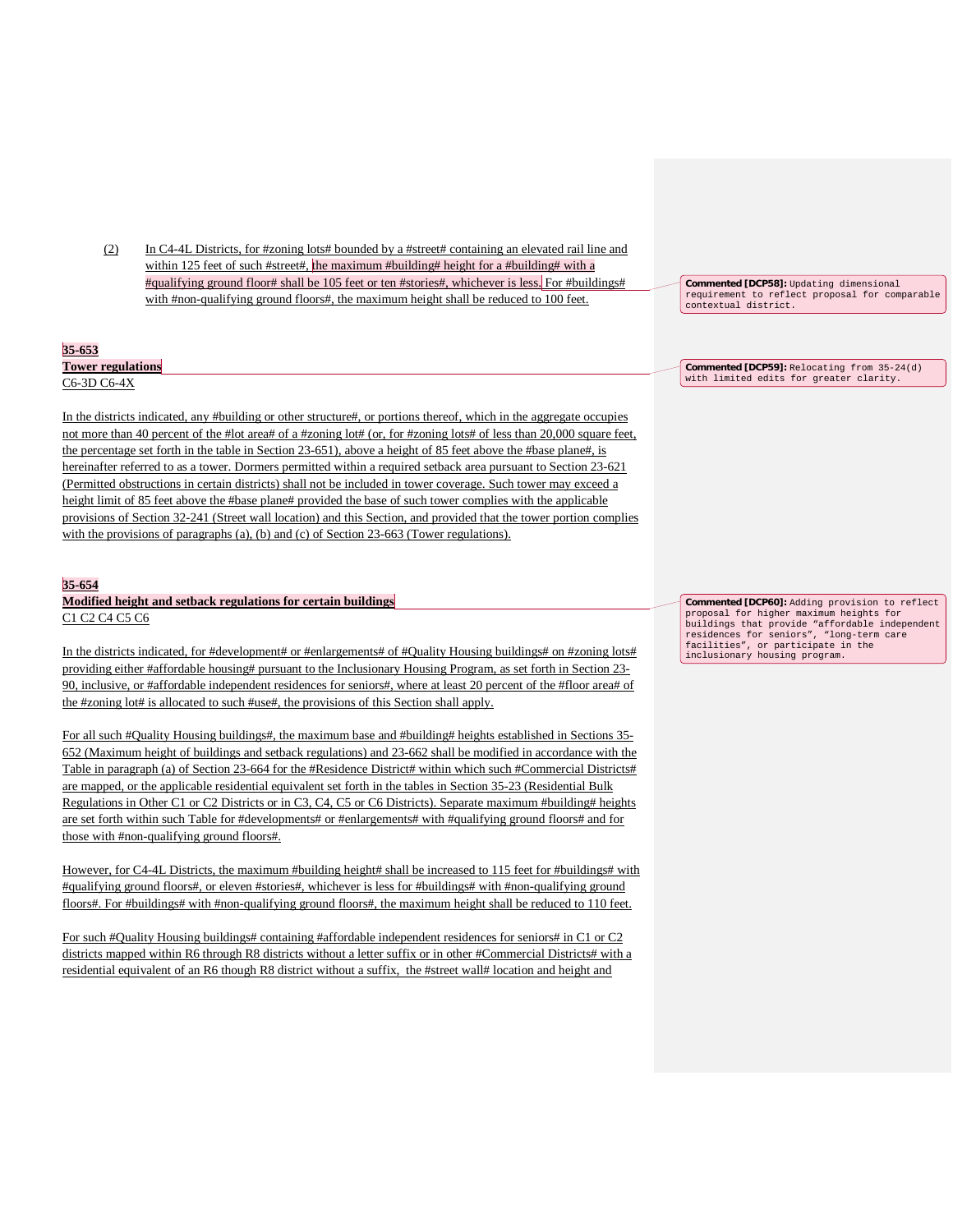setback provisions of 35-651 and 35-652 need not apply to #buildings# on #zoning lots# that are located within 150 feet of: an elevated rail line; an open railroad right of way; a limited-access expressway, freeway, parkway, or highway, all of which prohibit direct vehicular access to abutting land; or an elevated #street# located on a bridge that prohibits direct vehicular access. Such 150 foot measurement shall be measured perpendicular from the edge of such infrastructure. In lieu thereof, the alternative height and setback regulations set forth in paragraph (b) of Section 23-664 shall apply.

#### **35-655**

**Additional regulations**

C1 C2 C4 C5 C6

In the districts indicated, for #Quality Housing buildings#, the following additional provisions shall apply:

- (a) Existing #buildings# may be vertically enlarged by up to one #story# or 15 feet without regard to the #street wall# location requirements of Section 35-651.
- (b) On #through lots# that extend less than 180 feet in maximum depth from #street# to #street#, the #street wall# location requirements of Section 35-651 shall be mandatory along only one #street# frontage. However, in C4-4L Districts, such #street wall# location regulations shall apply along the frontage of any #street# containing an elevated rail line.
- (c) The #street wall# location and minimum base height provisions of Sections 35-651 and 35-652, respectively, shall not apply along any #street# frontage of a #zoning lot# occupied by #buildings# whose #street wall# heights or widths will remain unaltered.
- (d) The minimum base height provisions of Section 35-652 shall not apply to #buildings developed# or #enlarged# after February 2, 2011, that do not exceed such minimum base heights, except where such #buildings# are located on #zoning lots# with multiple #buildings#, one or more of which is #developed#, #enlarged# or altered after February 2, 2011, to a height exceeding such minimum base heights.
- (e) The City Planning Commission may, upon application, authorize modifications in the required #street wall# location of a #development# or #enlargement# if the Commission finds that existing #buildings#, or existing open areas serving existing #buildings# to remain on the #zoning lot#, would be adversely affected by the location of the #street walls# of the #development# or #enlargement# in the manner prescribed in this Section.
- (f) For any #zoning lot# located in a Historic District designated by the Landmarks Preservation Commission, the minimum base height and #street wall# location regulations of this Section, or as modified in any applicable Special District, shall be modified as follows:
	- (1) The minimum base height of a #street wall# may vary between the height of the #street wall# of an adjacent #building# before setback, if such height is lower than the minimum base height required, up to the minimum base height requirements of Section 35-652, or as modified in any

**Commented [DCP61]:** Relocating provisions from 35-24(e) with limited edits for greater clarity.